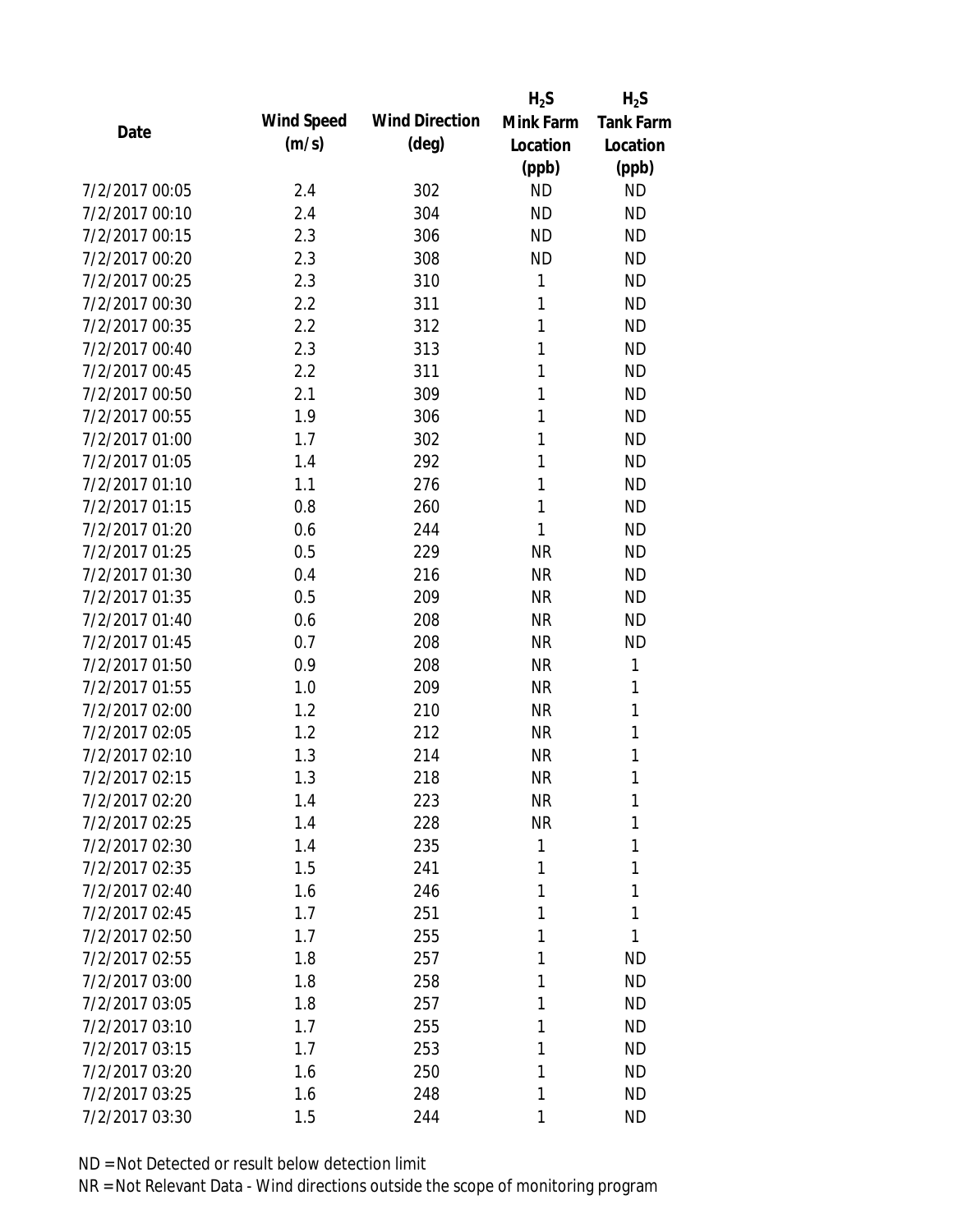|                |            |                       | $H_2S$    | $H_2S$           |
|----------------|------------|-----------------------|-----------|------------------|
| Date           | Wind Speed | <b>Wind Direction</b> | Mink Farm | <b>Tank Farm</b> |
|                | (m/s)      | $(\text{deg})$        | Location  | Location         |
|                |            |                       | (ppb)     | (ppb)            |
| 7/2/2017 03:35 | 1.4        | 240                   | 1         | <b>ND</b>        |
| 7/2/2017 03:40 | 1.4        | 236                   | 1         | <b>ND</b>        |
| 7/2/2017 03:45 | 1.3        | 232                   | 1         | <b>ND</b>        |
| 7/2/2017 03:50 | 1.3        | 226                   | <b>NR</b> | $\mathbf 1$      |
| 7/2/2017 03:55 | 1.2        | 220                   | <b>NR</b> | 1                |
| 7/2/2017 04:00 | 1.2        | 214                   | <b>NR</b> | 1                |
| 7/2/2017 04:05 | 1.1        | 207                   | <b>NR</b> | 1                |
| 7/2/2017 04:10 | 1.1        | 200                   | <b>NR</b> | 1                |
| 7/2/2017 04:15 | 1.1        | 193                   | <b>NR</b> | 1                |
| 7/2/2017 04:20 | 1.2        | 187                   | <b>NR</b> | 1                |
| 7/2/2017 04:25 | 1.2        | 183                   | <b>NR</b> | 1                |
| 7/2/2017 04:30 | 1.2        | 179                   | <b>NR</b> | 1                |
| 7/2/2017 04:35 | 1.2        | 178                   | <b>NR</b> | <b>ND</b>        |
| 7/2/2017 04:40 | 1.1        | 179                   | <b>NR</b> | <b>ND</b>        |
| 7/2/2017 04:45 | 1.1        | 182                   | <b>NR</b> | <b>ND</b>        |
| 7/2/2017 04:50 | 1.0        | 189                   | <b>NR</b> | <b>ND</b>        |
| 7/2/2017 04:55 | 1.0        | 198                   | <b>NR</b> | <b>ND</b>        |
| 7/2/2017 05:00 | 0.9        | 209                   | <b>NR</b> | <b>ND</b>        |
| 7/2/2017 05:05 | 0.9        | 218                   | <b>NR</b> | <b>ND</b>        |
| 7/2/2017 05:10 | 0.9        | 224                   | <b>NR</b> | <b>ND</b>        |
| 7/2/2017 05:15 | 1.0        | 228                   | <b>NR</b> | <b>ND</b>        |
| 7/2/2017 05:20 | 1.1        | 228                   | <b>NR</b> | <b>ND</b>        |
| 7/2/2017 05:25 | 1.1        | 225                   | <b>NR</b> | <b>ND</b>        |
| 7/2/2017 05:30 | 1.2        | 222                   | <b>NR</b> | <b>ND</b>        |
| 7/2/2017 05:35 | 1.2        | 221                   | <b>NR</b> | <b>ND</b>        |
| 7/2/2017 05:40 | 1.3        | 223                   | <b>NR</b> | <b>ND</b>        |
| 7/2/2017 05:45 | 1.2        | 226                   | <b>NR</b> | <b>ND</b>        |
| 7/2/2017 05:50 | 1.2        | 232                   | 1         | <b>ND</b>        |
| 7/2/2017 05:55 | 1.1        | 239                   | 1         | <b>ND</b>        |
| 7/2/2017 06:00 | 1.0        | 244                   | 1         | <b>ND</b>        |
| 7/2/2017 06:05 | 1.0        | 246                   | 1         | <b>ND</b>        |
| 7/2/2017 06:10 | 0.9        | 245                   | 1         | <b>ND</b>        |
| 7/2/2017 06:15 | 0.8        | 243                   | 1         | <b>ND</b>        |
| 7/2/2017 06:20 | 0.8        | 241                   | 1         | 1                |
| 7/2/2017 06:25 | 0.8        | 240                   | 1         | 1                |
| 7/2/2017 06:30 | 0.7        | 240                   | 1         | 1                |
| 7/2/2017 06:35 | 0.8        | 242                   | 1         | 1                |
| 7/2/2017 06:40 | 0.8        | 244                   | 1         | 1                |
| 7/2/2017 06:45 | 0.9        | 245                   | 1         | 1                |
| 7/2/2017 06:50 | 0.9        | 243                   | 1         | 1                |
| 7/2/2017 06:55 | 1.0        | 240                   | 1         | 1                |
| 7/2/2017 07:00 | 1.0        | 233                   | 1         | 1                |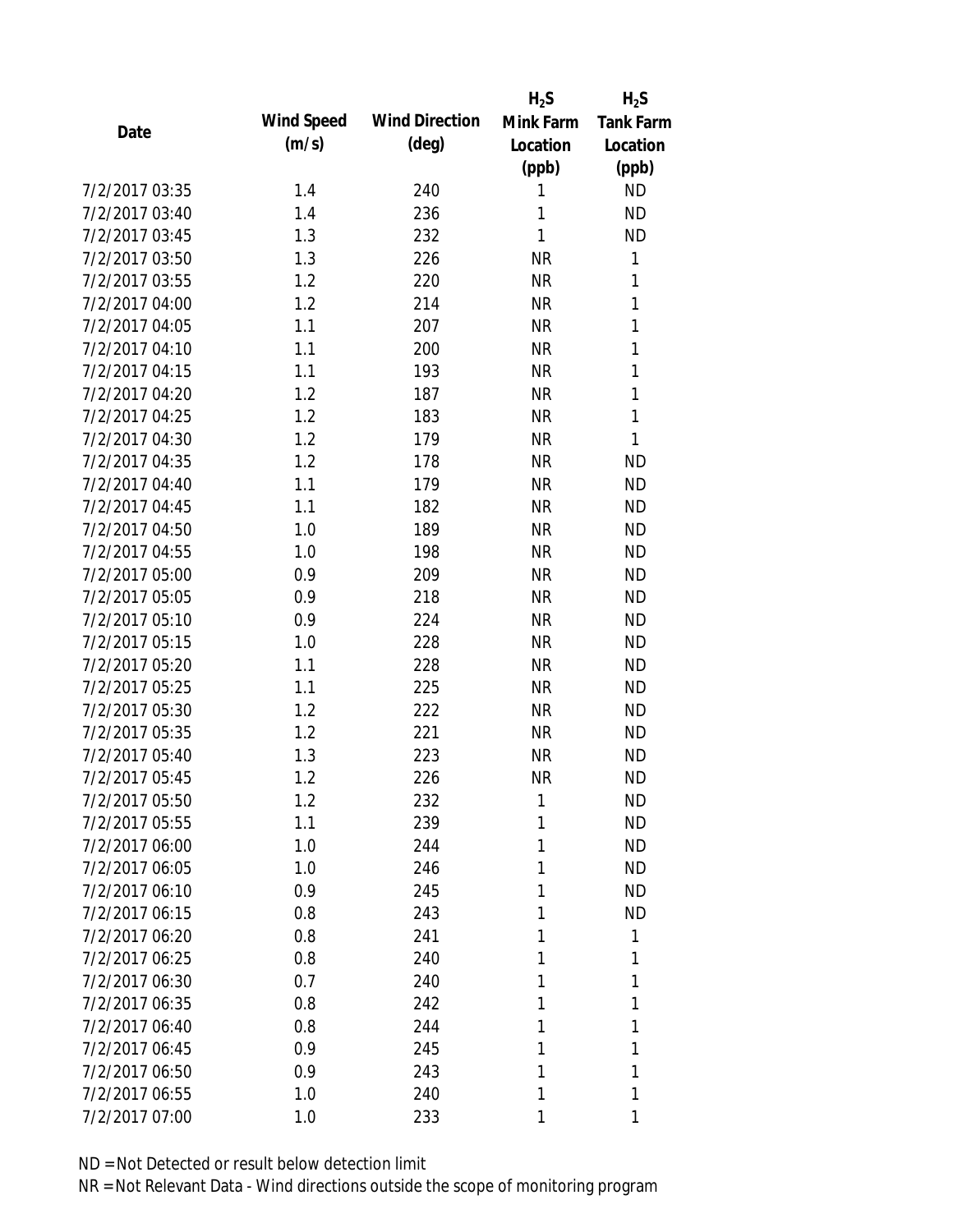|                |            |                       | $H_2S$    | $H_2S$           |
|----------------|------------|-----------------------|-----------|------------------|
| Date           | Wind Speed | <b>Wind Direction</b> | Mink Farm | <b>Tank Farm</b> |
|                | (m/s)      | $(\text{deg})$        | Location  | Location         |
|                |            |                       | (ppb)     | (ppb)            |
| 7/2/2017 07:05 | 1.0        | 225                   | <b>NR</b> | 1                |
| 7/2/2017 07:10 | 1.0        | 216                   | <b>NR</b> | 1                |
| 7/2/2017 07:15 | 1.1        | 208                   | <b>NR</b> | 1                |
| 7/2/2017 07:20 | 1.2        | 202                   | <b>NR</b> | $\mathbf{1}$     |
| 7/2/2017 07:25 | 1.2        | 198                   | <b>NR</b> | 1                |
| 7/2/2017 07:30 | 1.3        | 197                   | <b>NR</b> | 1                |
| 7/2/2017 07:35 | 1.3        | 200                   | <b>NR</b> | $\mathbf{1}$     |
| 7/2/2017 07:40 | 1.4        | 205                   | <b>NR</b> | $\mathbf{1}$     |
| 7/2/2017 07:45 | 1.5        | 209                   | <b>NR</b> | 1                |
| 7/2/2017 07:50 | 1.6        | 211                   | <b>NR</b> | 1                |
| 7/2/2017 07:55 | 1.7        | 211                   | <b>NR</b> | $\mathbf{1}$     |
| 7/2/2017 08:00 | 1.9        | 210                   | <b>NR</b> | 1                |
| 7/2/2017 08:05 | 2.0        | 205                   | <b>NR</b> | <b>ND</b>        |
| 7/2/2017 08:10 | 2.1        | 201                   | <b>NR</b> | <b>ND</b>        |
| 7/2/2017 08:15 | 2.2        | 196                   | <b>NR</b> | <b>ND</b>        |
| 7/2/2017 08:20 | 2.4        | 192                   | <b>NR</b> | <b>ND</b>        |
| 7/2/2017 08:25 | 2.4        | 191                   | <b>NR</b> | <b>ND</b>        |
| 7/2/2017 08:30 | 2.5        | 192                   | <b>NR</b> | <b>ND</b>        |
| 7/2/2017 08:35 | 2.5        | 193                   | <b>NR</b> | <b>ND</b>        |
| 7/2/2017 08:40 | 2.6        | 195                   | <b>NR</b> | <b>ND</b>        |
| 7/2/2017 08:45 | 2.6        | 197                   | <b>NR</b> | <b>ND</b>        |
| 7/2/2017 08:50 | 2.6        | 201                   | <b>NR</b> | <b>ND</b>        |
| 7/2/2017 08:55 | 2.6        | 205                   | <b>NR</b> | <b>ND</b>        |
| 7/2/2017 09:00 | 2.7        | 208                   | <b>NR</b> | <b>ND</b>        |
| 7/2/2017 09:05 | 2.7        | 214                   | <b>NR</b> | <b>ND</b>        |
| 7/2/2017 09:10 | 2.8        | 221                   | <b>NR</b> | <b>ND</b>        |
| 7/2/2017 09:15 | 2.9        | 229                   | <b>NR</b> | <b>ND</b>        |
| 7/2/2017 09:20 | 3.0        | 236                   | 1         | <b>ND</b>        |
| 7/2/2017 09:25 | 3.2        | 240                   | 1         | <b>ND</b>        |
| 7/2/2017 09:30 | 3.3        | 243                   | 1         | <b>ND</b>        |
| 7/2/2017 09:35 | 3.4        | 244                   | 1         | <b>ND</b>        |
| 7/2/2017 09:40 | 3.4        | 244                   | 1         | <b>ND</b>        |
| 7/2/2017 09:45 | 3.5        | 243                   | 1         | <b>ND</b>        |
| 7/2/2017 09:50 | 3.6        | 243                   | 1         | <b>ND</b>        |
| 7/2/2017 09:55 | 3.6        | 246                   | 1         | <b>ND</b>        |
| 7/2/2017 10:00 | 3.6        | 250                   | 1         | <b>ND</b>        |
| 7/2/2017 10:05 | 3.6        | 253                   | 1         | <b>ND</b>        |
| 7/2/2017 10:10 | 3.7        | 257                   | 1         | <b>ND</b>        |
| 7/2/2017 10:15 | 3.7        | 260                   | 1         | <b>ND</b>        |
| 7/2/2017 10:20 | 3.7        | 261                   | 1         | <b>ND</b>        |
| 7/2/2017 10:25 |            |                       | <b>ND</b> | <b>ND</b>        |
|                | 3.7        | 261                   |           |                  |
| 7/2/2017 10:30 | 3.6        | 260                   | <b>ND</b> | <b>ND</b>        |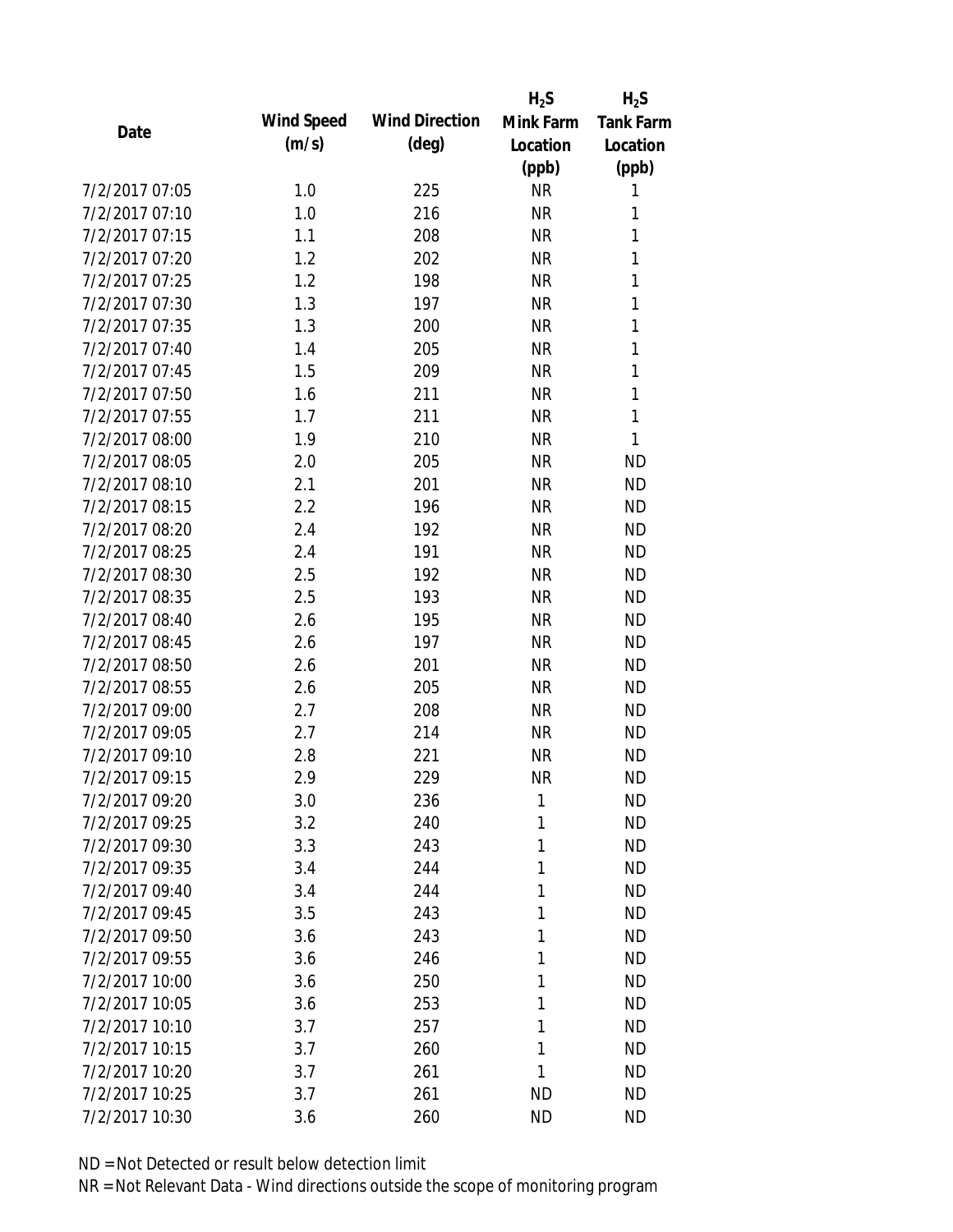|                |                   |                       | $H_2S$    | $H_2S$           |
|----------------|-------------------|-----------------------|-----------|------------------|
| Date           | <b>Wind Speed</b> | <b>Wind Direction</b> | Mink Farm | <b>Tank Farm</b> |
|                | (m/s)             | $(\text{deg})$        | Location  | Location         |
|                |                   |                       | (ppb)     | (ppb)            |
| 7/2/2017 10:35 | 3.6               | 259                   | <b>ND</b> | <b>ND</b>        |
| 7/2/2017 10:40 | 3.6               | 257                   | <b>ND</b> | <b>ND</b>        |
| 7/2/2017 10:45 | 3.6               | 255                   | <b>ND</b> | <b>ND</b>        |
| 7/2/2017 10:50 | 3.6               | 253                   | <b>ND</b> | <b>ND</b>        |
| 7/2/2017 10:55 | 3.6               | 251                   | <b>ND</b> | <b>ND</b>        |
| 7/2/2017 11:00 | 3.5               | 249                   | <b>ND</b> | <b>ND</b>        |
| 7/2/2017 11:05 | 3.5               | 246                   | <b>ND</b> | <b>ND</b>        |
| 7/2/2017 11:10 | 3.4               | 245                   | <b>ND</b> | <b>ND</b>        |
| 7/2/2017 11:15 | 3.2               | 243                   | <b>ND</b> | <b>ND</b>        |
| 7/2/2017 11:20 | 3.2               | 242                   | <b>ND</b> | <b>ND</b>        |
| 7/2/2017 11:25 | 3.2               | 242                   | <b>ND</b> | <b>ND</b>        |
| 7/2/2017 11:30 | 3.3               | 243                   | <b>ND</b> | <b>ND</b>        |
| 7/2/2017 11:35 | 3.4               | 246                   | <b>ND</b> | <b>ND</b>        |
| 7/2/2017 11:40 | 3.5               | 249                   | <b>ND</b> | <b>ND</b>        |
| 7/2/2017 11:45 | 3.6               | 252                   | <b>ND</b> | <b>ND</b>        |
| 7/2/2017 11:50 | 3.7               | 255                   | <b>ND</b> | <b>ND</b>        |
| 7/2/2017 11:55 | 3.8               | 258                   | 1         | <b>ND</b>        |
| 7/2/2017 12:00 | 3.8               | 259                   | 1         | <b>ND</b>        |
| 7/2/2017 12:05 | 3.8               | 259                   | 1         | <b>ND</b>        |
| 7/2/2017 12:10 | 3.9               | 258                   | 1         | <b>ND</b>        |
| 7/2/2017 12:15 | 3.8               | 257                   | 1         | <b>ND</b>        |
| 7/2/2017 12:20 | 3.8               | 255                   | 1         | <b>ND</b>        |
| 7/2/2017 12:25 | 3.7               | 252                   | 1         | <b>ND</b>        |
| 7/2/2017 12:30 | 3.6               | 249                   | 1         | <b>ND</b>        |
| 7/2/2017 12:35 | 3.6               | 248                   | 1         | <b>ND</b>        |
| 7/2/2017 12:40 | 3.5               | 248                   | 1         | <b>ND</b>        |
| 7/2/2017 12:45 | 3.6               | 248                   | 1         | <b>ND</b>        |
| 7/2/2017 12:50 | 3.6               | 249                   | 1         | <b>ND</b>        |
| 7/2/2017 12:55 | 3.6               | 252                   | 1         | <b>ND</b>        |
| 7/2/2017 13:00 | 3.6               | 254                   | 1         | <b>ND</b>        |
| 7/2/2017 13:05 | 3.7               | 254                   | 1         | <b>ND</b>        |
| 7/2/2017 13:10 | 3.7               | 254                   | 1         | <b>ND</b>        |
| 7/2/2017 13:15 | 3.7               | 255                   | 1         | <b>ND</b>        |
| 7/2/2017 13:20 | 3.7               | 254                   | 1         | <b>ND</b>        |
| 7/2/2017 13:25 | 3.6               | 253                   | 1         | <b>ND</b>        |
| 7/2/2017 13:30 | 3.6               | 252                   | 1         | <b>ND</b>        |
| 7/2/2017 13:35 | 3.6               | 252                   | 1         | <b>ND</b>        |
| 7/2/2017 13:40 | 3.5               | 252                   | 1         | <b>ND</b>        |
| 7/2/2017 13:45 | 3.5               | 251                   | 1         | <b>ND</b>        |
| 7/2/2017 13:50 | 3.5               | 251                   | 1         | <b>ND</b>        |
| 7/2/2017 13:55 | 3.5               | 252                   | 1         | <b>ND</b>        |
| 7/2/2017 14:00 | 3.5               | 252                   | 1         | <b>ND</b>        |
|                |                   |                       |           |                  |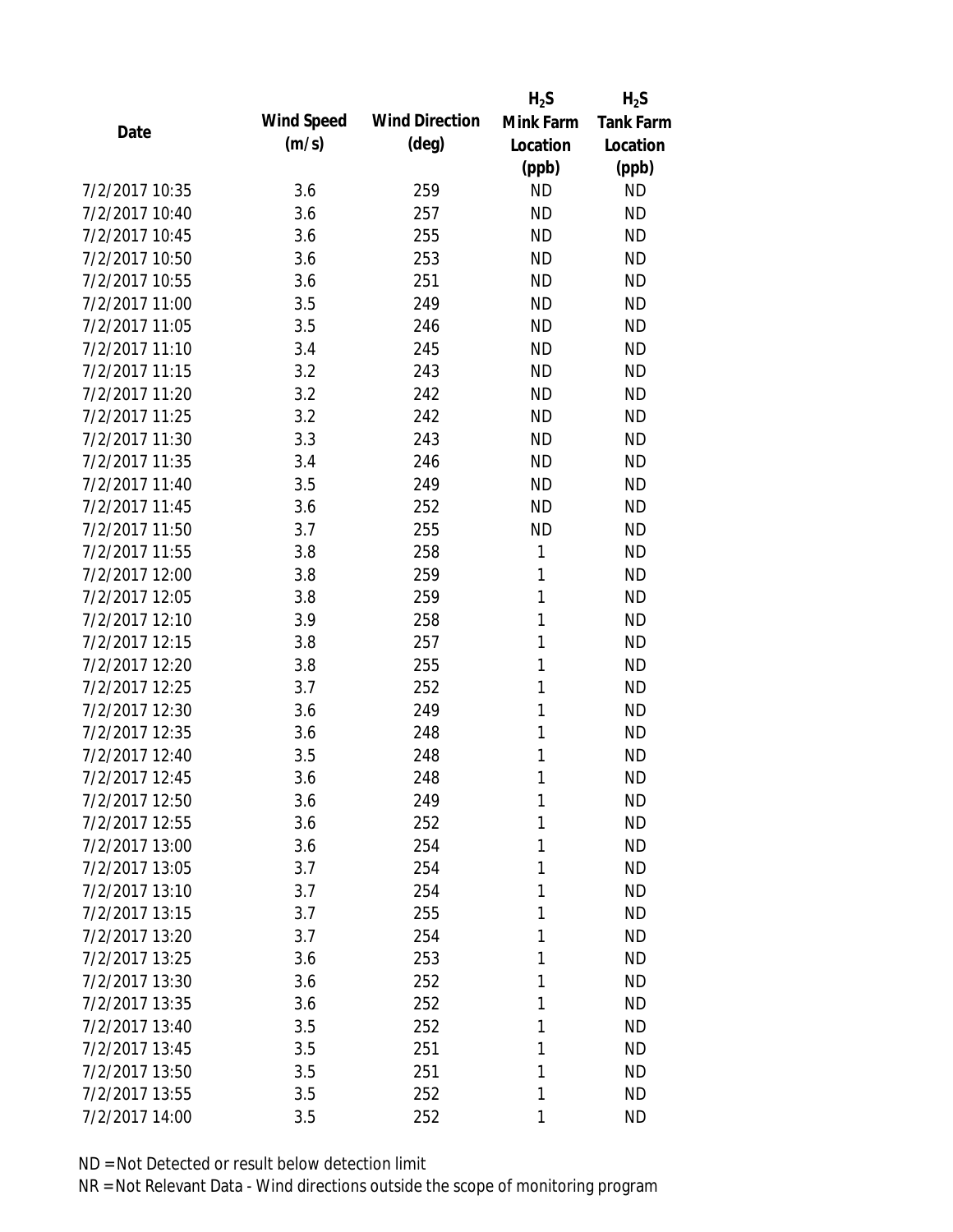|                |                   |                       | $H_2S$    | $H_2S$           |
|----------------|-------------------|-----------------------|-----------|------------------|
| Date           | <b>Wind Speed</b> | <b>Wind Direction</b> | Mink Farm | <b>Tank Farm</b> |
|                | (m/s)             | $(\text{deg})$        | Location  | Location         |
|                |                   |                       | (ppb)     | (ppb)            |
| 7/2/2017 14:05 | 3.5               | 253                   | 1         | <b>ND</b>        |
| 7/2/2017 14:10 | 3.5               | 254                   | 1         | <b>ND</b>        |
| 7/2/2017 14:15 | 3.5               | 256                   | 1         | <b>ND</b>        |
| 7/2/2017 14:20 | 3.6               | 258                   | 1         | <b>ND</b>        |
| 7/2/2017 14:25 | 3.6               | 258                   | 1         | <b>ND</b>        |
| 7/2/2017 14:30 | 3.7               | 259                   | 1         | <b>ND</b>        |
| 7/2/2017 14:35 | 3.6               | 260                   | 1         | <b>ND</b>        |
| 7/2/2017 14:40 | 3.7               | 258                   | 1         | <b>ND</b>        |
| 7/2/2017 14:45 | 3.6               | 256                   | 1         | <b>ND</b>        |
| 7/2/2017 14:50 | 3.6               | 252                   | 1         | <b>ND</b>        |
| 7/2/2017 14:55 | 3.6               | 247                   | 1         | <b>ND</b>        |
| 7/2/2017 15:00 | 3.6               | 242                   | 1         | <b>ND</b>        |
| 7/2/2017 15:05 | 3.8               | 238                   | 1         | <b>ND</b>        |
| 7/2/2017 15:10 | 3.9               | 235                   | 1         | <b>ND</b>        |
| 7/2/2017 15:15 | 4.1               | 232                   | 1         | <b>ND</b>        |
| 7/2/2017 15:20 | 4.2               | 230                   | <b>ND</b> | <b>ND</b>        |
| 7/2/2017 15:25 | 4.4               | 230                   | <b>ND</b> | <b>ND</b>        |
| 7/2/2017 15:30 | 4.5               | 230                   | <b>ND</b> | <b>ND</b>        |
| 7/2/2017 15:35 | 4.6               | 230                   | <b>ND</b> | <b>ND</b>        |
| 7/2/2017 15:40 | 4.6               | 232                   | <b>ND</b> | <b>ND</b>        |
| 7/2/2017 15:45 | 4.5               | 235                   | <b>ND</b> | <b>ND</b>        |
| 7/2/2017 15:50 | 4.4               | 240                   | <b>ND</b> | <b>ND</b>        |
| 7/2/2017 15:55 | 4.3               | 245                   | <b>ND</b> | <b>ND</b>        |
| 7/2/2017 16:00 | 4.2               | 251                   | 1         | <b>ND</b>        |
| 7/2/2017 16:05 | 4.2               | 257                   | 1         | <b>ND</b>        |
| 7/2/2017 16:10 | 4.2               | 260                   | 1         | <b>ND</b>        |
| 7/2/2017 16:15 | 4.3               | 262                   | 1         | <b>ND</b>        |
| 7/2/2017 16:20 | 4.4               | 263                   | 1         | <b>ND</b>        |
| 7/2/2017 16:25 | 4.6               | 263                   | 1         | <b>ND</b>        |
| 7/2/2017 16:30 | 4.7               | 261                   | 1         | <b>ND</b>        |
| 7/2/2017 16:35 | 4.9               | 259                   | 1         | <b>ND</b>        |
| 7/2/2017 16:40 | 4.9               | 258                   | <b>ND</b> | <b>ND</b>        |
| 7/2/2017 16:45 | 4.9               | 257                   | <b>ND</b> | <b>ND</b>        |
| 7/2/2017 16:50 | 4.9               | 257                   | <b>ND</b> | <b>ND</b>        |
| 7/2/2017 16:55 | 4.8               | 256                   | <b>ND</b> | <b>ND</b>        |
| 7/2/2017 17:00 | 4.8               | 255                   | 1         | <b>ND</b>        |
| 7/2/2017 17:05 | 4.6               | 256                   | 1         | <b>ND</b>        |
| 7/2/2017 17:10 | 4.6               | 256                   | 1         | <b>ND</b>        |
| 7/2/2017 17:15 | 4.6               | 255                   | 1         | <b>ND</b>        |
| 7/2/2017 17:20 | 4.6               | 255                   | 1         | <b>ND</b>        |
| 7/2/2017 17:25 | 4.6               | 254                   | 1         | <b>ND</b>        |
| 7/2/2017 17:30 | 4.6               | 253                   | 1         | <b>ND</b>        |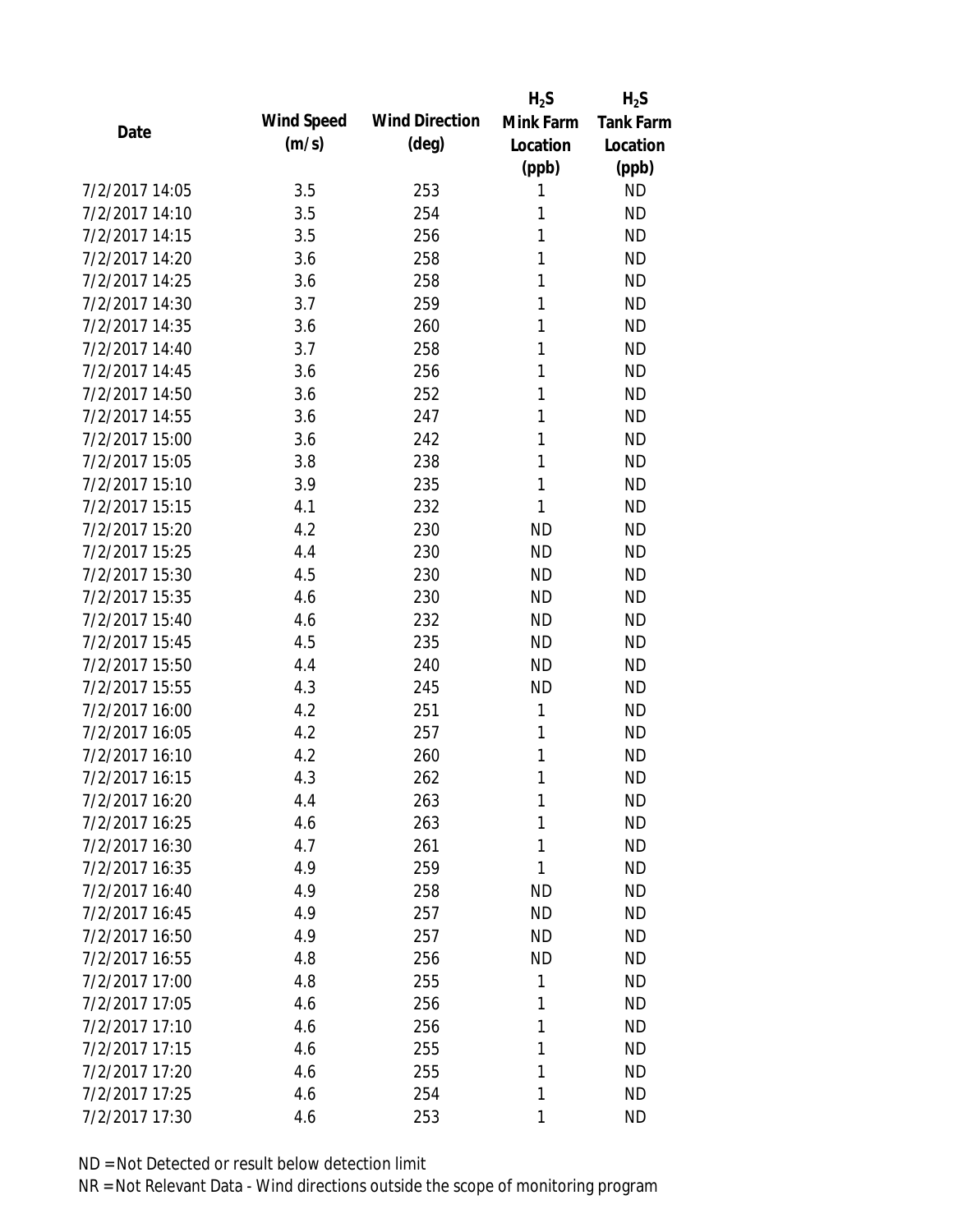|                |                   |                       | $H_2S$    | $H_2S$           |
|----------------|-------------------|-----------------------|-----------|------------------|
| Date           | <b>Wind Speed</b> | <b>Wind Direction</b> | Mink Farm | <b>Tank Farm</b> |
|                | (m/s)             | $(\text{deg})$        | Location  | Location         |
|                |                   |                       | (ppb)     | (ppb)            |
| 7/2/2017 17:35 | 4.7               | 252                   | 1         | <b>ND</b>        |
| 7/2/2017 17:40 | 4.6               | 251                   | 1         | <b>ND</b>        |
| 7/2/2017 17:45 | 4.6               | 250                   | 1         | <b>ND</b>        |
| 7/2/2017 17:50 | 4.6               | 251                   | 1         | <b>ND</b>        |
| 7/2/2017 17:55 | 4.6               | 251                   | 1         | <b>ND</b>        |
| 7/2/2017 18:00 | 4.7               | 252                   | 1         | <b>ND</b>        |
| 7/2/2017 18:05 | 4.9               | 253                   | 1         | <b>ND</b>        |
| 7/2/2017 18:10 | 5.1               | 254                   | 1         | <b>ND</b>        |
| 7/2/2017 18:15 | 5.3               | 254                   | 1         | <b>ND</b>        |
| 7/2/2017 18:20 | 5.3               | 254                   | 1         | <b>ND</b>        |
| 7/2/2017 18:25 | 5.2               | 253                   | 1         | <b>ND</b>        |
| 7/2/2017 18:30 | 4.9               | 252                   | 1         | <b>ND</b>        |
| 7/2/2017 18:35 | 4.5               | 252                   | 1         | <b>ND</b>        |
| 7/2/2017 18:40 | 4.1               | 251                   | 1         | <b>ND</b>        |
| 7/2/2017 18:45 | 3.7               | 250                   | 1         | <b>ND</b>        |
| 7/2/2017 18:50 | 3.5               | 248                   | 1         | <b>ND</b>        |
| 7/2/2017 18:55 | 3.4               | 245                   | 1         | <b>ND</b>        |
| 7/2/2017 19:00 | 3.4               | 239                   | <b>ND</b> | <b>ND</b>        |
| 7/2/2017 19:05 | 3.5               | 232                   | <b>ND</b> | <b>ND</b>        |
| 7/2/2017 19:10 | 3.7               | 223                   | <b>NR</b> | <b>ND</b>        |
| 7/2/2017 19:15 | 4.0               | 213                   | <b>NR</b> | <b>ND</b>        |
| 7/2/2017 19:20 | 4.2               | 203                   | <b>NR</b> | <b>ND</b>        |
| 7/2/2017 19:25 | 4.5               | 195                   | <b>NR</b> | <b>ND</b>        |
| 7/2/2017 19:30 | 4.7               | 189                   | <b>NR</b> | <b>ND</b>        |
| 7/2/2017 19:35 | 4.8               | 187                   | <b>NR</b> | <b>ND</b>        |
| 7/2/2017 19:40 | 4.8               | 186                   | <b>NR</b> | <b>ND</b>        |
| 7/2/2017 19:45 | 4.8               | 187                   | <b>NR</b> | <b>ND</b>        |
| 7/2/2017 19:50 | 4.7               | 187                   | ΝR        | <b>ND</b>        |
| 7/2/2017 19:55 | 4.6               | 188                   | <b>NR</b> | <b>ND</b>        |
| 7/2/2017 20:00 | 4.5               | 189                   | <b>NR</b> | <b>ND</b>        |
| 7/2/2017 20:05 | 4.4               | 188                   | <b>NR</b> | <b>ND</b>        |
| 7/2/2017 20:10 | 4.4               | 188                   | <b>NR</b> | <b>ND</b>        |
| 7/2/2017 20:15 | 4.4               | 187                   | <b>NR</b> | <b>ND</b>        |
| 7/2/2017 20:20 | 4.3               | 187                   | <b>NR</b> | <b>ND</b>        |
| 7/2/2017 20:25 | 4.2               | 186                   | <b>NR</b> | <b>ND</b>        |
| 7/2/2017 20:30 | 4.1               | 185                   | <b>NR</b> | <b>ND</b>        |
| 7/2/2017 20:35 | 4.0               | 185                   | <b>NR</b> | <b>ND</b>        |
| 7/2/2017 20:40 | 3.9               | 184                   | <b>NR</b> | <b>ND</b>        |
| 7/2/2017 20:45 | 3.8               | 183                   | <b>NR</b> | <b>ND</b>        |
| 7/2/2017 20:50 | 3.7               | 182                   | <b>NR</b> | <b>ND</b>        |
| 7/2/2017 20:55 | 3.7               | 182                   | <b>NR</b> | <b>ND</b>        |
| 7/2/2017 21:00 | 3.6               | 181                   | <b>NR</b> | <b>ND</b>        |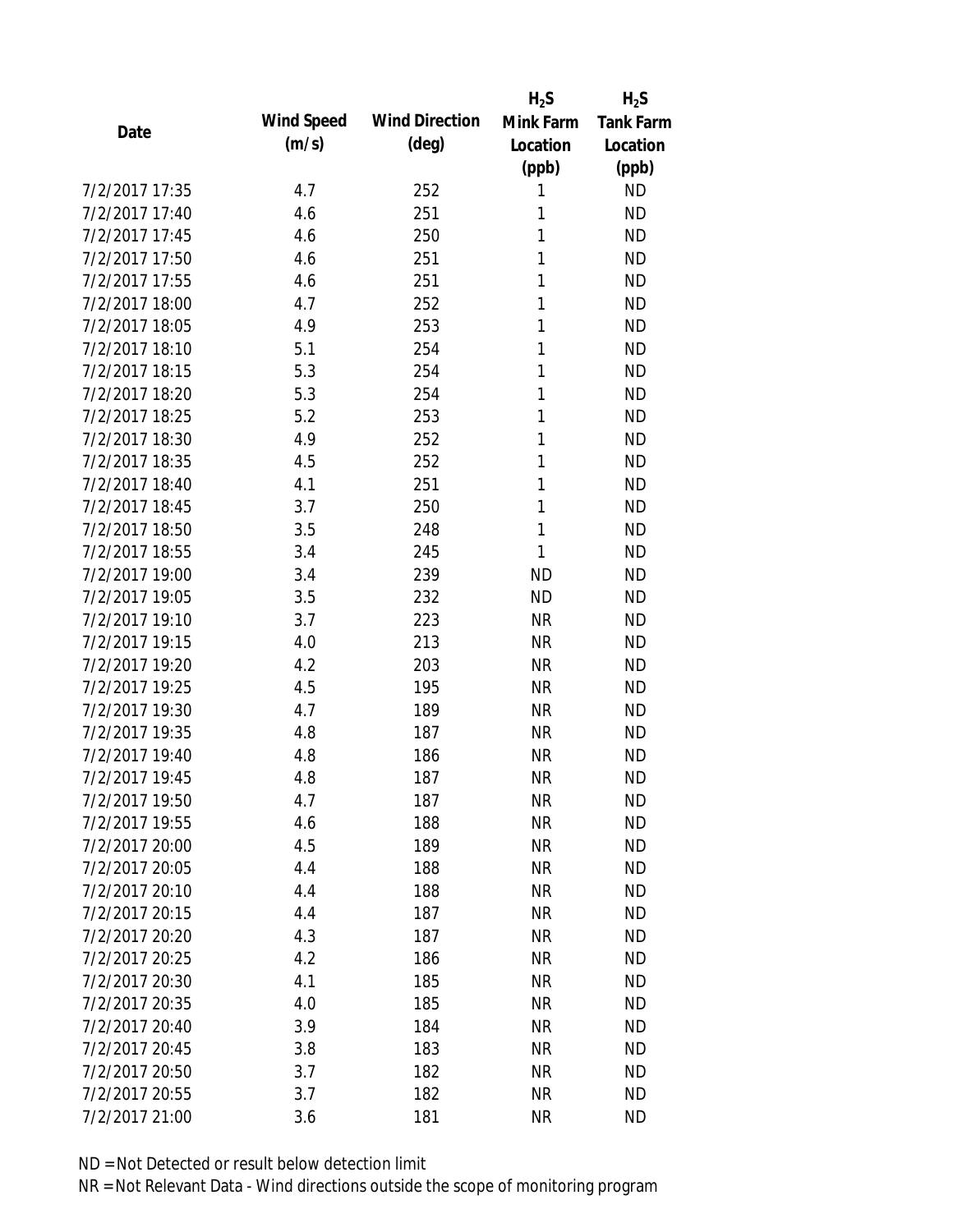|                |                   |                       | $H_2S$    | $H_2S$           |
|----------------|-------------------|-----------------------|-----------|------------------|
| Date           | <b>Wind Speed</b> | <b>Wind Direction</b> | Mink Farm | <b>Tank Farm</b> |
|                | (m/s)             | $(\text{deg})$        | Location  | Location         |
|                |                   |                       | (ppb)     | (ppb)            |
| 7/2/2017 21:05 | 3.7               | 180                   | <b>NR</b> | <b>ND</b>        |
| 7/2/2017 21:10 | 3.7               | 180                   | <b>NR</b> | <b>ND</b>        |
| 7/2/2017 21:15 | 3.8               | 180                   | <b>NR</b> | <b>ND</b>        |
| 7/2/2017 21:20 | 3.9               | 180                   | <b>NR</b> | <b>ND</b>        |
| 7/2/2017 21:25 | 4.0               | 180                   | <b>NR</b> | <b>ND</b>        |
| 7/2/2017 21:30 | 4.1               | 179                   | <b>NR</b> | <b>ND</b>        |
| 7/2/2017 21:35 | 4.1               | 179                   | <b>NR</b> | <b>ND</b>        |
| 7/2/2017 21:40 | 4.1               | 179                   | <b>NR</b> | <b>ND</b>        |
| 7/2/2017 21:45 | 4.1               | 178                   | <b>NR</b> | <b>ND</b>        |
| 7/2/2017 21:50 | 4.0               | 178                   | <b>NR</b> | <b>ND</b>        |
| 7/2/2017 21:55 | 3.9               | 178                   | <b>NR</b> | <b>ND</b>        |
| 7/2/2017 22:00 | 3.8               | 179                   | <b>NR</b> | <b>ND</b>        |
| 7/2/2017 22:05 | 3.6               | 179                   | <b>NR</b> | <b>ND</b>        |
| 7/2/2017 22:10 | 3.6               | 179                   | <b>NR</b> | <b>ND</b>        |
| 7/2/2017 22:15 | 3.5               | 180                   | <b>NR</b> | <b>ND</b>        |
| 7/2/2017 22:20 | 3.5               | 181                   | <b>NR</b> | <b>ND</b>        |
| 7/2/2017 22:25 | 3.5               | 181                   | <b>NR</b> | <b>ND</b>        |
| 7/2/2017 22:30 | 3.4               | 181                   | <b>NR</b> | <b>ND</b>        |
| 7/2/2017 22:35 | 3.4               | 182                   | <b>NR</b> | <b>ND</b>        |
| 7/2/2017 22:40 | 3.3               | 183                   | <b>NR</b> | <b>ND</b>        |
| 7/2/2017 22:45 | 3.2               | 185                   | <b>NR</b> | <b>ND</b>        |
| 7/2/2017 22:50 | 3.1               | 187                   | <b>NR</b> | <b>ND</b>        |
| 7/2/2017 22:55 | 3.0               | 190                   | <b>NR</b> | <b>ND</b>        |
| 7/2/2017 23:00 | 2.9               | 193                   | <b>NR</b> | <b>ND</b>        |
| 7/2/2017 23:05 | 2.8               | 195                   | <b>NR</b> | <b>ND</b>        |
| 7/2/2017 23:10 | 2.8               | 197                   | <b>NR</b> | <b>ND</b>        |
| 7/2/2017 23:15 | 2.8               | 199                   | <b>NR</b> | <b>ND</b>        |
| 7/2/2017 23:20 | 2.8               | 199                   | <b>NR</b> | <b>ND</b>        |
| 7/2/2017 23:25 | 2.8               | 199                   | <b>NR</b> | <b>ND</b>        |
| 7/2/2017 23:30 | 2.9               | 198                   | <b>NR</b> | <b>ND</b>        |
| 7/2/2017 23:35 | 2.9               | 196                   | <b>NR</b> | <b>ND</b>        |
| 7/2/2017 23:40 | 3.0               | 194                   | <b>NR</b> | <b>ND</b>        |
| 7/2/2017 23:45 | 3.0               | 192                   | <b>NR</b> | <b>ND</b>        |
| 7/2/2017 23:50 | 3.0               | 191                   | <b>NR</b> | <b>ND</b>        |
| 7/2/2017 23:55 | 2.9               | 189                   | <b>NR</b> | <b>ND</b>        |
| 7/2/2017 24:00 | 2.9               | 188                   | <b>NR</b> | <b>ND</b>        |
| 7/3/2017 00:05 | 2.8               | 189                   | <b>NR</b> | <b>ND</b>        |
| 7/3/2017 00:10 | 2.6               | 189                   | <b>NR</b> | <b>ND</b>        |
| 7/3/2017 00:15 | 2.5               | 191                   | <b>NR</b> | <b>ND</b>        |
| 7/3/2017 00:20 | 2.4               | 192                   | <b>NR</b> | <b>ND</b>        |
| 7/3/2017 00:25 | 2.4               | 194                   | <b>NR</b> | <b>ND</b>        |
| 7/3/2017 00:30 | 2.3               | 196                   | <b>NR</b> | <b>ND</b>        |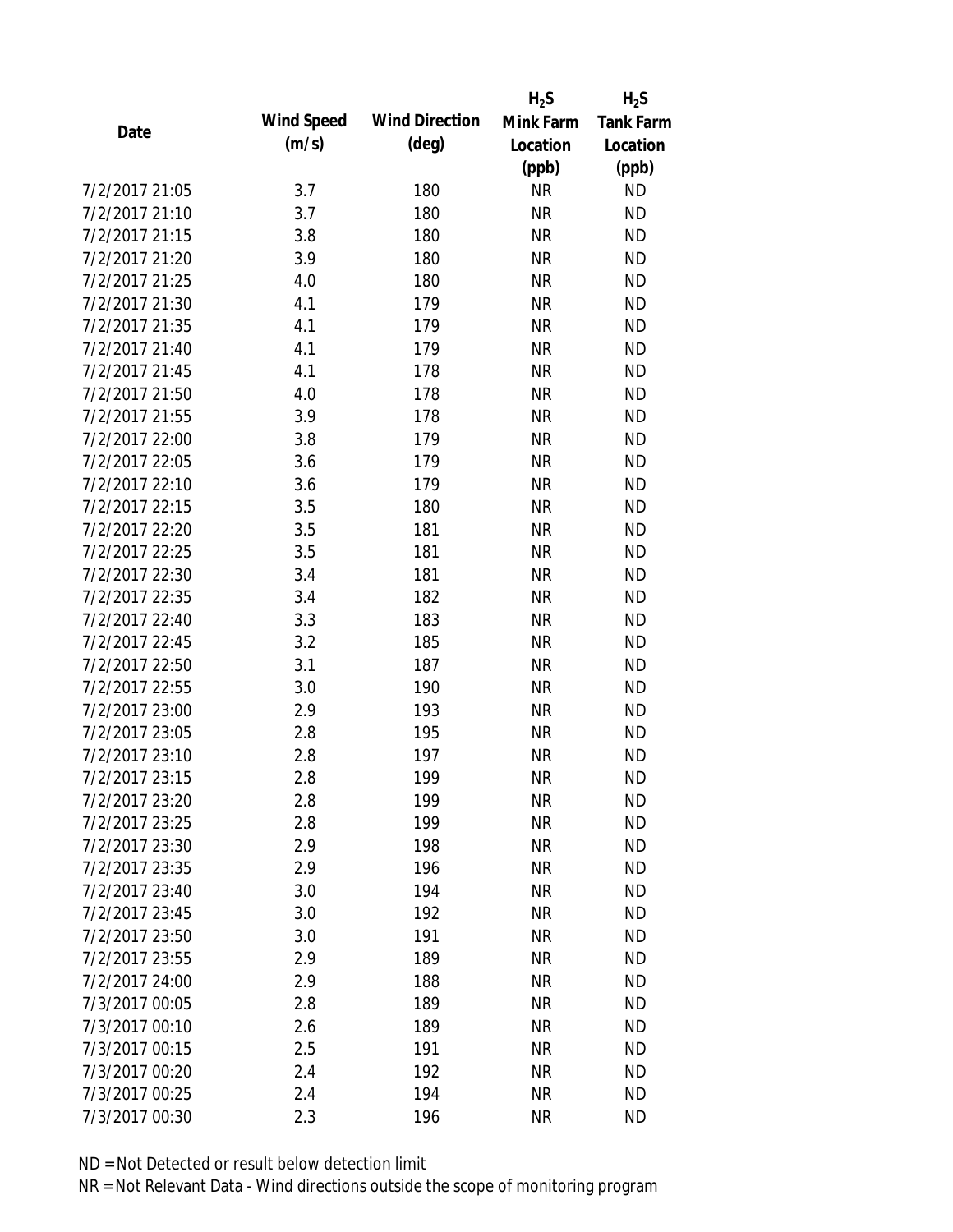|                |                   |                       | $H_2S$         | $H_2S$           |
|----------------|-------------------|-----------------------|----------------|------------------|
| Date           | <b>Wind Speed</b> | <b>Wind Direction</b> | Mink Farm      | <b>Tank Farm</b> |
|                | (m/s)             | $(\text{deg})$        | Location       | Location         |
|                |                   |                       | (ppb)          | (ppb)            |
| 7/3/2017 00:35 | 2.2               | 197                   | <b>NR</b>      | <b>ND</b>        |
| 7/3/2017 00:40 | 2.1               | 198                   | <b>NR</b>      | <b>ND</b>        |
| 7/3/2017 00:45 | 2.1               | 198                   | <b>NR</b>      | <b>ND</b>        |
| 7/3/2017 00:50 | 2.1               | 198                   | <b>NR</b>      | <b>ND</b>        |
| 7/3/2017 00:55 | 2.1               | 199                   | <b>NR</b>      | <b>ND</b>        |
| 7/3/2017 01:00 | 2.1               | 199                   | <b>NR</b>      | <b>ND</b>        |
| 7/3/2017 01:05 | 2.0               | 200                   | <b>NR</b>      | <b>ND</b>        |
| 7/3/2017 01:10 | 2.0               | 201                   | <b>NR</b>      | <b>ND</b>        |
| 7/3/2017 01:15 | 1.9               | 203                   | <b>NR</b>      | <b>ND</b>        |
| 7/3/2017 01:20 | 1.8               | 205                   | <b>NR</b>      | <b>ND</b>        |
| 7/3/2017 01:25 | 1.7               | 207                   | <b>NR</b>      | <b>ND</b>        |
| 7/3/2017 01:30 | 1.6               | 209                   | <b>NR</b>      | <b>ND</b>        |
| 7/3/2017 01:35 | 1.6               | 211                   | <b>NR</b>      | <b>ND</b>        |
| 7/3/2017 01:40 | 1.4               | 214                   | <b>NR</b>      | <b>ND</b>        |
| 7/3/2017 01:45 | 1.3               | 231                   | $\mathbf{1}$   | <b>ND</b>        |
| 7/3/2017 01:50 | 1.2               | 201                   | <b>NR</b>      | <b>ND</b>        |
| 7/3/2017 01:55 | 1.1               | 174                   | <b>NR</b>      | <b>ND</b>        |
| 7/3/2017 02:00 | 1.0               | 151                   | <b>NR</b>      | <b>ND</b>        |
| 7/3/2017 02:05 | 1.0               | 124                   | <b>NR</b>      | <b>ND</b>        |
| 7/3/2017 02:10 | 0.9               | 101                   | <b>NR</b>      | <b>ND</b>        |
| 7/3/2017 02:15 | 0.9               | 74                    | <b>NR</b>      | <b>ND</b>        |
| 7/3/2017 02:20 | 0.9               | 105                   | <b>NR</b>      | <b>ND</b>        |
| 7/3/2017 02:25 | 0.8               | 135                   | <b>NR</b>      | <b>ND</b>        |
| 7/3/2017 02:30 | 0.8               | 161                   | <b>NR</b>      | <b>ND</b>        |
| 7/3/2017 02:35 | 0.8               | 192                   | <b>NR</b>      | <b>ND</b>        |
| 7/3/2017 02:40 | 0.9               | 218                   | <b>NR</b>      | <b>ND</b>        |
| 7/3/2017 02:45 | 1.0               | 233                   | $\overline{2}$ | <b>ND</b>        |
| 7/3/2017 02:50 | 1.1               | 236                   | 1              | <b>ND</b>        |
| 7/3/2017 02:55 | 1.2               | 235                   | 1              | <b>ND</b>        |
| 7/3/2017 03:00 | 1.3               | 232                   | 1              | <b>ND</b>        |
| 7/3/2017 03:05 | 1.4               | 229                   | <b>NR</b>      | <b>ND</b>        |
| 7/3/2017 03:10 | 1.4               | 224                   | <b>NR</b>      | <b>ND</b>        |
| 7/3/2017 03:15 | 1.5               | 220                   | NR             | 1                |
| 7/3/2017 03:20 | 1.5               | 216                   | <b>NR</b>      | 1                |
| 7/3/2017 03:25 | 1.6               | 214                   | NR             | 1                |
| 7/3/2017 03:30 | 1.6               | 214                   | <b>NR</b>      | 1                |
| 7/3/2017 03:35 | 1.6               | 218                   | <b>NR</b>      | 1                |
| 7/3/2017 03:40 | 1.6               | 224                   | <b>NR</b>      | 1                |
| 7/3/2017 03:45 | 1.5               | 232                   | 1              | 1                |
| 7/3/2017 03:50 | 1.4               | 241                   | 1              | 1                |
| 7/3/2017 03:55 | 1.3               | 249                   | 1              | 1                |
| 7/3/2017 04:00 | 1.3               | 254                   | 1              | 1                |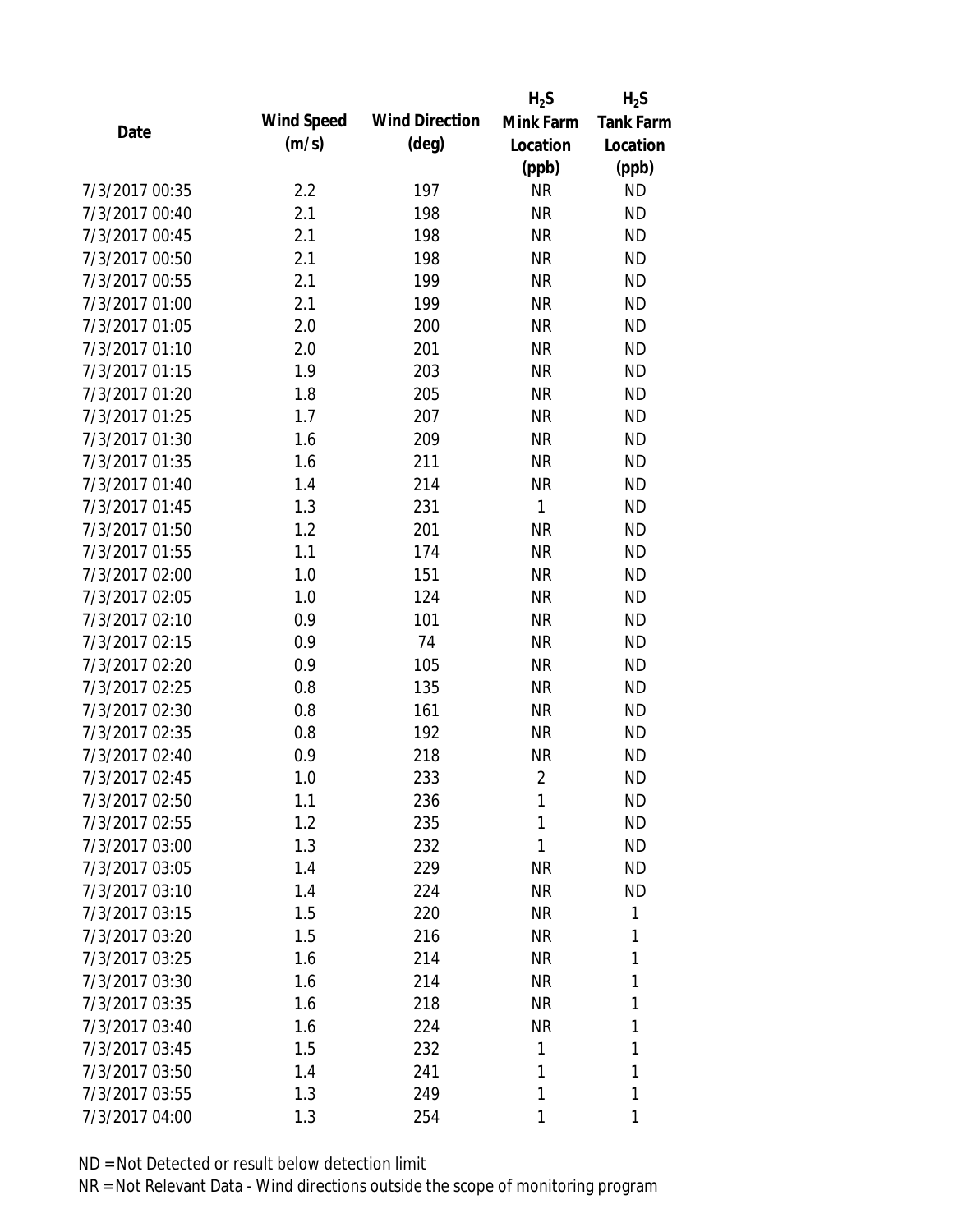|                |            |                       | $H_2S$         | $H_2S$           |
|----------------|------------|-----------------------|----------------|------------------|
| Date           | Wind Speed | <b>Wind Direction</b> | Mink Farm      | <b>Tank Farm</b> |
|                | (m/s)      | $(\text{deg})$        | Location       | Location         |
|                |            |                       | (ppb)          | (ppb)            |
| 7/3/2017 04:05 | 1.2        | 252                   | 1              | 1                |
| 7/3/2017 04:10 | 1.1        | 247                   | 1              | 1                |
| 7/3/2017 04:15 | 1.0        | 240                   | 1              | 1                |
| 7/3/2017 04:20 | 1.0        | 230                   | 1              | 1                |
| 7/3/2017 04:25 | 1.0        | 220                   | <b>NR</b>      | 1                |
| 7/3/2017 04:30 | 1.0        | 213                   | <b>NR</b>      | 1                |
| 7/3/2017 04:35 | 1.1        | 208                   | <b>NR</b>      | 1                |
| 7/3/2017 04:40 | 1.2        | 206                   | <b>NR</b>      | 1                |
| 7/3/2017 04:45 | 1.3        | 206                   | <b>NR</b>      | 1                |
| 7/3/2017 04:50 | 1.3        | 207                   | <b>NR</b>      | 1                |
| 7/3/2017 04:55 | 1.3        | 209                   | <b>NR</b>      | 1                |
| 7/3/2017 05:00 | 1.3        | 215                   | <b>NR</b>      | 1                |
| 7/3/2017 05:05 | 1.2        | 225                   | <b>NR</b>      | 1                |
| 7/3/2017 05:10 | 1.1        | 237                   | 1              | 1                |
| 7/3/2017 05:15 | 1.0        | 250                   | 1              | 1                |
| 7/3/2017 05:20 | 0.9        | 265                   | 1              | 1                |
| 7/3/2017 05:25 | 0.9        | 282                   | 1              | <b>ND</b>        |
| 7/3/2017 05:30 | 0.9        | 299                   | 1              | <b>ND</b>        |
| 7/3/2017 05:35 | 0.9        | 313                   | 1              | <b>ND</b>        |
| 7/3/2017 05:40 | 1.0        | 326                   | 1              | <b>ND</b>        |
| 7/3/2017 05:45 | 1.1        | 338                   | 1              | <b>ND</b>        |
| 7/3/2017 05:50 | 1.2        | 288                   | 1              | <b>ND</b>        |
| 7/3/2017 05:55 | 1.2        | 234                   | 1              | <b>ND</b>        |
| 7/3/2017 06:00 | 1.3        | 178                   | <b>NR</b>      | <b>ND</b>        |
| 7/3/2017 06:05 | 1.3        | 120                   | <b>NR</b>      | <b>ND</b>        |
| 7/3/2017 06:10 | 1.3        | 62                    | <b>NR</b>      | <b>ND</b>        |
| 7/3/2017 06:15 | 1.2        | 3                     | $\overline{2}$ | <b>ND</b>        |
| 7/3/2017 06:20 | 1.2        | 5                     | 2              | <b>ND</b>        |
| 7/3/2017 06:25 | 1.1        | 8                     | $\overline{2}$ | <b>ND</b>        |
| 7/3/2017 06:30 | 1.1        | 11                    | $\overline{2}$ | <b>ND</b>        |
| 7/3/2017 06:35 | 1.0        | 16                    | $\overline{2}$ | <b>ND</b>        |
| 7/3/2017 06:40 | 1.1        | 20                    | $\overline{2}$ | <b>ND</b>        |
| 7/3/2017 06:45 | 1.2        | 24                    | $\overline{2}$ | <b>ND</b>        |
| 7/3/2017 06:50 | 1.4        | 27                    | 1              | <b>ND</b>        |
| 7/3/2017 06:55 | 1.5        | 29                    | 1              | 1                |
| 7/3/2017 07:00 | 1.6        | 31                    | 1              | 1                |
| 7/3/2017 07:05 | 1.6        | 32                    | 1              | 1                |
| 7/3/2017 07:10 | 1.7        | 34                    | 1              | 1                |
| 7/3/2017 07:15 | 1.6        | 34                    | 1              | 1                |
| 7/3/2017 07:20 | 1.5        | 35                    | 1              | 1                |
| 7/3/2017 07:25 | 1.5        | 36                    | 1              | <b>ND</b>        |
| 7/3/2017 07:30 | 1.4        | 36                    | 1              | <b>ND</b>        |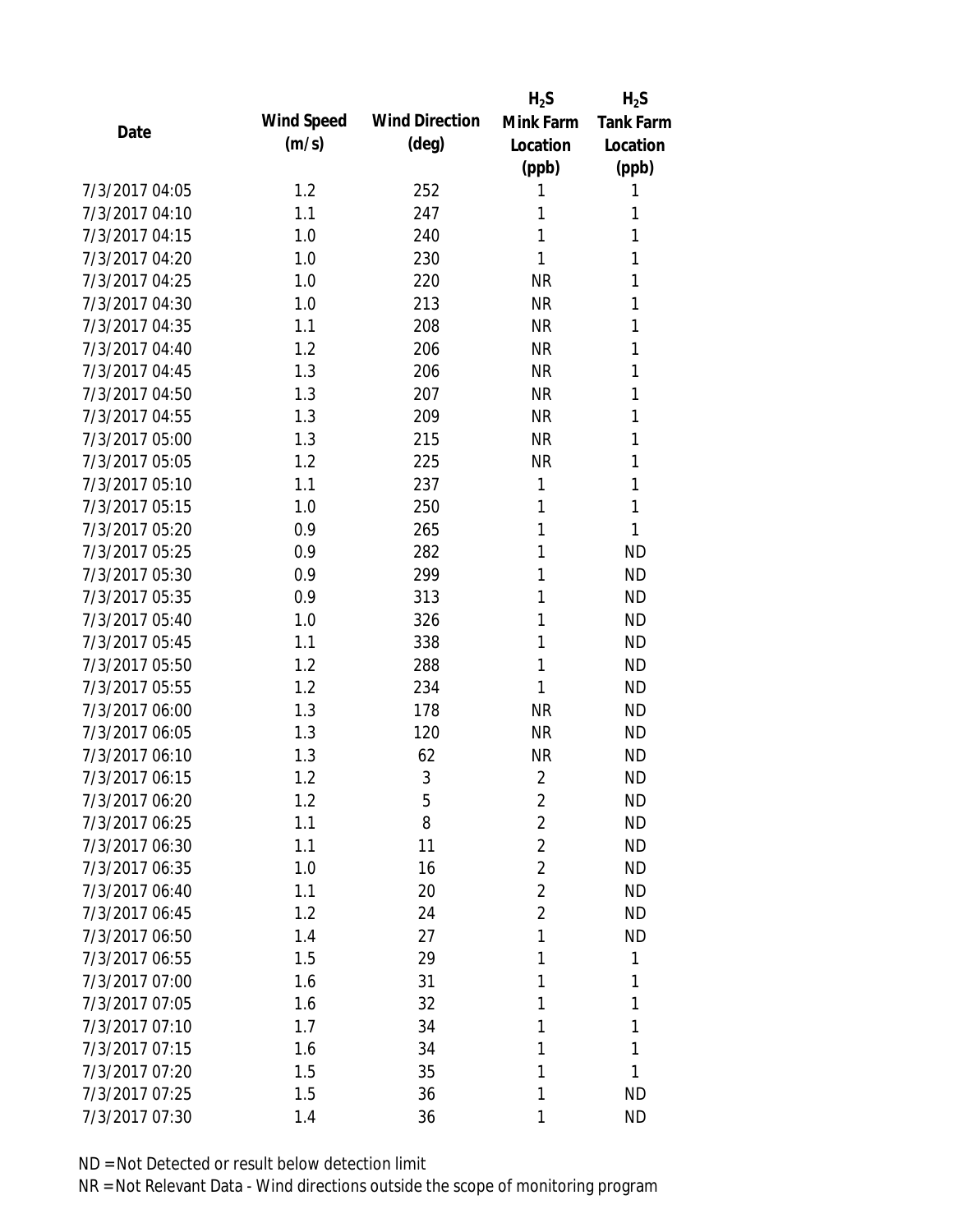|                |            |                       | $H_2S$       | $H_2S$           |
|----------------|------------|-----------------------|--------------|------------------|
| Date           | Wind Speed | <b>Wind Direction</b> | Mink Farm    | <b>Tank Farm</b> |
|                | (m/s)      | $(\text{deg})$        | Location     | Location         |
|                |            |                       | (ppb)        | (ppb)            |
| 7/3/2017 07:35 | 1.4        | 36                    | 1            | <b>ND</b>        |
| 7/3/2017 07:40 | 1.4        | 36                    | 1            | <b>ND</b>        |
| 7/3/2017 07:45 | 1.4        | 37                    | 1            | <b>ND</b>        |
| 7/3/2017 07:50 | 1.5        | 38                    | $\mathbf{1}$ | <b>ND</b>        |
| 7/3/2017 07:55 | 1.6        | 40                    | $\mathbf{1}$ | <b>ND</b>        |
| 7/3/2017 08:00 | 1.6        | 42                    | <b>NR</b>    | <b>ND</b>        |
| 7/3/2017 08:05 | 1.7        | 45                    | <b>NR</b>    | <b>ND</b>        |
| 7/3/2017 08:10 | 1.7        | 49                    | <b>NR</b>    | <b>ND</b>        |
| 7/3/2017 08:15 | 1.6        | 54                    | <b>NR</b>    | <b>ND</b>        |
| 7/3/2017 08:20 | 1.5        | 61                    | <b>NR</b>    | <b>ND</b>        |
| 7/3/2017 08:25 | 1.5        | 66                    | <b>NR</b>    | <b>ND</b>        |
| 7/3/2017 08:30 | 1.4        | 69                    | <b>NR</b>    | <b>ND</b>        |
| 7/3/2017 08:35 | 1.4        | 71                    | <b>NR</b>    | <b>ND</b>        |
| 7/3/2017 08:40 | 1.4        | 70                    | <b>NR</b>    | <b>ND</b>        |
| 7/3/2017 08:45 | 1.5        | 65                    | <b>NR</b>    | <b>ND</b>        |
| 7/3/2017 08:50 | 1.6        | 59                    | <b>NR</b>    | <b>ND</b>        |
| 7/3/2017 08:55 | 1.7        | 53                    | <b>NR</b>    | <b>ND</b>        |
| 7/3/2017 09:00 | 1.8        | 47                    | <b>NR</b>    | <b>ND</b>        |
| 7/3/2017 09:05 | 1.9        | 42                    | <b>NR</b>    | <b>ND</b>        |
| 7/3/2017 09:10 | 2.0        | 39                    | <b>ND</b>    | <b>ND</b>        |
| 7/3/2017 09:15 | 2.0        | 38                    | <b>ND</b>    | <b>ND</b>        |
| 7/3/2017 09:20 | 2.1        | 37                    | <b>ND</b>    | <b>ND</b>        |
| 7/3/2017 09:25 | 2.1        | 36                    | <b>ND</b>    | <b>ND</b>        |
| 7/3/2017 09:30 | 2.2        | 35                    | <b>ND</b>    | <b>ND</b>        |
| 7/3/2017 09:35 | 2.3        | 34                    | <b>ND</b>    | <b>ND</b>        |
| 7/3/2017 09:40 | 2.4        | 34                    | 1            | <b>ND</b>        |
| 7/3/2017 09:45 | 2.4        | 34                    | 1            | <b>ND</b>        |
| 7/3/2017 09:50 | 2.4        | 35                    | 1            | <b>ND</b>        |
| 7/3/2017 09:55 | 2.4        | 37                    | $\mathbf{1}$ | <b>ND</b>        |
| 7/3/2017 10:00 | 2.3        | 39                    | 1            | <b>ND</b>        |
| 7/3/2017 10:05 | 2.2        | 42                    | <b>NR</b>    | <b>ND</b>        |
| 7/3/2017 10:10 | 2.1        | 45                    | <b>NR</b>    | <b>ND</b>        |
| 7/3/2017 10:15 | 2.0        | 47                    | <b>NR</b>    | <b>ND</b>        |
| 7/3/2017 10:20 | 2.0        | 49                    | <b>NR</b>    | <b>ND</b>        |
| 7/3/2017 10:25 | 2.0        | 51                    | <b>NR</b>    | <b>ND</b>        |
| 7/3/2017 10:30 | 2.0        | 51                    | <b>NR</b>    | <b>ND</b>        |
| 7/3/2017 10:35 | 2.1        | 50                    | <b>NR</b>    | <b>ND</b>        |
| 7/3/2017 10:40 | 2.1        | 49                    | <b>NR</b>    | <b>ND</b>        |
| 7/3/2017 10:45 | 2.1        | 50                    | <b>NR</b>    | <b>ND</b>        |
| 7/3/2017 10:50 | 2.1        | 51                    | <b>NR</b>    | <b>ND</b>        |
| 7/3/2017 10:55 | 2.0        | 52                    | <b>NR</b>    | <b>ND</b>        |
| 7/3/2017 11:00 | 2.0        | 56                    | <b>NR</b>    | <b>ND</b>        |
|                |            |                       |              |                  |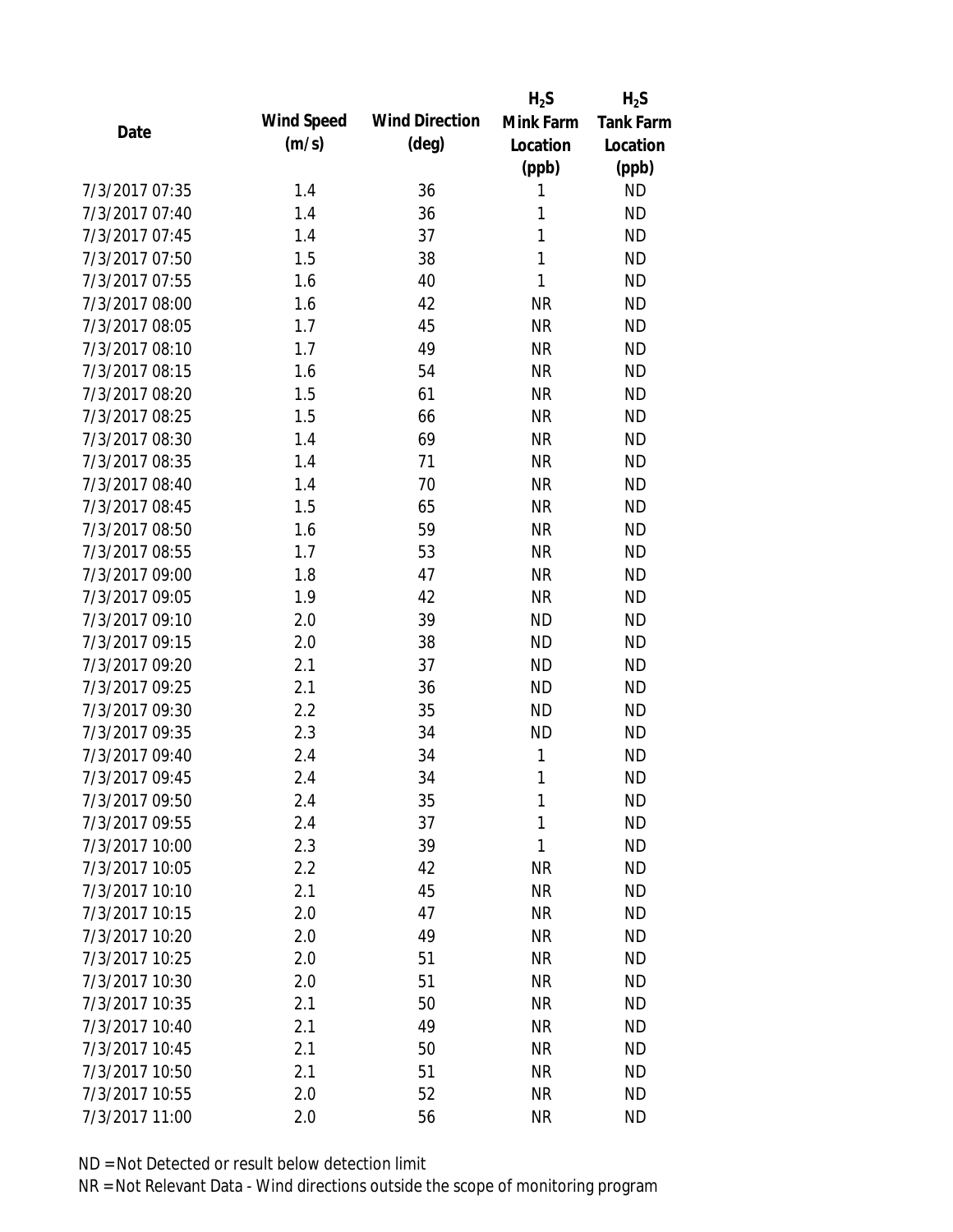|                |                   |                       | $H_2S$    | $H_2S$           |
|----------------|-------------------|-----------------------|-----------|------------------|
| Date           | <b>Wind Speed</b> | <b>Wind Direction</b> | Mink Farm | <b>Tank Farm</b> |
|                | (m/s)             | $(\text{deg})$        | Location  | Location         |
|                |                   |                       | (ppb)     | (ppb)            |
| 7/3/2017 11:05 | 1.9               | 63                    | <b>NR</b> | <b>ND</b>        |
| 7/3/2017 11:10 | 1.9               | 70                    | <b>NR</b> | <b>ND</b>        |
| 7/3/2017 11:15 | 1.8               | 75                    | <b>NR</b> | <b>ND</b>        |
| 7/3/2017 11:20 | 1.8               | 79                    | <b>NR</b> | <b>ND</b>        |
| 7/3/2017 11:25 | 1.8               | 82                    | <b>NR</b> | <b>ND</b>        |
| 7/3/2017 11:30 | 1.8               | 80                    | <b>NR</b> | <b>ND</b>        |
| 7/3/2017 11:35 | 1.8               | 78                    | <b>NR</b> | <b>ND</b>        |
| 7/3/2017 11:40 | 1.9               | 77                    | <b>NR</b> | <b>ND</b>        |
| 7/3/2017 11:45 | 1.9               | 76                    | <b>NR</b> | <b>ND</b>        |
| 7/3/2017 11:50 | 1.9               | 77                    | <b>NR</b> | <b>ND</b>        |
| 7/3/2017 11:55 | 2.0               | 78                    | <b>NR</b> | <b>ND</b>        |
| 7/3/2017 12:00 | 2.1               | 81                    | <b>NR</b> | <b>ND</b>        |
| 7/3/2017 12:05 | 2.1               | 79                    | <b>NR</b> | <b>ND</b>        |
| 7/3/2017 12:10 | 2.3               | 74                    | <b>NR</b> | <b>ND</b>        |
| 7/3/2017 12:15 | 2.4               | 68                    | <b>NR</b> | <b>ND</b>        |
| 7/3/2017 12:20 | 2.5               | 61                    | <b>NR</b> | <b>ND</b>        |
| 7/3/2017 12:25 | 2.6               | 56                    | <b>NR</b> | <b>ND</b>        |
| 7/3/2017 12:30 | 2.6               | 53                    | <b>NR</b> | <b>ND</b>        |
| 7/3/2017 12:35 | 2.6               | 53                    | <b>NR</b> | <b>ND</b>        |
| 7/3/2017 12:40 | 2.5               | 55                    | <b>NR</b> | <b>ND</b>        |
| 7/3/2017 12:45 | 2.5               | 56                    | <b>NR</b> | <b>ND</b>        |
| 7/3/2017 12:50 | 2.5               | 55                    | <b>NR</b> | <b>ND</b>        |
| 7/3/2017 12:55 | 2.6               | 54                    | <b>NR</b> | <b>ND</b>        |
| 7/3/2017 13:00 | 2.7               | 51                    | <b>NR</b> | <b>ND</b>        |
| 7/3/2017 13:05 | 2.8               | 47                    | <b>NR</b> | <b>ND</b>        |
| 7/3/2017 13:10 | 2.9               | 45                    | <b>NR</b> | <b>ND</b>        |
| 7/3/2017 13:15 | 2.9               | 44                    | <b>NR</b> | <b>ND</b>        |
| 7/3/2017 13:20 | 2.9               | 45                    | <b>NR</b> | <b>ND</b>        |
| 7/3/2017 13:25 | 2.8               | 47                    | <b>NR</b> | <b>ND</b>        |
| 7/3/2017 13:30 | 2.7               | 48                    | <b>NR</b> | <b>ND</b>        |
| 7/3/2017 13:35 | 2.7               | 48                    | <b>NR</b> | <b>ND</b>        |
| 7/3/2017 13:40 | 2.7               | 48                    | <b>NR</b> | <b>ND</b>        |
| 7/3/2017 13:45 | 2.7               | 48                    | <b>NR</b> | <b>ND</b>        |
| 7/3/2017 13:50 | 2.7               | 48                    | <b>NR</b> | <b>ND</b>        |
| 7/3/2017 13:55 | 2.7               | 45                    | <b>NR</b> | <b>ND</b>        |
| 7/3/2017 14:00 | 2.7               | 44                    | <b>NR</b> | <b>ND</b>        |
| 7/3/2017 14:05 | 2.7               | 46                    | <b>NR</b> | <b>ND</b>        |
| 7/3/2017 14:10 | 2.6               | 50                    | <b>NR</b> | <b>ND</b>        |
| 7/3/2017 14:15 | 2.6               | 50                    | <b>NR</b> | <b>ND</b>        |
| 7/3/2017 14:20 | 2.6               | 49                    | <b>NR</b> | <b>ND</b>        |
| 7/3/2017 14:25 | 2.6               | 50                    | <b>NR</b> | <b>ND</b>        |
| 7/3/2017 14:30 | 2.7               | 51                    | <b>NR</b> | <b>ND</b>        |
|                |                   |                       |           |                  |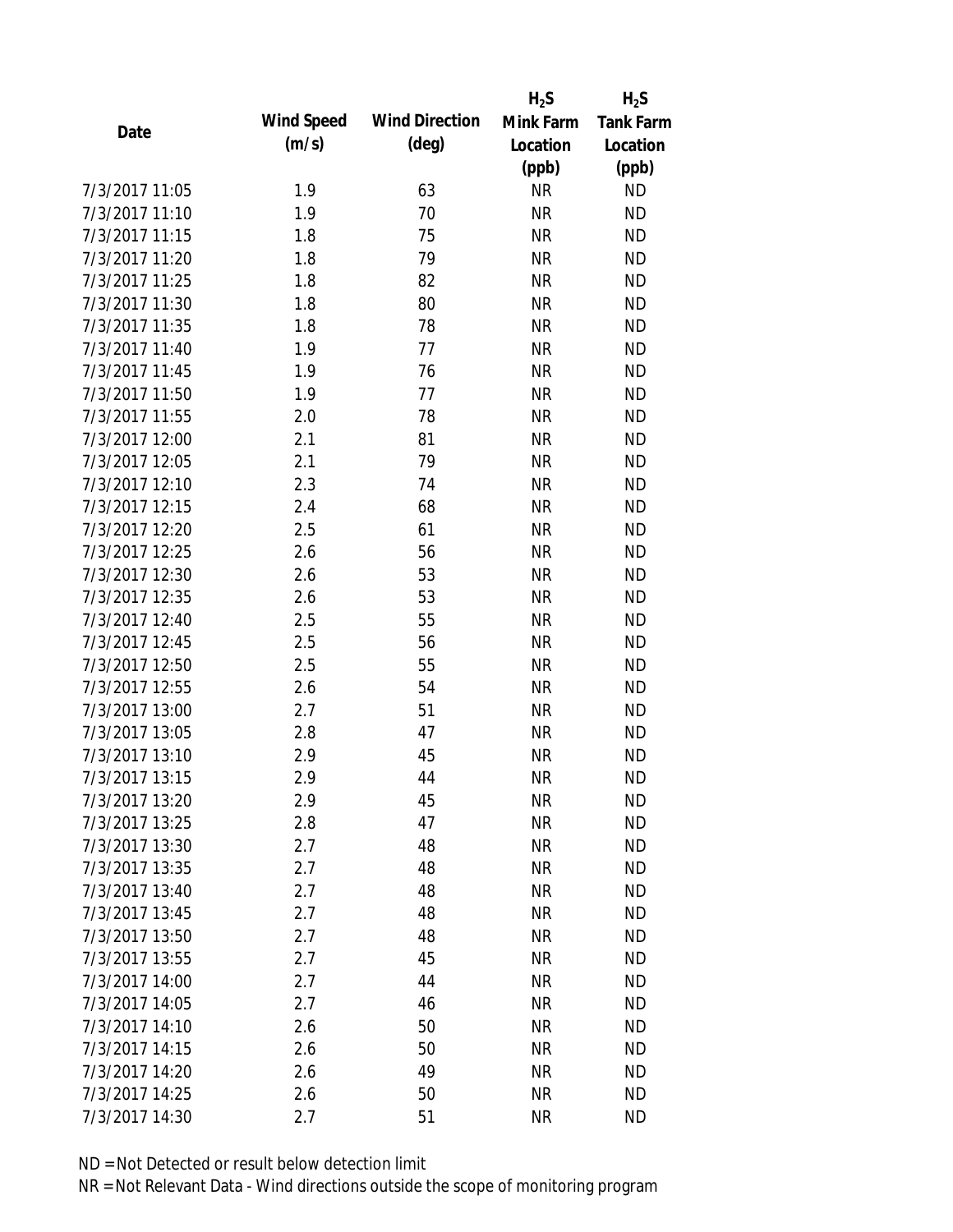|                |                   |                       | $H_2S$    | $H_2S$           |
|----------------|-------------------|-----------------------|-----------|------------------|
| Date           | <b>Wind Speed</b> | <b>Wind Direction</b> | Mink Farm | <b>Tank Farm</b> |
|                | (m/s)             | $(\text{deg})$        | Location  | Location         |
|                |                   |                       | (ppb)     | (ppb)            |
| 7/3/2017 14:35 | 2.8               | 49                    | <b>NR</b> | <b>ND</b>        |
| 7/3/2017 14:40 | 3.0               | 44                    | <b>NR</b> | <b>ND</b>        |
| 7/3/2017 14:45 | 3.0               | 42                    | <b>NR</b> | <b>ND</b>        |
| 7/3/2017 14:50 | 3.1               | 42                    | <b>NR</b> | <b>ND</b>        |
| 7/3/2017 14:55 | 3.2               | 40                    | 1         | <b>ND</b>        |
| 7/3/2017 15:00 | 3.1               | 39                    | 1         | <b>ND</b>        |
| 7/3/2017 15:05 | 3.2               | 38                    | 1         | <b>ND</b>        |
| 7/3/2017 15:10 | 3.1               | 39                    | 1         | <b>ND</b>        |
| 7/3/2017 15:15 | 3.2               | 40                    | 1         | <b>ND</b>        |
| 7/3/2017 15:20 | 3.2               | 40                    | <b>ND</b> | <b>ND</b>        |
| 7/3/2017 15:25 | 3.2               | 41                    | <b>NR</b> | <b>ND</b>        |
| 7/3/2017 15:30 | 3.3               | 42                    | <b>NR</b> | <b>ND</b>        |
| 7/3/2017 15:35 | 3.2               | 43                    | <b>NR</b> | <b>ND</b>        |
| 7/3/2017 15:40 | 3.3               | 44                    | <b>NR</b> | <b>ND</b>        |
| 7/3/2017 15:45 | 3.2               | 44                    | <b>NR</b> | <b>ND</b>        |
| 7/3/2017 15:50 | 3.2               | 45                    | <b>NR</b> | <b>ND</b>        |
| 7/3/2017 15:55 | 3.2               | 45                    | <b>NR</b> | <b>ND</b>        |
| 7/3/2017 16:00 | 3.1               | 46                    | <b>NR</b> | <b>ND</b>        |
| 7/3/2017 16:05 | 3.1               | 46                    | <b>NR</b> | <b>ND</b>        |
| 7/3/2017 16:10 | 3.1               | 46                    | <b>NR</b> | <b>ND</b>        |
| 7/3/2017 16:15 | 3.1               | 46                    | <b>NR</b> | <b>ND</b>        |
| 7/3/2017 16:20 | 3.1               | 46                    | <b>NR</b> | <b>ND</b>        |
| 7/3/2017 16:25 | 3.0               | 47                    | <b>NR</b> | <b>ND</b>        |
| 7/3/2017 16:30 | 3.1               | 46                    | <b>NR</b> | <b>ND</b>        |
| 7/3/2017 16:35 | 3.1               | 47                    | <b>NR</b> | <b>ND</b>        |
| 7/3/2017 16:40 | 3.1               | 48                    | <b>NR</b> | <b>ND</b>        |
| 7/3/2017 16:45 | 3.0               | 49                    | <b>NR</b> | <b>ND</b>        |
| 7/3/2017 16:50 | 2.9               | 51                    | <b>NR</b> | <b>ND</b>        |
| 7/3/2017 16:55 | 2.9               | 52                    | <b>NR</b> | <b>ND</b>        |
| 7/3/2017 17:00 | 2.8               | 53                    | <b>NR</b> | <b>ND</b>        |
| 7/3/2017 17:05 | 2.7               | 52                    | <b>NR</b> | <b>ND</b>        |
| 7/3/2017 17:10 | 2.7               | 52                    | <b>NR</b> | <b>ND</b>        |
| 7/3/2017 17:15 | 2.7               | 50                    | <b>NR</b> | <b>ND</b>        |
| 7/3/2017 17:20 | 2.8               | 48                    | <b>NR</b> | <b>ND</b>        |
| 7/3/2017 17:25 | 2.8               | 47                    | <b>NR</b> | <b>ND</b>        |
| 7/3/2017 17:30 | 2.8               | 46                    | <b>NR</b> | <b>ND</b>        |
| 7/3/2017 17:35 | 2.8               | 46                    | <b>NR</b> | <b>ND</b>        |
| 7/3/2017 17:40 | 2.8               | 47                    | <b>NR</b> | <b>ND</b>        |
| 7/3/2017 17:45 | 2.9               | 48                    | <b>NR</b> | <b>ND</b>        |
| 7/3/2017 17:50 | 2.9               | 49                    | <b>NR</b> | <b>ND</b>        |
| 7/3/2017 17:55 | 2.9               | 49                    | <b>NR</b> | <b>ND</b>        |
| 7/3/2017 18:00 | 3.0               | 50                    | <b>NR</b> | <b>ND</b>        |
|                |                   |                       |           |                  |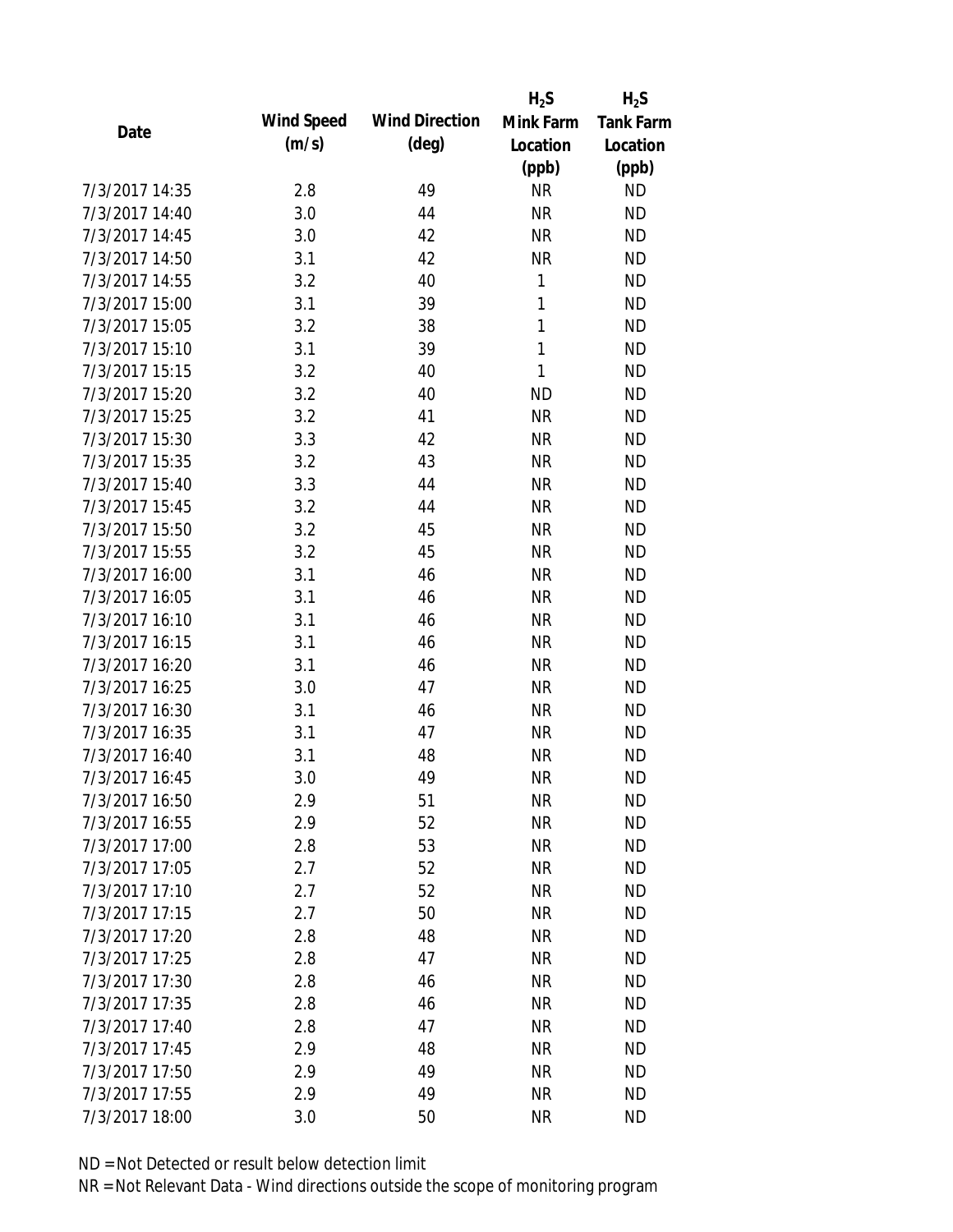|                |                   |                       | $H_2S$    | $H_2S$           |
|----------------|-------------------|-----------------------|-----------|------------------|
| Date           | <b>Wind Speed</b> | <b>Wind Direction</b> | Mink Farm | <b>Tank Farm</b> |
|                | (m/s)             | $(\text{deg})$        | Location  | Location         |
|                |                   |                       | (ppb)     | (ppb)            |
| 7/3/2017 18:05 | 3.0               | 49                    | <b>NR</b> | <b>ND</b>        |
| 7/3/2017 18:10 | 3.1               | 49                    | <b>NR</b> | <b>ND</b>        |
| 7/3/2017 18:15 | 3.0               | 48                    | <b>NR</b> | <b>ND</b>        |
| 7/3/2017 18:20 | 3.0               | 47                    | <b>NR</b> | <b>ND</b>        |
| 7/3/2017 18:25 | 3.0               | 47                    | <b>NR</b> | <b>ND</b>        |
| 7/3/2017 18:30 | 2.9               | 46                    | <b>NR</b> | <b>ND</b>        |
| 7/3/2017 18:35 | 2.9               | 45                    | <b>NR</b> | <b>ND</b>        |
| 7/3/2017 18:40 | 2.8               | 45                    | <b>NR</b> | <b>ND</b>        |
| 7/3/2017 18:45 | 2.7               | 45                    | <b>NR</b> | <b>ND</b>        |
| 7/3/2017 18:50 | 2.7               | 45                    | <b>NR</b> | <b>ND</b>        |
| 7/3/2017 18:55 | 2.5               | 45                    | <b>NR</b> | <b>ND</b>        |
| 7/3/2017 19:00 | 2.4               | 46                    | <b>NR</b> | <b>ND</b>        |
| 7/3/2017 19:05 | 2.2               | 48                    | <b>NR</b> | <b>ND</b>        |
| 7/3/2017 19:10 | 2.1               | 48                    | <b>NR</b> | <b>ND</b>        |
| 7/3/2017 19:15 | 2.1               | 47                    | <b>NR</b> | <b>ND</b>        |
| 7/3/2017 19:20 | 2.0               | 47                    | <b>NR</b> | <b>ND</b>        |
| 7/3/2017 19:25 | 2.1               | 45                    | <b>NR</b> | <b>ND</b>        |
| 7/3/2017 19:30 | 2.1               | 44                    | <b>NR</b> | <b>ND</b>        |
| 7/3/2017 19:35 | 2.2               | 42                    | <b>NR</b> | <b>ND</b>        |
| 7/3/2017 19:40 | 2.3               | 41                    | <b>NR</b> | <b>ND</b>        |
| 7/3/2017 19:45 | 2.4               | 41                    | <b>NR</b> | <b>ND</b>        |
| 7/3/2017 19:50 | 2.4               | 40                    | 1         | <b>ND</b>        |
| 7/3/2017 19:55 | 2.4               | 41                    | <b>NR</b> | <b>ND</b>        |
| 7/3/2017 20:00 | 2.5               | 41                    | <b>NR</b> | <b>ND</b>        |
| 7/3/2017 20:05 | 2.5               | 42                    | <b>NR</b> | <b>ND</b>        |
| 7/3/2017 20:10 | 2.5               | 43                    | <b>NR</b> | <b>ND</b>        |
| 7/3/2017 20:15 | 2.5               | 44                    | <b>NR</b> | <b>ND</b>        |
| 7/3/2017 20:20 | 2.5               | 45                    | <b>NR</b> | <b>ND</b>        |
| 7/3/2017 20:25 | 2.6               | 45                    | <b>NR</b> | <b>ND</b>        |
| 7/3/2017 20:30 | 2.6               | 46                    | <b>NR</b> | <b>ND</b>        |
| 7/3/2017 20:35 | 2.7               | 46                    | <b>NR</b> | <b>ND</b>        |
| 7/3/2017 20:40 | 2.9               | 45                    | <b>NR</b> | <b>ND</b>        |
| 7/3/2017 20:45 | 3.0               | 45                    | <b>NR</b> | <b>ND</b>        |
| 7/3/2017 20:50 | 3.1               | 44                    | <b>NR</b> | <b>ND</b>        |
| 7/3/2017 20:55 | 3.2               | 44                    | <b>NR</b> | <b>ND</b>        |
| 7/3/2017 21:00 | 3.2               | 44                    | <b>NR</b> | <b>ND</b>        |
| 7/3/2017 21:05 | 3.2               | 44                    | <b>NR</b> | <b>ND</b>        |
| 7/3/2017 21:10 | 3.2               | 45                    | <b>NR</b> | <b>ND</b>        |
| 7/3/2017 21:15 | 3.1               | 45                    | <b>NR</b> | <b>ND</b>        |
| 7/3/2017 21:20 | 3.1               | 46                    | ΝR        | <b>ND</b>        |
| 7/3/2017 21:25 | 3.1               | 47                    | <b>NR</b> | <b>ND</b>        |
| 7/3/2017 21:30 | 3.1               | 47                    | <b>NR</b> | <b>ND</b>        |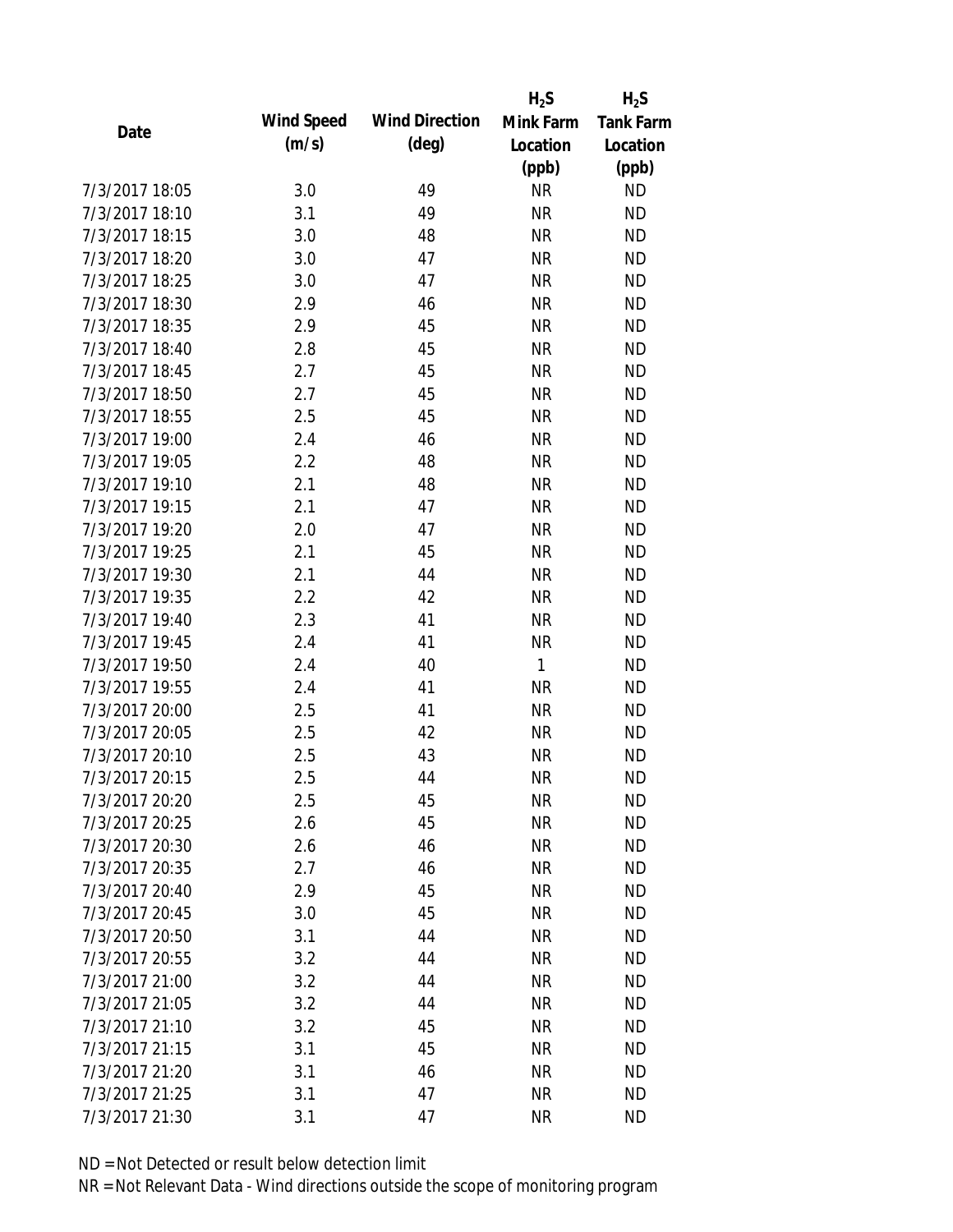|                |                   |                       | $H_2S$    | $H_2S$           |
|----------------|-------------------|-----------------------|-----------|------------------|
| Date           | <b>Wind Speed</b> | <b>Wind Direction</b> | Mink Farm | <b>Tank Farm</b> |
|                | (m/s)             | $(\text{deg})$        | Location  | Location         |
|                |                   |                       | (ppb)     | (ppb)            |
| 7/3/2017 21:35 | 3.0               | 48                    | <b>NR</b> | <b>ND</b>        |
| 7/3/2017 21:40 | 3.0               | 49                    | <b>NR</b> | <b>ND</b>        |
| 7/3/2017 21:45 | 3.0               | 49                    | <b>NR</b> | <b>ND</b>        |
| 7/3/2017 21:50 | 2.9               | 49                    | <b>NR</b> | <b>ND</b>        |
| 7/3/2017 21:55 | 2.9               | 49                    | <b>NR</b> | <b>ND</b>        |
| 7/3/2017 22:00 | 2.9               | 48                    | <b>NR</b> | <b>ND</b>        |
| 7/3/2017 22:05 | 2.9               | 46                    | <b>NR</b> | <b>ND</b>        |
| 7/3/2017 22:10 | 2.9               | 44                    | <b>NR</b> | <b>ND</b>        |
| 7/3/2017 22:15 | 2.9               | 41                    | <b>NR</b> | <b>ND</b>        |
| 7/3/2017 22:20 | 2.9               | 38                    | 1         | <b>ND</b>        |
| 7/3/2017 22:25 | 2.9               | 35                    | 1         | <b>ND</b>        |
| 7/3/2017 22:30 | 2.9               | 33                    | 1         | <b>ND</b>        |
| 7/3/2017 22:35 | 2.9               | 32                    | 1         | <b>ND</b>        |
| 7/3/2017 22:40 | 2.9               | 33                    | 1         | <b>ND</b>        |
| 7/3/2017 22:45 | 2.9               | 37                    | 1         | <b>ND</b>        |
| 7/3/2017 22:50 | 2.9               | 40                    | 1         | <b>ND</b>        |
| 7/3/2017 22:55 | 2.8               | 45                    | <b>NR</b> | <b>ND</b>        |
| 7/3/2017 23:00 | 2.7               | 49                    | <b>NR</b> | <b>ND</b>        |
| 7/3/2017 23:05 | 2.5               | 52                    | <b>NR</b> | <b>ND</b>        |
| 7/3/2017 23:10 | 2.3               | 55                    | <b>NR</b> | <b>ND</b>        |
| 7/3/2017 23:15 | 2.1               | 57                    | <b>NR</b> | <b>ND</b>        |
| 7/3/2017 23:20 | 2.0               | 58                    | <b>NR</b> | <b>ND</b>        |
| 7/3/2017 23:25 | 1.9               | 59                    | <b>NR</b> | <b>ND</b>        |
| 7/3/2017 23:30 | 1.9               | 58                    | <b>NR</b> | <b>ND</b>        |
| 7/3/2017 23:35 | 1.9               | 57                    | <b>NR</b> | <b>ND</b>        |
| 7/3/2017 23:40 | 2.0               | 56                    | <b>NR</b> | <b>ND</b>        |
| 7/3/2017 23:45 | 2.0               | 55                    | <b>NR</b> | <b>ND</b>        |
| 7/3/2017 23:50 | 2.1               | 54                    | <b>NR</b> | <b>ND</b>        |
| 7/3/2017 23:55 | 2.1               | 53                    | <b>NR</b> | <b>ND</b>        |
| 7/3/2017 24:00 | 2.0               | 54                    | <b>NR</b> | <b>ND</b>        |
| 7/4/2017 00:05 | 2.0               | 55                    | <b>NR</b> | <b>ND</b>        |
| 7/4/2017 00:10 | 1.9               | 56                    | <b>NR</b> | <b>ND</b>        |
| 7/4/2017 00:15 | 1.9               | 58                    | <b>NR</b> | <b>ND</b>        |
| 7/4/2017 00:20 | 1.9               | 61                    | <b>NR</b> | <b>ND</b>        |
| 7/4/2017 00:25 | 1.9               | 62                    | <b>NR</b> | <b>ND</b>        |
| 7/4/2017 00:30 | 1.9               | 63                    | <b>NR</b> | <b>ND</b>        |
| 7/4/2017 00:35 | 2.0               | 63                    | <b>NR</b> | <b>ND</b>        |
| 7/4/2017 00:40 | 2.0               | 62                    | <b>NR</b> | <b>ND</b>        |
| 7/4/2017 00:45 | 2.0               | 60                    | <b>NR</b> | <b>ND</b>        |
| 7/4/2017 00:50 | 2.0               | 56                    | <b>NR</b> | <b>ND</b>        |
| 7/4/2017 00:55 | 2.0               | 53                    | <b>NR</b> | <b>ND</b>        |
| 7/4/2017 01:00 | 2.0               | 51                    | <b>NR</b> | <b>ND</b>        |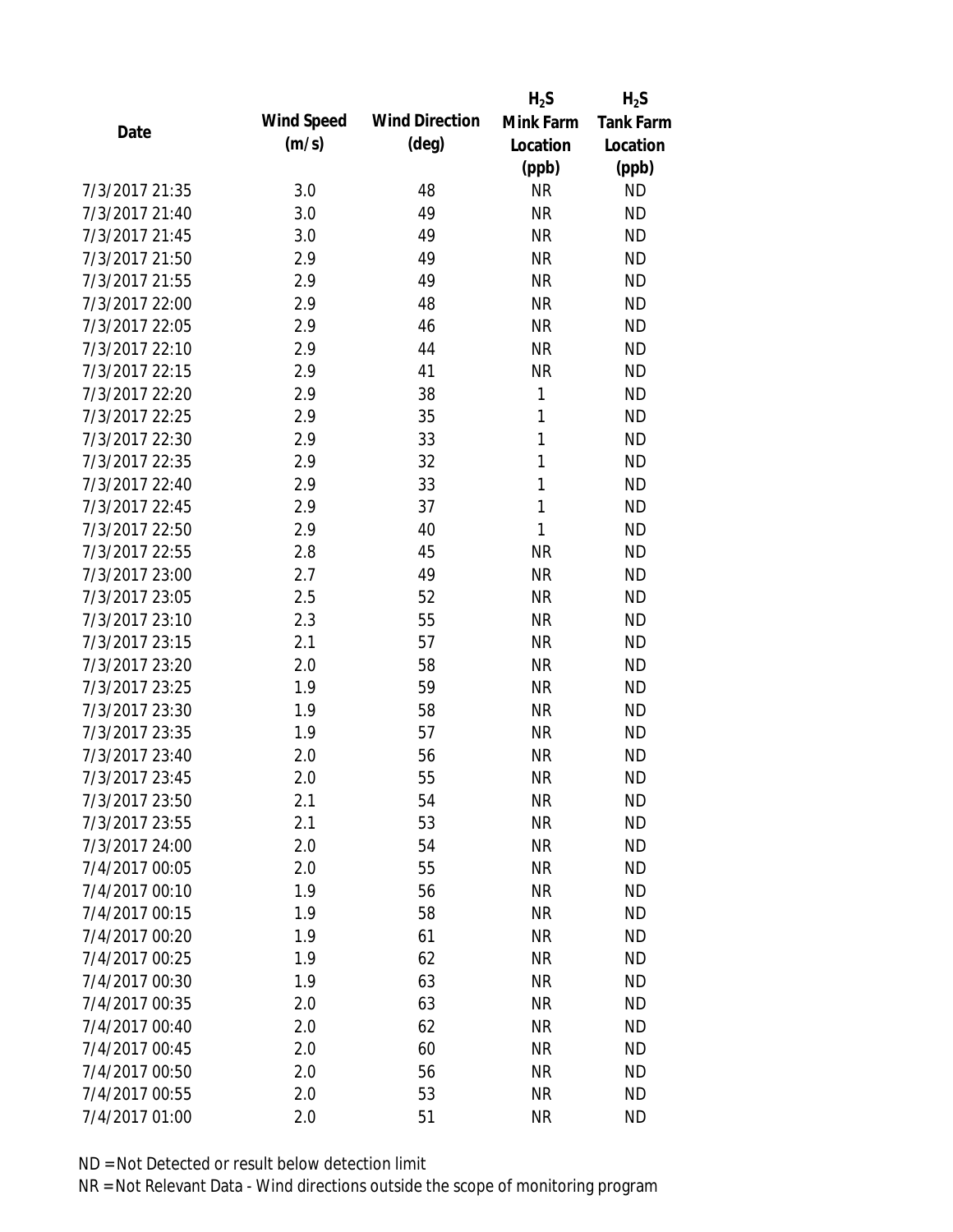|                |            |                       | $H_2S$    | $H_2S$    |
|----------------|------------|-----------------------|-----------|-----------|
| Date           | Wind Speed | <b>Wind Direction</b> | Mink Farm | Tank Farm |
|                | (m/s)      | $(\text{deg})$        | Location  | Location  |
|                |            |                       | (ppb)     | (ppb)     |
| 7/4/2017 01:05 | 1.9        | 49                    | <b>NR</b> | <b>ND</b> |
| 7/4/2017 01:10 | 1.8        | 48                    | <b>NR</b> | <b>ND</b> |
| 7/4/2017 01:15 | 1.8        | 48                    | <b>NR</b> | 1         |
| 7/4/2017 01:20 | 1.8        | 48                    | <b>NR</b> | 1         |
| 7/4/2017 01:25 | 1.8        | 49                    | <b>NR</b> | 1         |
| 7/4/2017 01:30 | 1.8        | 49                    | <b>NR</b> | 1         |
| 7/4/2017 01:35 | 1.8        | 49                    | <b>NR</b> | 1         |
| 7/4/2017 01:40 | 1.8        | 48                    | <b>NR</b> | 1         |
| 7/4/2017 01:45 | 1.9        | 47                    | <b>NR</b> | 1         |
| 7/4/2017 01:50 | 1.9        | 47                    | <b>NR</b> | 1         |
| 7/4/2017 01:55 | 1.9        | 45                    | <b>NR</b> | 1         |
| 7/4/2017 02:00 | 1.9        | 44                    | <b>NR</b> | 1         |
| 7/4/2017 02:05 | 1.9        | 43                    | <b>NR</b> | 1         |
| 7/4/2017 02:10 | 1.9        | 42                    | <b>NR</b> | 1         |
| 7/4/2017 02:15 | 1.8        | 42                    | <b>NR</b> | 1         |
| 7/4/2017 02:20 | 1.8        | 42                    | <b>NR</b> | 1         |
| 7/4/2017 02:25 | 1.8        | 43                    | <b>NR</b> | <b>ND</b> |
| 7/4/2017 02:30 | 1.8        | 44                    | <b>NR</b> | <b>ND</b> |
| 7/4/2017 02:35 | 1.8        | 44                    | <b>NR</b> | <b>ND</b> |
| 7/4/2017 02:40 | 1.9        | 45                    | <b>NR</b> | <b>ND</b> |
| 7/4/2017 02:45 | 1.9        | 45                    | <b>NR</b> | <b>ND</b> |
| 7/4/2017 02:50 | 2.0        | 44                    | <b>NR</b> | <b>ND</b> |
| 7/4/2017 02:55 | 2.0        | 43                    | <b>NR</b> | <b>ND</b> |
| 7/4/2017 03:00 | 1.9        | 43                    | <b>NR</b> | <b>ND</b> |
| 7/4/2017 03:05 | 1.9        | 42                    | <b>NR</b> | <b>ND</b> |
| 7/4/2017 03:10 | 1.9        | 41                    | <b>NR</b> | <b>ND</b> |
| 7/4/2017 03:15 | 1.9        | 40                    | <b>ND</b> | <b>ND</b> |
| 7/4/2017 03:20 | 1.8        | 39                    | <b>ND</b> | <b>ND</b> |
| 7/4/2017 03:25 | 1.9        | 37                    | <b>ND</b> | <b>ND</b> |
| 7/4/2017 03:30 | 2.0        | 36                    | 1         | <b>ND</b> |
| 7/4/2017 03:35 | 2.0        | 35                    | 1         | <b>ND</b> |
| 7/4/2017 03:40 | 2.1        | 34                    | 1         | <b>ND</b> |
| 7/4/2017 03:45 | 2.2        | 34                    | 1         | <b>ND</b> |
| 7/4/2017 03:50 | 2.2        | 34                    | 1         | <b>ND</b> |
| 7/4/2017 03:55 | 2.2        | 35                    | 1         | <b>ND</b> |
| 7/4/2017 04:00 | 2.2        | 36                    | 1         | <b>ND</b> |
| 7/4/2017 04:05 | 2.2        | 38                    | <b>ND</b> | <b>ND</b> |
| 7/4/2017 04:10 | 2.1        | 40                    | <b>ND</b> | <b>ND</b> |
| 7/4/2017 04:15 | 2.1        | 41                    | <b>NR</b> | <b>ND</b> |
| 7/4/2017 04:20 | 2.0        | 42                    | <b>NR</b> | <b>ND</b> |
| 7/4/2017 04:25 | 2.0        | 42                    | <b>NR</b> | <b>ND</b> |
| 7/4/2017 04:30 | 2.1        | 42                    | <b>NR</b> | <b>ND</b> |
|                |            |                       |           |           |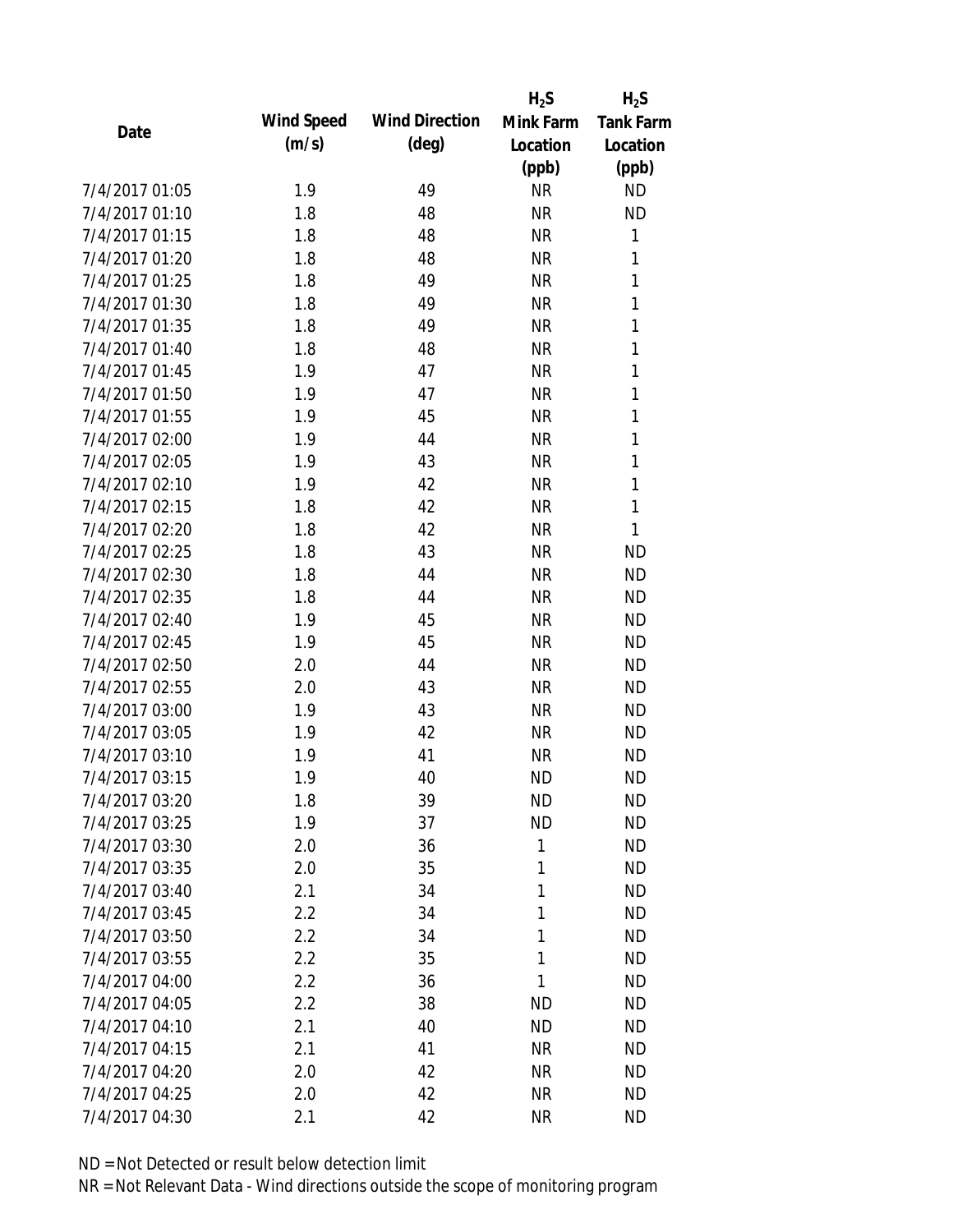|                |                   |                       | $H_2S$       | $H_2S$           |
|----------------|-------------------|-----------------------|--------------|------------------|
| Date           | <b>Wind Speed</b> | <b>Wind Direction</b> | Mink Farm    | <b>Tank Farm</b> |
|                | (m/s)             | $(\text{deg})$        | Location     | Location         |
|                |                   |                       | (ppb)        | (ppb)            |
| 7/4/2017 04:35 | 2.1               | 41                    | <b>NR</b>    | <b>ND</b>        |
| 7/4/2017 04:40 | 2.2               | 41                    | <b>NR</b>    | <b>ND</b>        |
| 7/4/2017 04:45 | 2.2               | 40                    | 1            | <b>ND</b>        |
| 7/4/2017 04:50 | 2.2               | 39                    | $\mathbf{1}$ | <b>ND</b>        |
| 7/4/2017 04:55 | 2.2               | 38                    | <b>ND</b>    | <b>ND</b>        |
| 7/4/2017 05:00 | 2.2               | 38                    | <b>ND</b>    | <b>ND</b>        |
| 7/4/2017 05:05 | 2.2               | 38                    | <b>ND</b>    | <b>ND</b>        |
| 7/4/2017 05:10 | 2.1               | 38                    | <b>ND</b>    | <b>ND</b>        |
| 7/4/2017 05:15 | 2.1               | 38                    | <b>ND</b>    | <b>ND</b>        |
| 7/4/2017 05:20 | 2.1               | 37                    | <b>ND</b>    | <b>ND</b>        |
| 7/4/2017 05:25 | 2.1               | 36                    | <b>ND</b>    | <b>ND</b>        |
| 7/4/2017 05:30 | 2.1               | 36                    | <b>ND</b>    | <b>ND</b>        |
| 7/4/2017 05:35 | 2.1               | 35                    | <b>ND</b>    | <b>ND</b>        |
| 7/4/2017 05:40 | 2.0               | 34                    | 1            | <b>ND</b>        |
| 7/4/2017 05:45 | 1.9               | 35                    | 1            | <b>ND</b>        |
| 7/4/2017 05:50 | 1.8               | 36                    | 1            | <b>ND</b>        |
| 7/4/2017 05:55 | 1.7               | 38                    | $\mathbf{1}$ | <b>ND</b>        |
| 7/4/2017 06:00 | 1.6               | 39                    | $\mathbf{1}$ | <b>ND</b>        |
| 7/4/2017 06:05 | 1.6               | 40                    | 1            | <b>ND</b>        |
| 7/4/2017 06:10 | 1.6               | 41                    | <b>NR</b>    | <b>ND</b>        |
| 7/4/2017 06:15 | 1.7               | 40                    | 1            | <b>ND</b>        |
| 7/4/2017 06:20 | 1.8               | 40                    | 1            | <b>ND</b>        |
| 7/4/2017 06:25 | 1.8               | 40                    | 1            | <b>ND</b>        |
| 7/4/2017 06:30 | 1.9               | 40                    | 1            | <b>ND</b>        |
| 7/4/2017 06:35 | 1.9               | 41                    | <b>NR</b>    | <b>ND</b>        |
| 7/4/2017 06:40 | 1.9               | 41                    | <b>NR</b>    | <b>ND</b>        |
| 7/4/2017 06:45 | 2.0               | 42                    | <b>NR</b>    | <b>ND</b>        |
| 7/4/2017 06:50 | 2.1               | 43                    | <b>NR</b>    | <b>ND</b>        |
| 7/4/2017 06:55 | 2.1               | 43                    | <b>NR</b>    | <b>ND</b>        |
| 7/4/2017 07:00 | 2.2               | 43                    | <b>NR</b>    | <b>ND</b>        |
| 7/4/2017 07:05 | 2.2               | 42                    | <b>NR</b>    | <b>ND</b>        |
| 7/4/2017 07:10 | 2.2               | 42                    | <b>NR</b>    | <b>ND</b>        |
| 7/4/2017 07:15 | 2.2               | 42                    | <b>NR</b>    | <b>ND</b>        |
| 7/4/2017 07:20 | 2.1               | 43                    | <b>NR</b>    | <b>ND</b>        |
| 7/4/2017 07:25 | 2.0               | 44                    | <b>NR</b>    | <b>ND</b>        |
| 7/4/2017 07:30 | 1.9               | 46                    | <b>NR</b>    | <b>ND</b>        |
| 7/4/2017 07:35 | 1.9               | 48                    | <b>NR</b>    | <b>ND</b>        |
| 7/4/2017 07:40 | 1.9               | 50                    | <b>NR</b>    | <b>ND</b>        |
| 7/4/2017 07:45 | 1.8               | 52                    | <b>NR</b>    | <b>ND</b>        |
| 7/4/2017 07:50 | 1.8               | 53                    | <b>NR</b>    | <b>ND</b>        |
| 7/4/2017 07:55 | 1.8               | 54                    | <b>NR</b>    | <b>ND</b>        |
| 7/4/2017 08:00 | 1.7               | 54                    | <b>NR</b>    | <b>ND</b>        |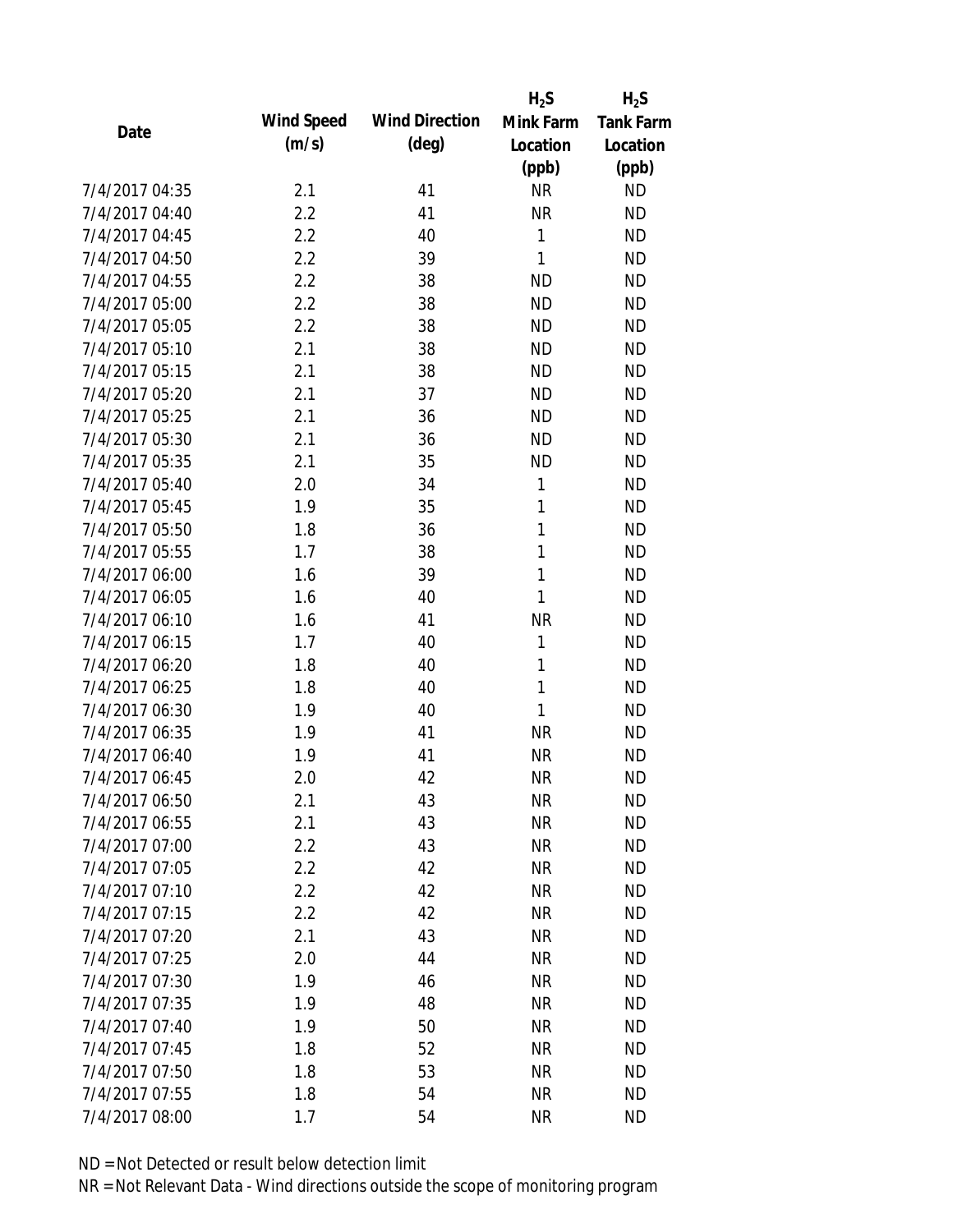|                |                   |                       | $H_2S$    | $H_2S$           |
|----------------|-------------------|-----------------------|-----------|------------------|
| Date           | <b>Wind Speed</b> | <b>Wind Direction</b> | Mink Farm | <b>Tank Farm</b> |
|                | (m/s)             | $(\text{deg})$        | Location  | Location         |
|                |                   |                       | (ppb)     | (ppb)            |
| 7/4/2017 08:05 | 1.7               | 54                    | <b>NR</b> | <b>ND</b>        |
| 7/4/2017 08:10 | 1.7               | 53                    | <b>NR</b> | <b>ND</b>        |
| 7/4/2017 08:15 | 1.7               | 52                    | <b>NR</b> | <b>ND</b>        |
| 7/4/2017 08:20 | 1.7               | 51                    | <b>NR</b> | <b>ND</b>        |
| 7/4/2017 08:25 | 1.6               | 50                    | <b>NR</b> | <b>ND</b>        |
| 7/4/2017 08:30 | 1.6               | 49                    | <b>NR</b> | <b>ND</b>        |
| 7/4/2017 08:35 | 1.6               | 52                    | <b>NR</b> | <b>ND</b>        |
| 7/4/2017 08:40 | 1.6               | 55                    | <b>NR</b> | <b>ND</b>        |
| 7/4/2017 08:45 | 1.6               | 61                    | <b>NR</b> | <b>ND</b>        |
| 7/4/2017 08:50 | 1.5               | 69                    | <b>NR</b> | <b>ND</b>        |
| 7/4/2017 08:55 | 1.5               | 79                    | <b>NR</b> | <b>ND</b>        |
| 7/4/2017 09:00 | 1.5               | 87                    | <b>NR</b> | <b>ND</b>        |
| 7/4/2017 09:05 | 1.5               | 92                    | <b>NR</b> | <b>ND</b>        |
| 7/4/2017 09:10 | 1.5               | 95                    | <b>NR</b> | <b>ND</b>        |
| 7/4/2017 09:15 | 1.5               | 97                    | <b>NR</b> | <b>ND</b>        |
| 7/4/2017 09:20 | 1.5               | 98                    | <b>NR</b> | <b>ND</b>        |
| 7/4/2017 09:25 | 1.6               | 97                    | <b>NR</b> | <b>ND</b>        |
| 7/4/2017 09:30 | 1.6               | 97                    | <b>NR</b> | <b>ND</b>        |
| 7/4/2017 09:35 | 1.6               | 98                    | <b>NR</b> | <b>ND</b>        |
| 7/4/2017 09:40 | 1.7               | 99                    | <b>NR</b> | <b>ND</b>        |
| 7/4/2017 09:45 | 1.8               | 100                   | <b>NR</b> | <b>ND</b>        |
| 7/4/2017 09:50 | 1.8               | 101                   | <b>NR</b> | <b>ND</b>        |
| 7/4/2017 09:55 | 1.9               | 102                   | <b>NR</b> | <b>ND</b>        |
| 7/4/2017 10:00 | 2.0               | 103                   | <b>NR</b> | <b>ND</b>        |
| 7/4/2017 10:05 | 2.0               | 105                   | <b>NR</b> | <b>ND</b>        |
| 7/4/2017 10:10 | 2.1               | 107                   | <b>NR</b> | <b>ND</b>        |
| 7/4/2017 10:15 | 2.1               | 109                   | <b>NR</b> | <b>ND</b>        |
| 7/4/2017 10:20 | 2.2               | 109                   | <b>NR</b> | <b>ND</b>        |
| 7/4/2017 10:25 | 2.2               | 111                   | <b>NR</b> | <b>ND</b>        |
| 7/4/2017 10:30 | 2.3               | 113                   | <b>NR</b> | <b>ND</b>        |
| 7/4/2017 10:35 | 2.3               | 114                   | <b>NR</b> | <b>ND</b>        |
| 7/4/2017 10:40 | 2.3               | 115                   | <b>NR</b> | <b>ND</b>        |
| 7/4/2017 10:45 | 2.4               | 115                   | <b>NR</b> | <b>ND</b>        |
| 7/4/2017 10:50 | 2.3               | 116                   | <b>NR</b> | <b>ND</b>        |
| 7/4/2017 10:55 | 2.3               | 116                   | <b>NR</b> | <b>ND</b>        |
| 7/4/2017 11:00 | 2.3               | 114                   | <b>NR</b> | <b>ND</b>        |
| 7/4/2017 11:05 | 2.3               | 112                   | <b>NR</b> | <b>ND</b>        |
| 7/4/2017 11:10 | 2.2               | 109                   | <b>NR</b> | <b>ND</b>        |
| 7/4/2017 11:15 | 2.1               | 107                   | <b>NR</b> | <b>ND</b>        |
| 7/4/2017 11:20 | 2.0               | 104                   | <b>NR</b> | <b>ND</b>        |
| 7/4/2017 11:25 | 2.0               | 102                   | <b>NR</b> | <b>ND</b>        |
| 7/4/2017 11:30 | 2.0               | 104                   | <b>NR</b> | <b>ND</b>        |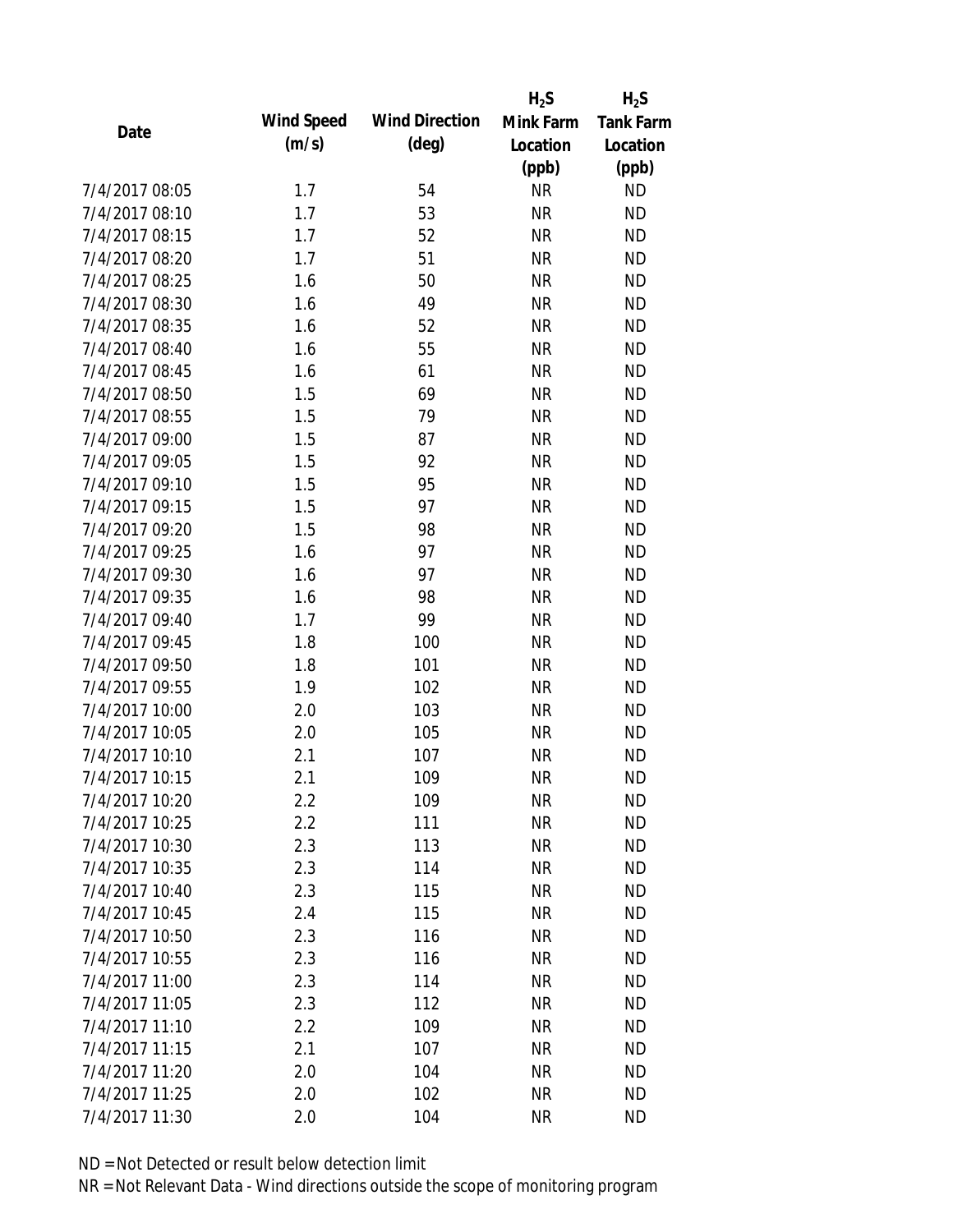|                |                   |                       | $H_2S$    | $H_2S$           |
|----------------|-------------------|-----------------------|-----------|------------------|
|                | <b>Wind Speed</b> | <b>Wind Direction</b> | Mink Farm | <b>Tank Farm</b> |
| Date           | (m/s)             | $(\text{deg})$        | Location  | Location         |
|                |                   |                       | (ppb)     | (ppb)            |
| 7/4/2017 11:35 | 2.0               | 107                   | <b>NR</b> | <b>ND</b>        |
| 7/4/2017 11:40 | 2.0               | 107                   | <b>NR</b> | <b>ND</b>        |
| 7/4/2017 11:45 | 2.1               | 107                   | <b>NR</b> | <b>ND</b>        |
| 7/4/2017 11:50 | 2.1               | 107                   | <b>NR</b> | <b>ND</b>        |
| 7/4/2017 11:55 | 2.2               | 107                   | <b>NR</b> | <b>ND</b>        |
| 7/4/2017 12:00 | 2.2               | 103                   | <b>NR</b> | <b>ND</b>        |
| 7/4/2017 12:05 | 2.2               | 100                   | <b>NR</b> | <b>ND</b>        |
| 7/4/2017 12:10 | 2.2               | 99                    | <b>NR</b> | <b>ND</b>        |
| 7/4/2017 12:15 | 2.2               | 100                   | <b>NR</b> | <b>ND</b>        |
| 7/4/2017 12:20 | 2.2               | 100                   | <b>NR</b> | <b>ND</b>        |
| 7/4/2017 12:25 | 2.1               | 99                    | <b>NR</b> | <b>ND</b>        |
| 7/4/2017 12:30 | 2.1               | 97                    | <b>NR</b> | <b>ND</b>        |
| 7/4/2017 12:35 | 2.0               | 94                    | <b>NR</b> | <b>ND</b>        |
| 7/4/2017 12:40 | 2.0               | 89                    | <b>NR</b> | <b>ND</b>        |
| 7/4/2017 12:45 | 1.9               | 83                    | <b>NR</b> | <b>ND</b>        |
| 7/4/2017 12:50 | 1.9               | 76                    | <b>NR</b> | <b>ND</b>        |
| 7/4/2017 12:55 | 1.9               | 72                    | <b>NR</b> | <b>ND</b>        |
| 7/4/2017 13:00 | 1.9               | 71                    | <b>NR</b> | <b>ND</b>        |
| 7/4/2017 13:05 | 1.9               | 70                    | <b>NR</b> | 1                |
| 7/4/2017 13:10 | 2.0               | 70                    | <b>NR</b> | 1                |
| 7/4/2017 13:15 | 2.1               | 72                    | <b>NR</b> | $\mathbf{1}$     |
| 7/4/2017 13:20 | 2.1               | 75                    | <b>NR</b> | $\mathbf 1$      |
| 7/4/2017 13:25 | 2.1               | 75                    | <b>NR</b> | 1                |
| 7/4/2017 13:30 | 2.1               | 72                    | <b>NR</b> | $\mathbf{1}$     |
| 7/4/2017 13:35 | 2.0               | 68                    | <b>NR</b> | 1                |
| 7/4/2017 13:40 | 2.0               | 65                    | <b>NR</b> | 1                |
| 7/4/2017 13:45 | 1.9               | 62                    | <b>NR</b> | 1                |
| 7/4/2017 13:50 | 1.9               | 60                    | <b>NR</b> | <b>ND</b>        |
| 7/4/2017 13:55 | 1.9               | 59                    | <b>NR</b> | <b>ND</b>        |
| 7/4/2017 14:00 | 1.9               | 59                    | <b>NR</b> | <b>ND</b>        |
| 7/4/2017 14:05 | 1.9               | 60                    | <b>NR</b> | <b>ND</b>        |
| 7/4/2017 14:10 | 1.8               | 59                    | <b>NR</b> | <b>ND</b>        |
| 7/4/2017 14:15 | 1.8               | 57                    | <b>NR</b> | <b>ND</b>        |
| 7/4/2017 14:20 | 1.8               | 56                    | <b>NR</b> | <b>ND</b>        |
| 7/4/2017 14:25 | 1.7               | 56                    | <b>NR</b> | <b>ND</b>        |
| 7/4/2017 14:30 | 1.7               | 57                    | <b>NR</b> | <b>ND</b>        |
| 7/4/2017 14:35 | 1.7               | 58                    | <b>NR</b> | <b>ND</b>        |
| 7/4/2017 14:40 | 1.7               | 58                    | <b>NR</b> | <b>ND</b>        |
| 7/4/2017 14:45 | 1.7               | 59                    | <b>NR</b> | <b>ND</b>        |
| 7/4/2017 14:50 | 1.8               | 59                    | <b>NR</b> | <b>ND</b>        |
| 7/4/2017 14:55 | 1.8               | 57                    | <b>NR</b> | <b>ND</b>        |
| 7/4/2017 15:00 | 1.9               | 53                    | <b>NR</b> | <b>ND</b>        |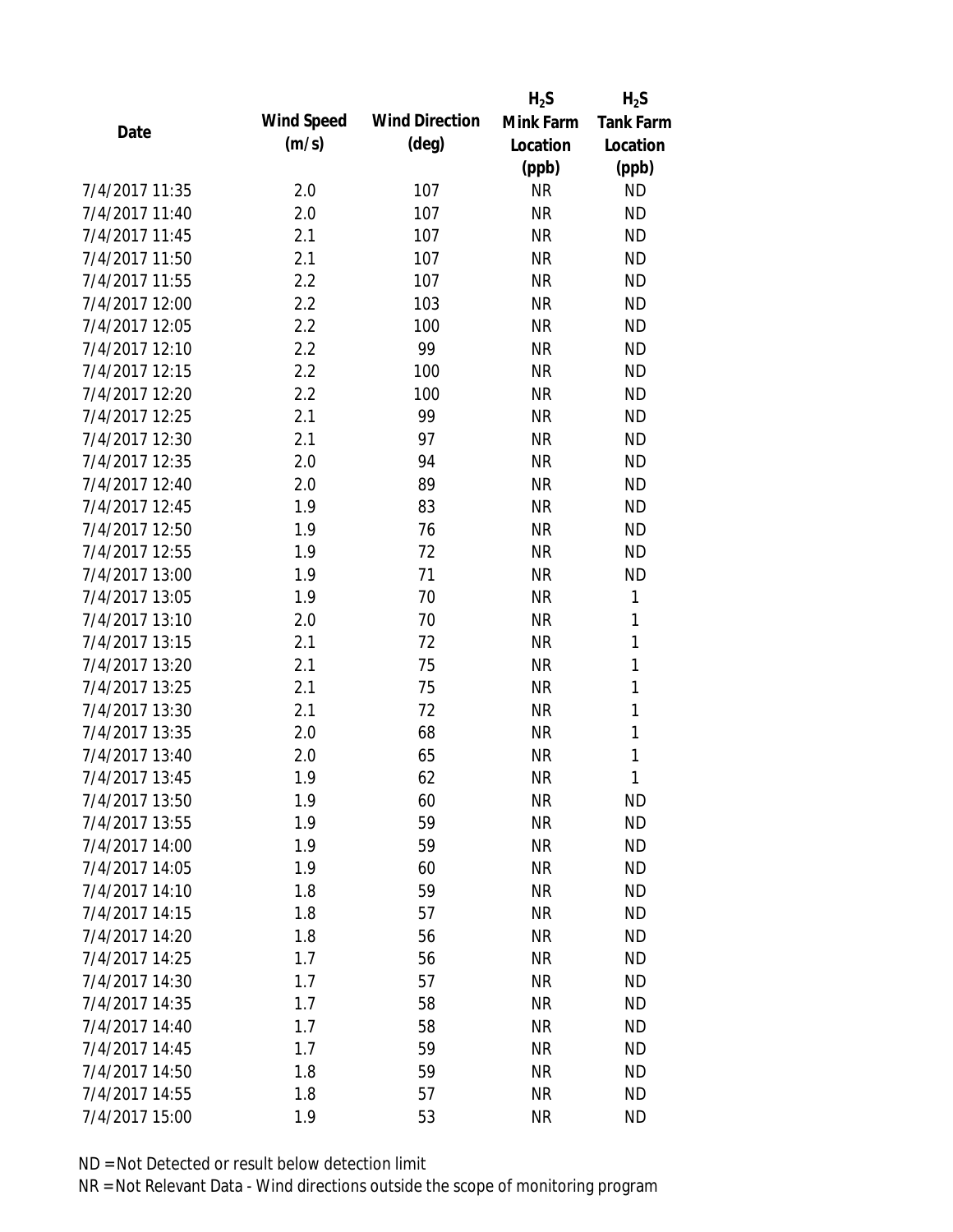|                |                   |                       | $H_2S$    | $H_2S$           |
|----------------|-------------------|-----------------------|-----------|------------------|
|                | <b>Wind Speed</b> | <b>Wind Direction</b> | Mink Farm | <b>Tank Farm</b> |
| Date           | (m/s)             | $(\text{deg})$        | Location  | Location         |
|                |                   |                       | (ppb)     | (ppb)            |
| 7/4/2017 15:05 | 2.0               | 52                    | <b>NR</b> | <b>ND</b>        |
| 7/4/2017 15:10 | 2.1               | 50                    | <b>NR</b> | <b>ND</b>        |
| 7/4/2017 15:15 | 2.2               | 47                    | <b>NR</b> | <b>ND</b>        |
| 7/4/2017 15:20 | 2.3               | 45                    | <b>NR</b> | <b>ND</b>        |
| 7/4/2017 15:25 | 2.4               | 44                    | <b>NR</b> | <b>ND</b>        |
| 7/4/2017 15:30 | 2.5               | 44                    | <b>NR</b> | <b>ND</b>        |
| 7/4/2017 15:35 | 2.5               | 44                    | <b>NR</b> | <b>ND</b>        |
| 7/4/2017 15:40 | 2.5               | 46                    | <b>NR</b> | <b>ND</b>        |
| 7/4/2017 15:45 | 2.5               | 48                    | <b>NR</b> | <b>ND</b>        |
| 7/4/2017 15:50 | 2.5               | 51                    | <b>NR</b> | <b>ND</b>        |
| 7/4/2017 15:55 | 2.5               | 56                    | <b>NR</b> | <b>ND</b>        |
| 7/4/2017 16:00 | 2.5               | 62                    | <b>NR</b> | <b>ND</b>        |
| 7/4/2017 16:05 | 2.5               | 67                    | <b>NR</b> | <b>ND</b>        |
| 7/4/2017 16:10 | 2.5               | 70                    | <b>NR</b> | <b>ND</b>        |
| 7/4/2017 16:15 | 2.6               | 75                    | <b>NR</b> | <b>ND</b>        |
| 7/4/2017 16:20 | 2.6               | 78                    | <b>NR</b> | <b>ND</b>        |
| 7/4/2017 16:25 | 2.6               | 79                    | <b>NR</b> | <b>ND</b>        |
| 7/4/2017 16:30 | 2.6               | 79                    | <b>NR</b> | <b>ND</b>        |
| 7/4/2017 16:35 | 2.6               | 79                    | <b>NR</b> | <b>ND</b>        |
| 7/4/2017 16:40 | 2.6               | 78                    | <b>NR</b> | <b>ND</b>        |
| 7/4/2017 16:45 | 2.6               | 76                    | <b>NR</b> | <b>ND</b>        |
| 7/4/2017 16:50 | 2.5               | 74                    | <b>NR</b> | <b>ND</b>        |
| 7/4/2017 16:55 | 2.6               | 73                    | <b>NR</b> | <b>ND</b>        |
| 7/4/2017 17:00 | 2.6               | 73                    | <b>NR</b> | <b>ND</b>        |
| 7/4/2017 17:05 | 2.6               | 72                    | <b>NR</b> | <b>ND</b>        |
| 7/4/2017 17:10 | 2.6               | 71                    | <b>NR</b> | <b>ND</b>        |
| 7/4/2017 17:15 | 2.7               | 71                    | <b>NR</b> | <b>ND</b>        |
| 7/4/2017 17:20 | 2.7               | 71                    | <b>NR</b> | <b>ND</b>        |
| 7/4/2017 17:25 | 2.7               | 70                    | <b>NR</b> | <b>ND</b>        |
| 7/4/2017 17:30 | 2.6               | 67                    | <b>NR</b> | <b>ND</b>        |
| 7/4/2017 17:35 | 2.6               | 65                    | <b>NR</b> | <b>ND</b>        |
| 7/4/2017 17:40 | 2.6               | 63                    | <b>NR</b> | <b>ND</b>        |
| 7/4/2017 17:45 | 2.5               | 60                    | <b>NR</b> | <b>ND</b>        |
| 7/4/2017 17:50 | 2.4               | 57                    | <b>NR</b> | <b>ND</b>        |
| 7/4/2017 17:55 | 2.4               | 56                    | <b>NR</b> | <b>ND</b>        |
| 7/4/2017 18:00 | 2.4               | 56                    | <b>NR</b> | <b>ND</b>        |
| 7/4/2017 18:05 | 2.3               | 57                    | <b>NR</b> | <b>ND</b>        |
| 7/4/2017 18:10 | 2.3               | 59                    | <b>NR</b> | <b>ND</b>        |
| 7/4/2017 18:15 | 2.2               | 62                    | <b>NR</b> | <b>ND</b>        |
| 7/4/2017 18:20 | 2.2               | 66                    | ΝR        | <b>ND</b>        |
| 7/4/2017 18:25 |                   | 69                    | <b>NR</b> | <b>ND</b>        |
|                | 2.1               |                       |           |                  |
| 7/4/2017 18:30 | 2.1               | 70                    | <b>NR</b> | <b>ND</b>        |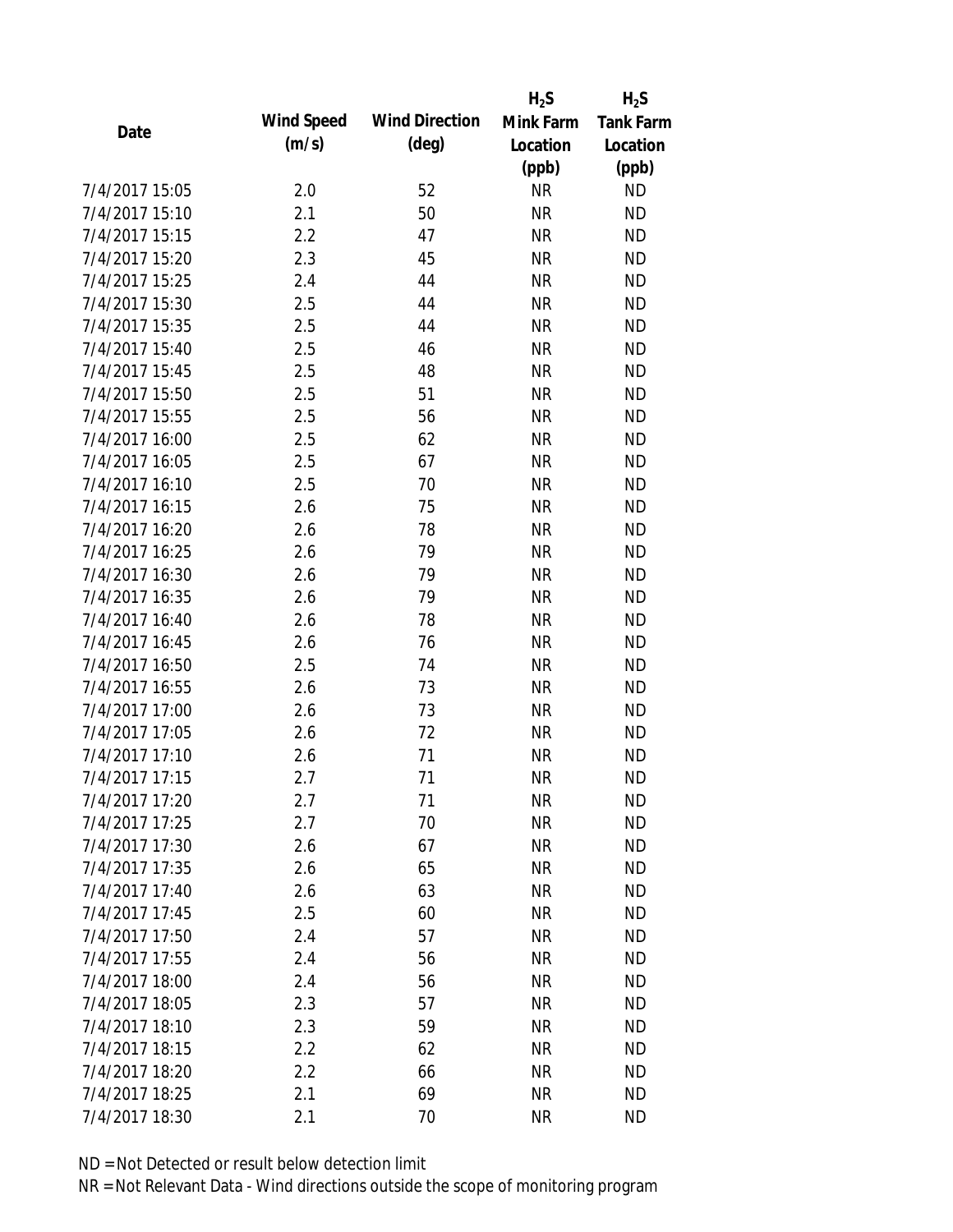|                |                   |                       | $H_2S$    | $H_2S$           |
|----------------|-------------------|-----------------------|-----------|------------------|
| Date           | <b>Wind Speed</b> | <b>Wind Direction</b> | Mink Farm | <b>Tank Farm</b> |
|                | (m/s)             | $(\text{deg})$        | Location  | Location         |
|                |                   |                       | (ppb)     | (ppb)            |
| 7/4/2017 18:35 | 2.1               | 71                    | <b>NR</b> | <b>ND</b>        |
| 7/4/2017 18:40 | 2.1               | 70                    | <b>NR</b> | <b>ND</b>        |
| 7/4/2017 18:45 | 2.2               | 69                    | <b>NR</b> | <b>ND</b>        |
| 7/4/2017 18:50 | 2.2               | 69                    | <b>NR</b> | <b>ND</b>        |
| 7/4/2017 18:55 | 2.3               | 68                    | <b>NR</b> | <b>ND</b>        |
| 7/4/2017 19:00 | 2.3               | 69                    | <b>NR</b> | <b>ND</b>        |
| 7/4/2017 19:05 | 2.4               | 70                    | <b>NR</b> | <b>ND</b>        |
| 7/4/2017 19:10 | 2.3               | 72                    | <b>NR</b> | <b>ND</b>        |
| 7/4/2017 19:15 | 2.3               | 72                    | <b>NR</b> | <b>ND</b>        |
| 7/4/2017 19:20 | 2.3               | 73                    | <b>NR</b> | <b>ND</b>        |
| 7/4/2017 19:25 | 2.2               | 72                    | <b>NR</b> | <b>ND</b>        |
| 7/4/2017 19:30 | 2.2               | 70                    | <b>NR</b> | <b>ND</b>        |
| 7/4/2017 19:35 | 2.1               | 68                    | <b>NR</b> | <b>ND</b>        |
| 7/4/2017 19:40 | 2.1               | 66                    | <b>NR</b> | <b>ND</b>        |
| 7/4/2017 19:45 | 2.0               | 63                    | <b>NR</b> | <b>ND</b>        |
| 7/4/2017 19:50 | 2.0               | 62                    | <b>NR</b> | <b>ND</b>        |
| 7/4/2017 19:55 | 2.0               | 62                    | <b>NR</b> | <b>ND</b>        |
| 7/4/2017 20:00 | 2.0               | 63                    | <b>NR</b> | <b>ND</b>        |
| 7/4/2017 20:05 | 2.0               | 65                    | <b>NR</b> | <b>ND</b>        |
| 7/4/2017 20:10 | 2.0               | 67                    | <b>NR</b> | <b>ND</b>        |
| 7/4/2017 20:15 | 2.0               | 69                    | <b>NR</b> | <b>ND</b>        |
| 7/4/2017 20:20 | 2.0               | 71                    | <b>NR</b> | <b>ND</b>        |
| 7/4/2017 20:25 | 2.0               | 72                    | <b>NR</b> | <b>ND</b>        |
| 7/4/2017 20:30 | 1.9               | 74                    | <b>NR</b> | <b>ND</b>        |
| 7/4/2017 20:35 | 1.9               | 74                    | <b>NR</b> | <b>ND</b>        |
| 7/4/2017 20:40 | 1.9               | 74                    | <b>NR</b> | <b>ND</b>        |
| 7/4/2017 20:45 | 1.8               | 74                    | <b>NR</b> | <b>ND</b>        |
| 7/4/2017 20:50 | 1.8               | 73                    | <b>NR</b> | <b>ND</b>        |
| 7/4/2017 20:55 | 1.8               | 71                    | <b>NR</b> | <b>ND</b>        |
| 7/4/2017 21:00 | 1.8               | 69                    | <b>NR</b> | <b>ND</b>        |
| 7/4/2017 21:05 | 1.7               | 68                    | <b>NR</b> | <b>ND</b>        |
| 7/4/2017 21:10 | 1.7               | 67                    | <b>NR</b> | <b>ND</b>        |
| 7/4/2017 21:15 | 1.6               | 67                    | <b>NR</b> | <b>ND</b>        |
| 7/4/2017 21:20 | 1.6               | 68                    | <b>NR</b> | <b>ND</b>        |
| 7/4/2017 21:25 | 1.6               | 70                    | <b>NR</b> | <b>ND</b>        |
| 7/4/2017 21:30 | 1.6               | 72                    | <b>NR</b> | <b>ND</b>        |
| 7/4/2017 21:35 | 1.6               | 73                    | <b>NR</b> | <b>ND</b>        |
| 7/4/2017 21:40 | 1.6               | 74                    | <b>NR</b> | <b>ND</b>        |
| 7/4/2017 21:45 | 1.6               | 75                    | <b>NR</b> | <b>ND</b>        |
| 7/4/2017 21:50 | 1.6               | 77                    | <b>NR</b> | <b>ND</b>        |
| 7/4/2017 21:55 | 1.6               | 77                    | <b>NR</b> | <b>ND</b>        |
| 7/4/2017 22:00 | 1.6               | 76                    | <b>NR</b> | <b>ND</b>        |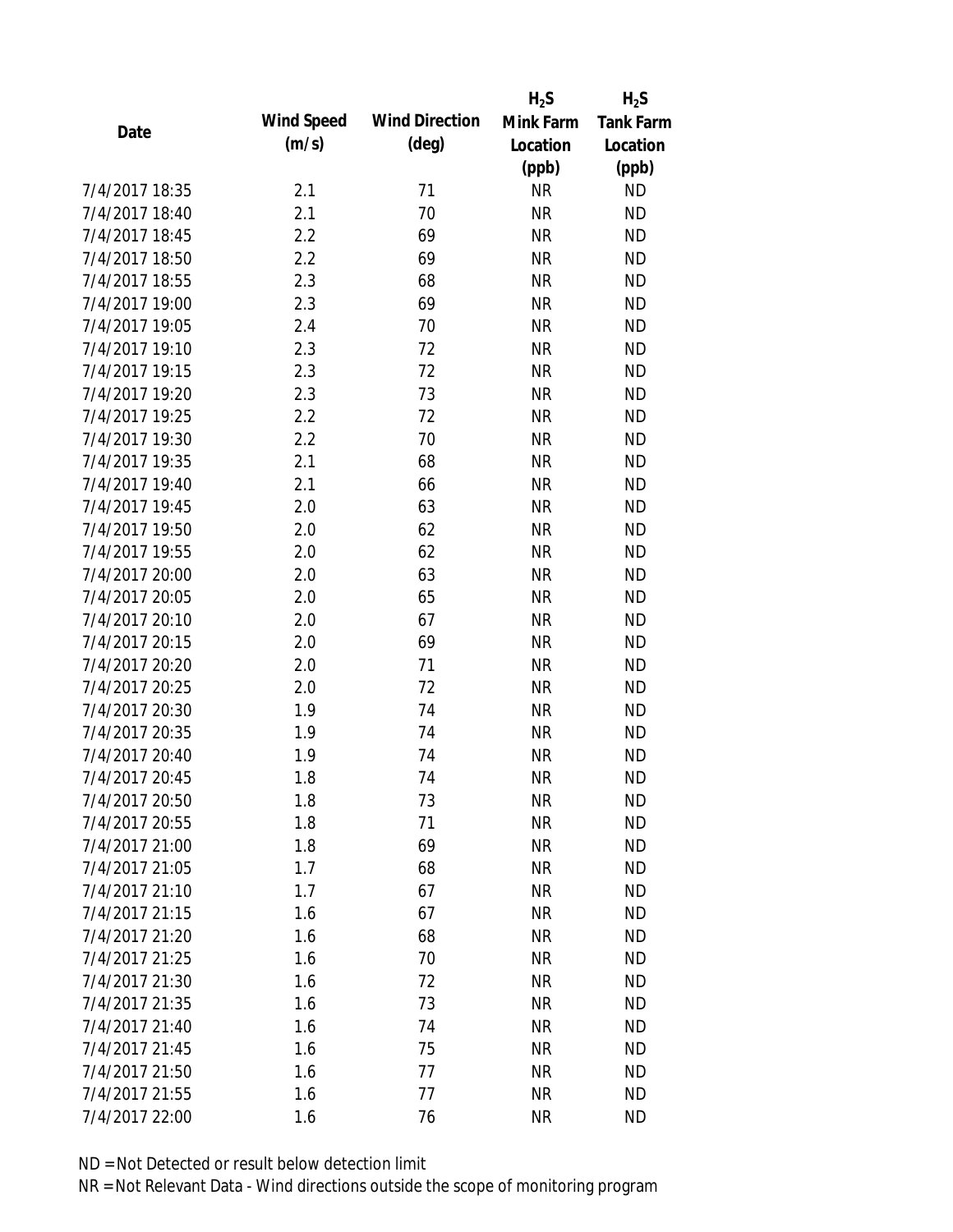|                |                   |                       | $H_2S$    | $H_2S$           |
|----------------|-------------------|-----------------------|-----------|------------------|
| Date           | <b>Wind Speed</b> | <b>Wind Direction</b> | Mink Farm | <b>Tank Farm</b> |
|                | (m/s)             | $(\text{deg})$        | Location  | Location         |
|                |                   |                       | (ppb)     | (ppb)            |
| 7/4/2017 22:05 | 1.5               | 75                    | <b>NR</b> | <b>ND</b>        |
| 7/4/2017 22:10 | 1.5               | 73                    | <b>NR</b> | <b>ND</b>        |
| 7/4/2017 22:15 | 1.5               | 70                    | <b>NR</b> | <b>ND</b>        |
| 7/4/2017 22:20 | 1.5               | 66                    | <b>NR</b> | <b>ND</b>        |
| 7/4/2017 22:25 | 1.6               | 64                    | <b>NR</b> | <b>ND</b>        |
| 7/4/2017 22:30 | 1.6               | 62                    | <b>NR</b> | <b>ND</b>        |
| 7/4/2017 22:35 | 1.6               | 60                    | <b>NR</b> | <b>ND</b>        |
| 7/4/2017 22:40 | 1.6               | 60                    | <b>NR</b> | <b>ND</b>        |
| 7/4/2017 22:45 | 1.6               | 61                    | <b>NR</b> | <b>ND</b>        |
| 7/4/2017 22:50 | 1.6               | 62                    | <b>NR</b> | <b>ND</b>        |
| 7/4/2017 22:55 | 1.6               | 63                    | <b>NR</b> | <b>ND</b>        |
| 7/4/2017 23:00 | 1.6               | 63                    | <b>NR</b> | <b>ND</b>        |
| 7/4/2017 23:05 | 1.5               | 62                    | <b>NR</b> | $\mathbf{1}$     |
| 7/4/2017 23:10 | 1.5               | 60                    | <b>NR</b> | $\mathbf{1}$     |
| 7/4/2017 23:15 | 1.6               | 58                    | <b>NR</b> | $\mathbf{1}$     |
| 7/4/2017 23:20 | 1.6               | 56                    | <b>NR</b> | $\mathbf{1}$     |
| 7/4/2017 23:25 | 1.6               | 54                    | <b>NR</b> | <b>ND</b>        |
| 7/4/2017 23:30 | 1.7               | 53                    | <b>NR</b> | <b>ND</b>        |
| 7/4/2017 23:35 | 1.7               | 53                    | <b>NR</b> | <b>ND</b>        |
| 7/4/2017 23:40 | 1.7               | 53                    | <b>NR</b> | <b>ND</b>        |
| 7/4/2017 23:45 | 1.7               | 53                    | <b>NR</b> | <b>ND</b>        |
| 7/4/2017 23:50 | 1.6               | 53                    | <b>NR</b> | <b>ND</b>        |
| 7/4/2017 23:55 | 1.6               | 54                    | <b>NR</b> | <b>ND</b>        |
| 7/4/2017 24:00 | 1.6               | 54                    | <b>NR</b> | 1                |
| 7/5/2017 00:05 | 1.5               | 54                    | <b>NR</b> | $\mathbf{1}$     |
| 7/5/2017 00:10 | 1.5               | 55                    | <b>NR</b> | $\mathbf{1}$     |
| 7/5/2017 00:15 | 1.5               | 55                    | <b>NR</b> | 1                |
| 7/5/2017 00:20 | 1.5               | 57                    | <b>NR</b> | 1                |
| 7/5/2017 00:25 | 1.4               | 58                    | <b>NR</b> | 1                |
| 7/5/2017 00:30 | 1.4               | 60                    | <b>NR</b> | 1                |
| 7/5/2017 00:35 | 1.4               | 63                    | <b>NR</b> | 1                |
| 7/5/2017 00:40 | 1.3               | 64                    | <b>NR</b> | 1                |
| 7/5/2017 00:45 | 1.3               | 65                    | <b>NR</b> | 1                |
| 7/5/2017 00:50 | 1.3               | 64                    | <b>NR</b> | 1                |
| 7/5/2017 00:55 | 1.4               | 64                    | <b>NR</b> | 1                |
| 7/5/2017 01:00 | 1.4               | 63                    | <b>NR</b> | 1                |
| 7/5/2017 01:05 | 1.4               | 63                    | <b>NR</b> | 1                |
| 7/5/2017 01:10 | 1.4               | 63                    | <b>NR</b> | 1                |
| 7/5/2017 01:15 | 1.4               | 64                    | <b>NR</b> | 1                |
| 7/5/2017 01:20 | 1.4               | 66                    | <b>NR</b> | 1                |
| 7/5/2017 01:25 |                   |                       |           | 1                |
|                | 1.4               | 66                    | <b>NR</b> |                  |
| 7/5/2017 01:30 | 1.5               | 66                    | <b>NR</b> | 1                |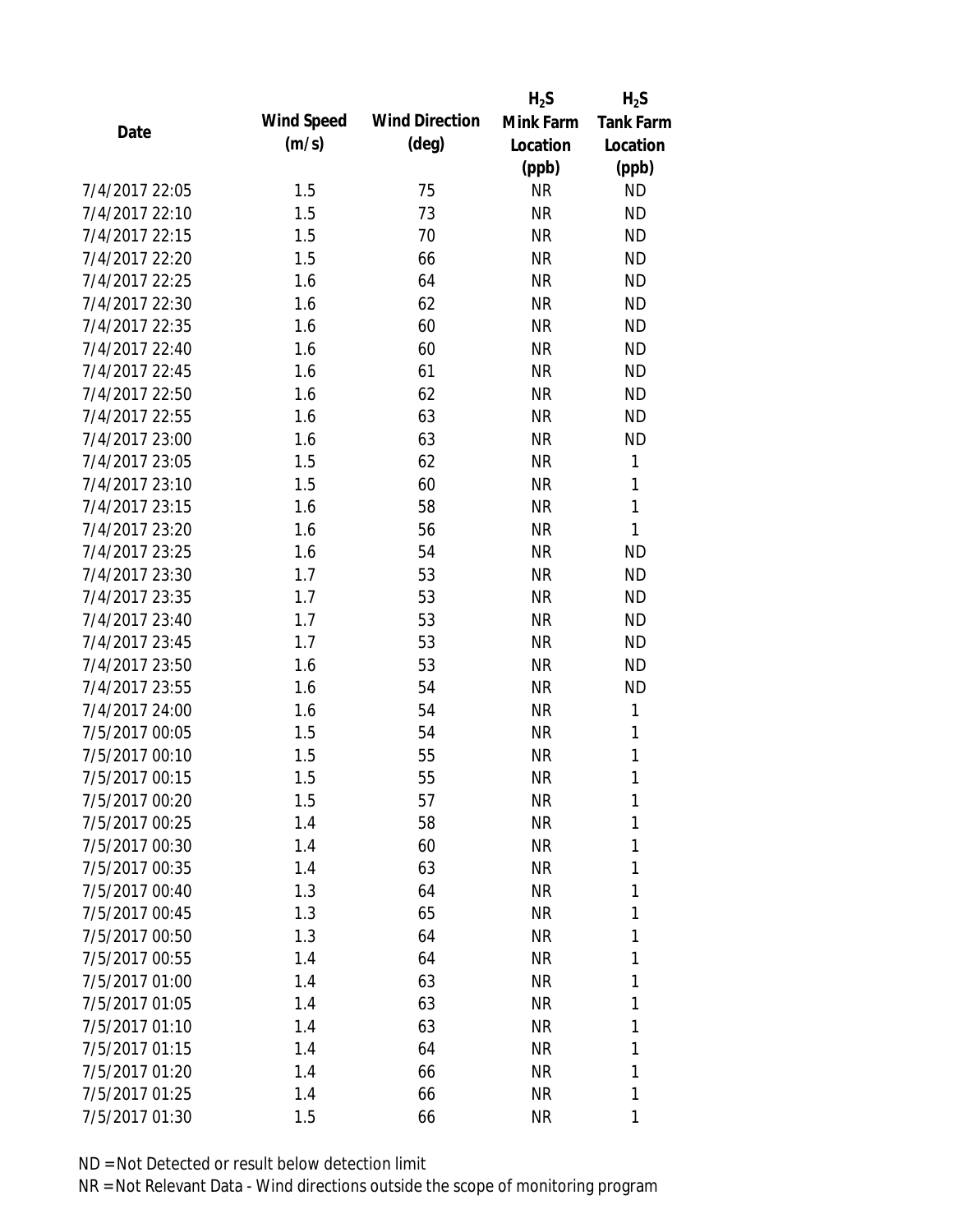|                |            |                       | $H_2S$    | $H_2S$           |
|----------------|------------|-----------------------|-----------|------------------|
| Date           | Wind Speed | <b>Wind Direction</b> | Mink Farm | <b>Tank Farm</b> |
|                | (m/s)      | $(\text{deg})$        | Location  | Location         |
|                |            |                       | (ppb)     | (ppb)            |
| 7/5/2017 01:35 | 1.5        | 64                    | <b>NR</b> | 1                |
| 7/5/2017 01:40 | 1.5        | 62                    | <b>NR</b> | 1                |
| 7/5/2017 01:45 | 1.5        | 60                    | <b>NR</b> | 1                |
| 7/5/2017 01:50 | 1.5        | 57                    | <b>NR</b> | 1                |
| 7/5/2017 01:55 | 1.6        | 55                    | <b>NR</b> | 1                |
| 7/5/2017 02:00 | 1.6        | 54                    | <b>NR</b> | 1                |
| 7/5/2017 02:05 | 1.6        | 53                    | <b>NR</b> | 1                |
| 7/5/2017 02:10 | 1.6        | 53                    | <b>NR</b> | 1                |
| 7/5/2017 02:15 | 1.6        | 54                    | <b>NR</b> | 1                |
| 7/5/2017 02:20 | 1.6        | 54                    | <b>NR</b> | 1                |
| 7/5/2017 02:25 | 1.6        | 56                    | <b>NR</b> | 1                |
| 7/5/2017 02:30 | 1.5        | 59                    | <b>NR</b> | 1                |
| 7/5/2017 02:35 | 1.5        | 62                    | <b>NR</b> | 1                |
| 7/5/2017 02:40 | 1.6        | 67                    | <b>NR</b> | 1                |
| 7/5/2017 02:45 | 1.6        | 71                    | <b>NR</b> | 1                |
| 7/5/2017 02:50 | 1.7        | 75                    | <b>NR</b> | 1                |
| 7/5/2017 02:55 | 1.7        | 79                    | <b>NR</b> | 1                |
| 7/5/2017 03:00 | 1.8        | 83                    | <b>NR</b> | 1                |
| 7/5/2017 03:05 | 1.9        | 86                    | <b>NR</b> | 1                |
| 7/5/2017 03:10 | 1.9        | 90                    | <b>NR</b> | 1                |
| 7/5/2017 03:15 | 2.0        | 94                    | <b>NR</b> | 1                |
| 7/5/2017 03:20 | 2.1        | 98                    | <b>NR</b> | 1                |
| 7/5/2017 03:25 | 2.2        | 103                   | <b>NR</b> | 1                |
| 7/5/2017 03:30 | 2.3        | 108                   | <b>NR</b> | 1                |
| 7/5/2017 03:35 | 2.5        | 112                   | <b>NR</b> | 1                |
| 7/5/2017 03:40 | 2.8        | 115                   | <b>NR</b> | 1                |
| 7/5/2017 03:45 | 2.9        | 118                   | <b>NR</b> | 1                |
| 7/5/2017 03:50 | 3.1        | 119                   | <b>NR</b> | 1                |
| 7/5/2017 03:55 | 3.2        | 121                   | <b>NR</b> | 1                |
| 7/5/2017 04:00 | 3.2        | 122                   | <b>NR</b> | 1                |
| 7/5/2017 04:05 | 3.1        | 124                   | <b>NR</b> | <b>ND</b>        |
| 7/5/2017 04:10 | 3.1        | 126                   | <b>NR</b> | <b>ND</b>        |
| 7/5/2017 04:15 | 2.9        | 129                   | <b>NR</b> | <b>ND</b>        |
| 7/5/2017 04:20 | 2.9        | 131                   | <b>NR</b> | <b>ND</b>        |
| 7/5/2017 04:25 | 2.8        | 132                   | <b>NR</b> | <b>ND</b>        |
| 7/5/2017 04:30 | 2.7        | 132                   | <b>NR</b> | <b>ND</b>        |
| 7/5/2017 04:35 | 2.7        | 132                   | <b>NR</b> | <b>ND</b>        |
| 7/5/2017 04:40 | 2.6        | 130                   | <b>NR</b> | <b>ND</b>        |
| 7/5/2017 04:45 | 2.5        | 128                   | <b>NR</b> | <b>ND</b>        |
| 7/5/2017 04:50 | 2.5        | 127                   | ΝR        | <b>ND</b>        |
| 7/5/2017 04:55 | 2.5        | 126                   | <b>NR</b> | <b>ND</b>        |
| 7/5/2017 05:00 | 2.4        | 126                   | <b>NR</b> | <b>ND</b>        |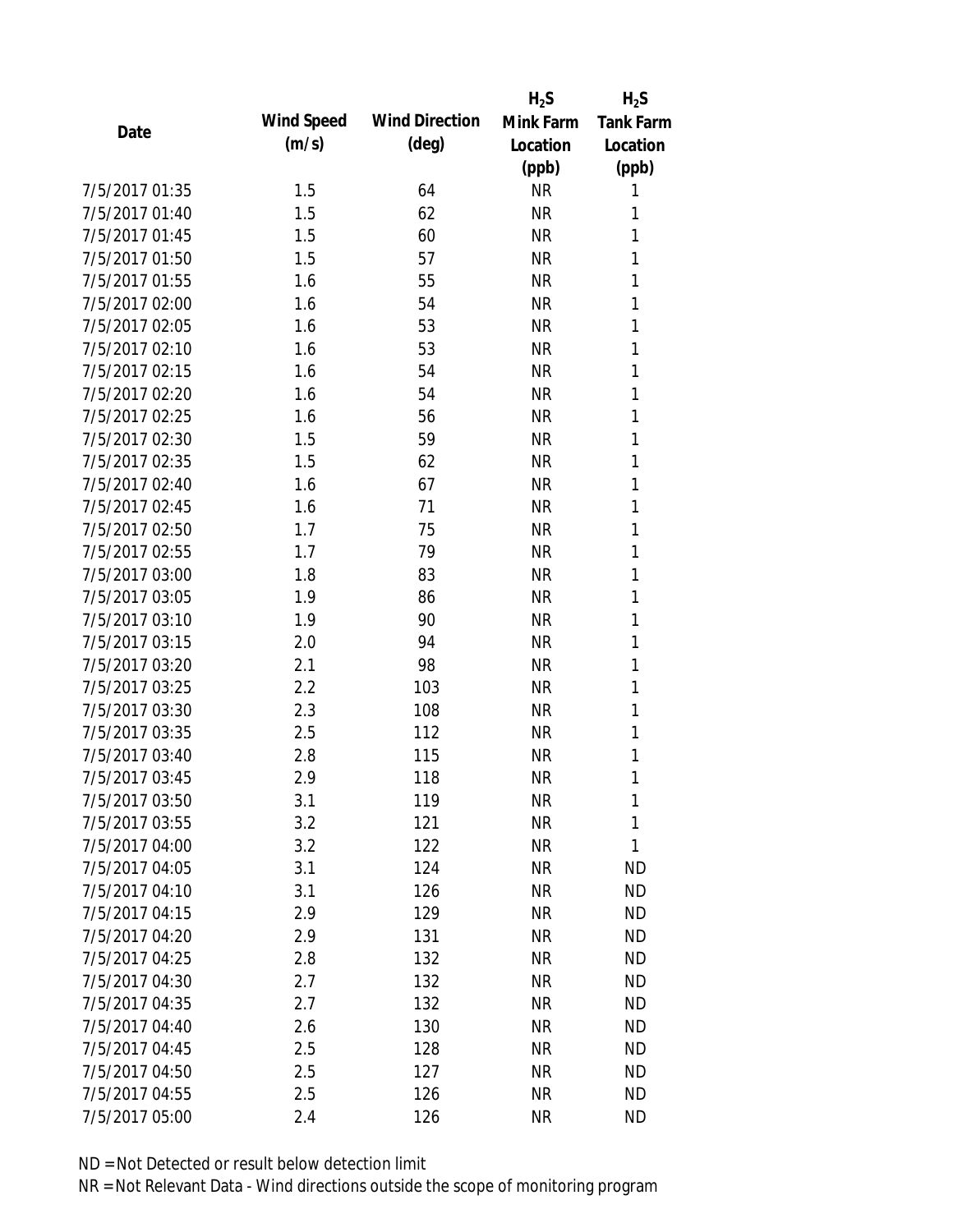|                |                   |                       | $H_2S$    | $H_2S$           |
|----------------|-------------------|-----------------------|-----------|------------------|
| Date           | <b>Wind Speed</b> | <b>Wind Direction</b> | Mink Farm | <b>Tank Farm</b> |
|                | (m/s)             | $(\text{deg})$        | Location  | Location         |
|                |                   |                       | (ppb)     | (ppb)            |
| 7/5/2017 05:05 | 2.4               | 127                   | <b>NR</b> | <b>ND</b>        |
| 7/5/2017 05:10 | 2.3               | 127                   | <b>NR</b> | <b>ND</b>        |
| 7/5/2017 05:15 | 2.3               | 126                   | <b>NR</b> | <b>ND</b>        |
| 7/5/2017 05:20 | 2.2               | 123                   | <b>NR</b> | <b>ND</b>        |
| 7/5/2017 05:25 | 2.1               | 117                   | <b>NR</b> | <b>ND</b>        |
| 7/5/2017 05:30 | 2.0               | 109                   | <b>NR</b> | <b>ND</b>        |
| 7/5/2017 05:35 | 1.8               | 100                   | <b>NR</b> | <b>ND</b>        |
| 7/5/2017 05:40 | 1.7               | 90                    | <b>NR</b> | <b>ND</b>        |
| 7/5/2017 05:45 | 1.5               | 82                    | <b>NR</b> | <b>ND</b>        |
| 7/5/2017 05:50 | 1.5               | 78                    | <b>NR</b> | <b>ND</b>        |
| 7/5/2017 05:55 | 1.4               | 76                    | <b>NR</b> | <b>ND</b>        |
| 7/5/2017 06:00 | 1.4               | 78                    | <b>NR</b> | <b>ND</b>        |
| 7/5/2017 06:05 | 1.4               | 81                    | <b>NR</b> | <b>ND</b>        |
| 7/5/2017 06:10 | 1.5               | 86                    | <b>NR</b> | <b>ND</b>        |
| 7/5/2017 06:15 | 1.7               | 92                    | <b>NR</b> | <b>ND</b>        |
| 7/5/2017 06:20 | 1.8               | 98                    | <b>NR</b> | <b>ND</b>        |
| 7/5/2017 06:25 | 2.0               | 103                   | <b>NR</b> | <b>ND</b>        |
| 7/5/2017 06:30 | 2.1               | 106                   | <b>NR</b> | <b>ND</b>        |
| 7/5/2017 06:35 | 2.1               | 108                   | <b>NR</b> | <b>ND</b>        |
| 7/5/2017 06:40 | 2.1               | 110                   | <b>NR</b> | <b>ND</b>        |
| 7/5/2017 06:45 | 2.1               | 110                   | <b>NR</b> | <b>ND</b>        |
| 7/5/2017 06:50 | 2.1               | 111                   | <b>NR</b> | <b>ND</b>        |
| 7/5/2017 06:55 | 2.0               | 112                   | <b>NR</b> | <b>ND</b>        |
| 7/5/2017 07:00 | 2.1               | 112                   | <b>NR</b> | <b>ND</b>        |
| 7/5/2017 07:05 | 2.1               | 114                   | <b>NR</b> | <b>ND</b>        |
| 7/5/2017 07:10 | 2.1               | 116                   | <b>NR</b> | <b>ND</b>        |
| 7/5/2017 07:15 | 2.2               | 118                   | <b>NR</b> | <b>ND</b>        |
| 7/5/2017 07:20 | 2.2               | 121                   | <b>NR</b> | <b>ND</b>        |
| 7/5/2017 07:25 | 2.2               | 123                   | <b>NR</b> | <b>ND</b>        |
| 7/5/2017 07:30 | 2.2               | 126                   | <b>NR</b> | <b>ND</b>        |
| 7/5/2017 07:35 | 2.2               | 129                   | <b>NR</b> | <b>ND</b>        |
| 7/5/2017 07:40 | 2.2               | 130                   | <b>NR</b> | <b>ND</b>        |
| 7/5/2017 07:45 | 2.2               | 129                   | <b>NR</b> | <b>ND</b>        |
| 7/5/2017 07:50 | 2.2               | 128                   | <b>NR</b> | <b>ND</b>        |
| 7/5/2017 07:55 | 2.2               | 126                   | <b>NR</b> | <b>ND</b>        |
| 7/5/2017 08:00 | 2.2               | 124                   | <b>NR</b> | <b>ND</b>        |
| 7/5/2017 08:05 | 2.2               | 121                   | <b>NR</b> | <b>ND</b>        |
| 7/5/2017 08:10 | 2.1               | 119                   | <b>NR</b> | <b>ND</b>        |
| 7/5/2017 08:15 | 2.1               | 118                   | <b>NR</b> | <b>ND</b>        |
| 7/5/2017 08:20 | 2.0               | 118                   | <b>NR</b> | <b>ND</b>        |
| 7/5/2017 08:25 | 2.0               | 119                   | <b>NR</b> | <b>ND</b>        |
| 7/5/2017 08:30 | 2.0               | 121                   | <b>NR</b> | <b>ND</b>        |
|                |                   |                       |           |                  |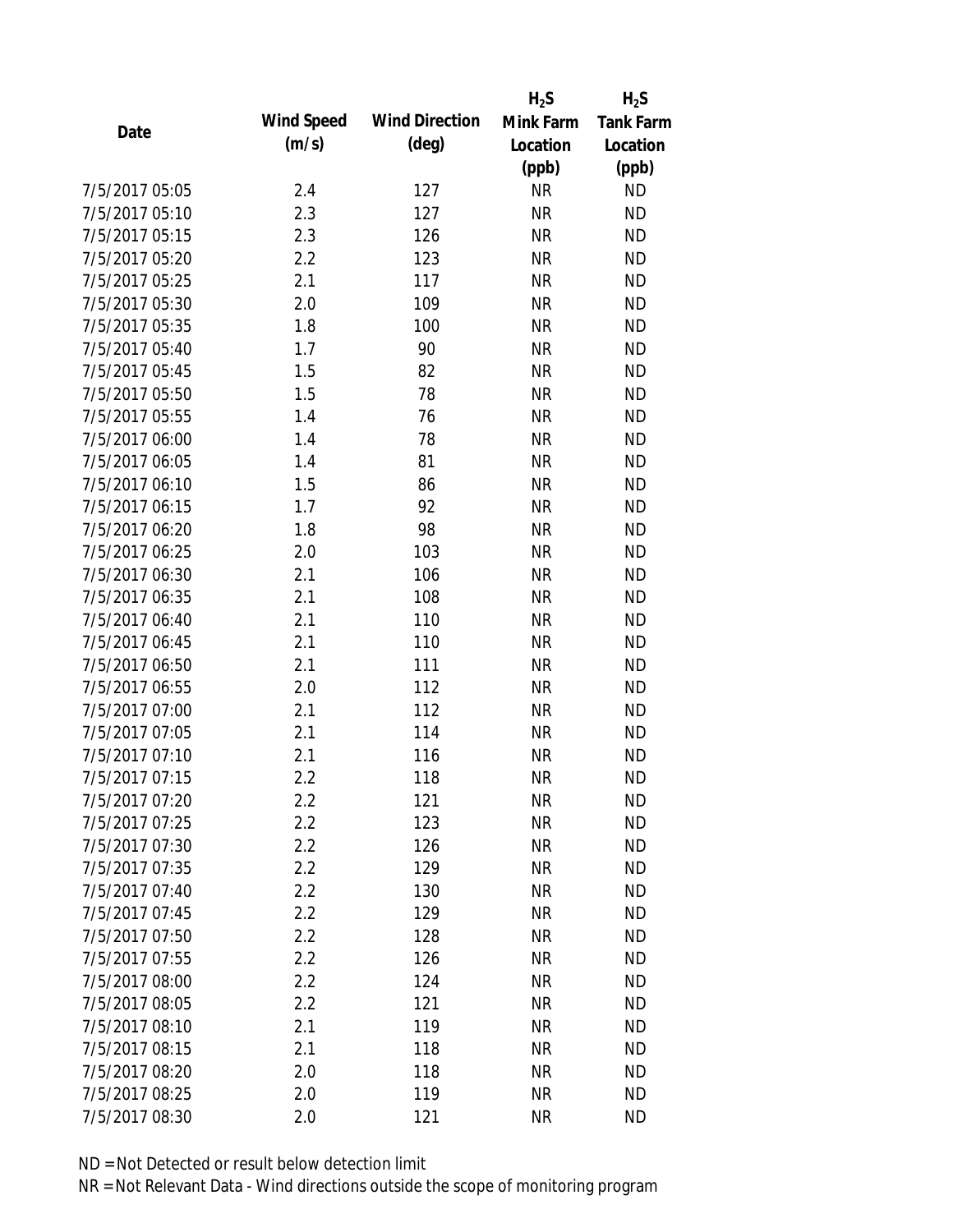|                |                   |                       | $H_2S$    | $H_2S$           |
|----------------|-------------------|-----------------------|-----------|------------------|
| Date           | <b>Wind Speed</b> | <b>Wind Direction</b> | Mink Farm | <b>Tank Farm</b> |
|                | (m/s)             | $(\text{deg})$        | Location  | Location         |
|                |                   |                       | (ppb)     | (ppb)            |
| 7/5/2017 08:35 | 1.9               | 124                   | <b>NR</b> | <b>ND</b>        |
| 7/5/2017 08:40 | 1.9               | 128                   | <b>NR</b> | <b>ND</b>        |
| 7/5/2017 08:45 | 1.9               | 132                   | <b>NR</b> | <b>ND</b>        |
| 7/5/2017 08:50 | 1.9               | 135                   | <b>NR</b> | <b>ND</b>        |
| 7/5/2017 08:55 | 1.8               | 138                   | <b>NR</b> | <b>ND</b>        |
| 7/5/2017 09:00 | 1.8               | 138                   | <b>NR</b> | <b>ND</b>        |
| 7/5/2017 09:05 | 1.8               | 139                   | <b>NR</b> | <b>ND</b>        |
| 7/5/2017 09:10 | 1.8               | 139                   | <b>NR</b> | <b>ND</b>        |
| 7/5/2017 09:15 | 1.8               | 139                   | <b>NR</b> | <b>ND</b>        |
| 7/5/2017 09:20 | 1.9               | 140                   | <b>NR</b> | <b>ND</b>        |
| 7/5/2017 09:25 | 2.0               | 141                   | <b>NR</b> | <b>ND</b>        |
| 7/5/2017 09:30 | 2.1               | 144                   | <b>NR</b> | <b>ND</b>        |
| 7/5/2017 09:35 | 2.2               | 147                   | <b>NR</b> | <b>ND</b>        |
| 7/5/2017 09:40 | 2.3               | 150                   | <b>NR</b> | <b>ND</b>        |
| 7/5/2017 09:45 | 2.5               | 153                   | <b>NR</b> | <b>ND</b>        |
| 7/5/2017 09:50 | 2.7               | 155                   | <b>NR</b> | <b>ND</b>        |
| 7/5/2017 09:55 | 2.9               | 158                   | <b>NR</b> | <b>ND</b>        |
| 7/5/2017 10:00 | 3.0               | 159                   | <b>NR</b> | <b>ND</b>        |
| 7/5/2017 10:05 | 3.0               | 159                   | <b>NR</b> | <b>ND</b>        |
| 7/5/2017 10:10 | 2.9               | 159                   | <b>NR</b> | <b>ND</b>        |
| 7/5/2017 10:15 | 2.8               | 159                   | <b>NR</b> | <b>ND</b>        |
| 7/5/2017 10:20 | 2.6               | 158                   | <b>NR</b> | <b>ND</b>        |
| 7/5/2017 10:25 | 2.3               | 156                   | <b>NR</b> | <b>ND</b>        |
| 7/5/2017 10:30 | 2.2               | 155                   | <b>NR</b> | <b>ND</b>        |
| 7/5/2017 10:35 | 2.0               | 155                   | <b>NR</b> | <b>ND</b>        |
| 7/5/2017 10:40 | 1.9               | 154                   | <b>NR</b> | <b>ND</b>        |
| 7/5/2017 10:45 | 1.9               | 151                   | <b>NR</b> | <b>ND</b>        |
| 7/5/2017 10:50 | 1.9               | 150                   | <b>NR</b> | <b>ND</b>        |
| 7/5/2017 10:55 | 1.9               | 150                   | <b>NR</b> | <b>ND</b>        |
| 7/5/2017 11:00 | 1.9               | 149                   | <b>NR</b> | <b>ND</b>        |
| 7/5/2017 11:05 | 1.9               | 146                   | <b>NR</b> | <b>ND</b>        |
| 7/5/2017 11:10 | 1.9               | 144                   | <b>NR</b> | <b>ND</b>        |
| 7/5/2017 11:15 | 1.9               | 144                   | <b>NR</b> | <b>ND</b>        |
| 7/5/2017 11:20 | 1.9               | 142                   | <b>NR</b> | <b>ND</b>        |
| 7/5/2017 11:25 | 1.9               | 139                   | <b>NR</b> | <b>ND</b>        |
| 7/5/2017 11:30 | 2.0               | 137                   | <b>NR</b> | <b>ND</b>        |
| 7/5/2017 11:35 | 2.1               | 137                   | <b>NR</b> | <b>ND</b>        |
| 7/5/2017 11:40 | 2.2               | 136                   | <b>NR</b> | <b>ND</b>        |
| 7/5/2017 11:45 | 2.3               | 134                   | <b>NR</b> | <b>ND</b>        |
| 7/5/2017 11:50 | 2.4               | 135                   | <b>NR</b> | <b>ND</b>        |
| 7/5/2017 11:55 | 2.5               | 137                   | <b>NR</b> | <b>ND</b>        |
| 7/5/2017 12:00 | 2.6               | 138                   | <b>NR</b> | <b>ND</b>        |
|                |                   |                       |           |                  |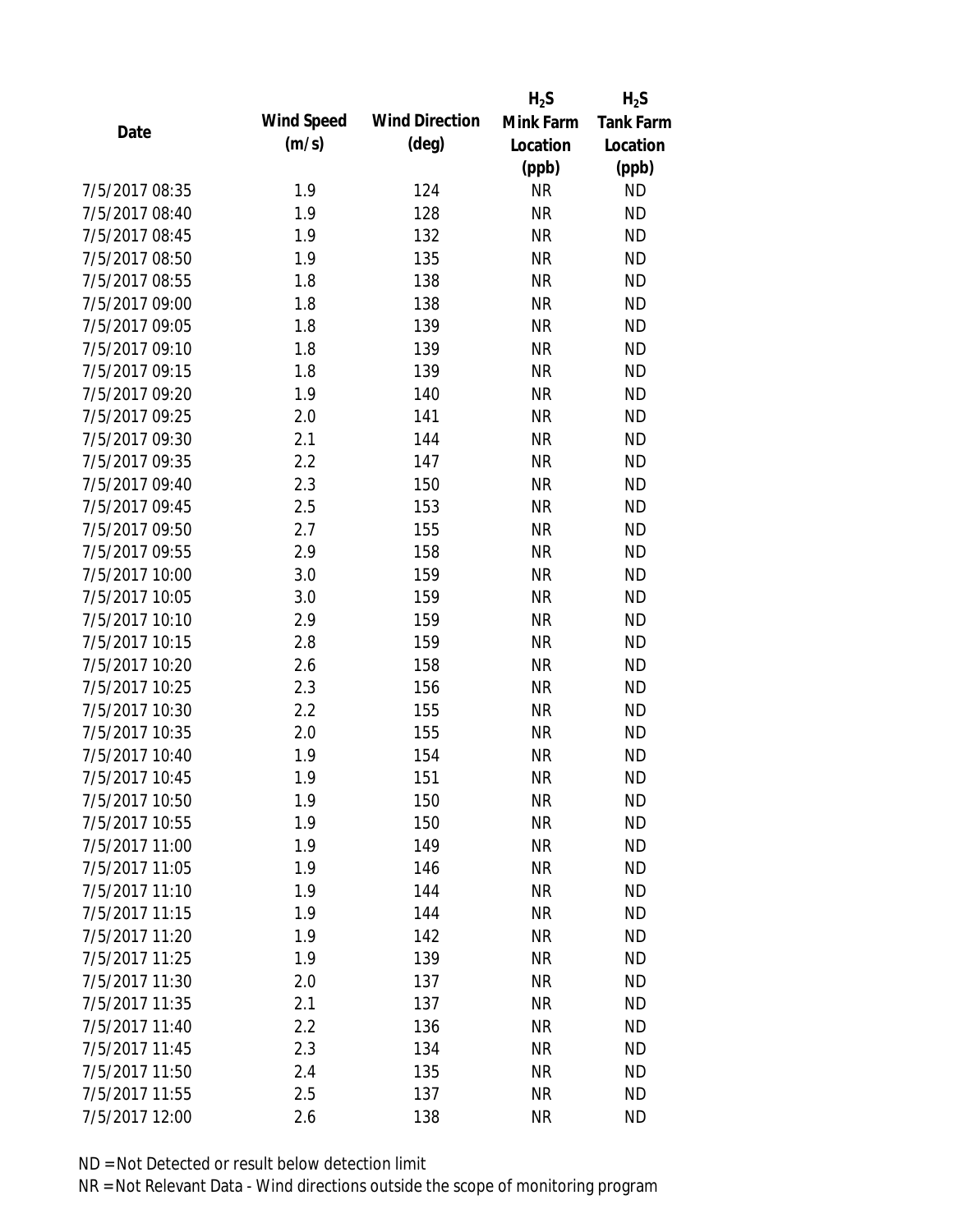|                |                   |                       | $H_2S$    | $H_2S$    |
|----------------|-------------------|-----------------------|-----------|-----------|
| Date           | <b>Wind Speed</b> | <b>Wind Direction</b> | Mink Farm | Tank Farm |
|                | (m/s)             | $(\text{deg})$        | Location  | Location  |
|                |                   |                       | (ppb)     | (ppb)     |
| 7/5/2017 12:05 | 2.7               | 141                   | <b>NR</b> | <b>ND</b> |
| 7/5/2017 12:10 | 2.8               | 145                   | <b>NR</b> | <b>ND</b> |
| 7/5/2017 12:15 | 2.9               | 150                   | <b>NR</b> | <b>ND</b> |
| 7/5/2017 12:20 | 2.9               | 154                   | <b>NR</b> | <b>ND</b> |
| 7/5/2017 12:25 | 3.0               | 157                   | <b>NR</b> | <b>ND</b> |
| 7/5/2017 12:30 | 3.1               | 159                   | <b>NR</b> | <b>ND</b> |
| 7/5/2017 12:35 | 3.2               | 160                   | <b>NR</b> | <b>ND</b> |
| 7/5/2017 12:40 | 3.2               | 159                   | <b>NR</b> | <b>ND</b> |
| 7/5/2017 12:45 | 3.2               | 156                   | <b>NR</b> | <b>ND</b> |
| 7/5/2017 12:50 | 3.2               | 153                   | <b>NR</b> | <b>ND</b> |
| 7/5/2017 12:55 | 3.2               | 151                   | <b>NR</b> | <b>ND</b> |
| 7/5/2017 13:00 | 3.2               | 149                   | <b>NR</b> | <b>ND</b> |
| 7/5/2017 13:05 | 3.2               | 149                   | <b>NR</b> | <b>ND</b> |
| 7/5/2017 13:10 | 3.2               | 148                   | <b>NR</b> | <b>ND</b> |
| 7/5/2017 13:15 | 3.2               | 148                   | <b>NR</b> | <b>ND</b> |
| 7/5/2017 13:20 | 3.1               | 150                   | <b>NR</b> | <b>ND</b> |
| 7/5/2017 13:25 | 3.0               | 151                   | <b>NR</b> | <b>ND</b> |
| 7/5/2017 13:30 | 2.9               | 152                   | <b>NR</b> | <b>ND</b> |
| 7/5/2017 13:35 | 2.8               | 154                   | <b>NR</b> | <b>ND</b> |
| 7/5/2017 13:40 | 2.7               | 158                   | <b>NR</b> | <b>ND</b> |
| 7/5/2017 13:45 | 2.6               | 160                   | <b>NR</b> | <b>ND</b> |
| 7/5/2017 13:50 | 2.5               | 161                   | <b>NR</b> | <b>ND</b> |
| 7/5/2017 13:55 | 2.5               | 162                   | <b>NR</b> | <b>ND</b> |
| 7/5/2017 14:00 | 2.4               | 160                   | <b>NR</b> | <b>ND</b> |
| 7/5/2017 14:05 | 2.4               | 158                   | <b>NR</b> | <b>ND</b> |
| 7/5/2017 14:10 | 2.4               | 153                   | <b>NR</b> | <b>ND</b> |
| 7/5/2017 14:15 | 2.4               | 149                   | <b>NR</b> | <b>ND</b> |
| 7/5/2017 14:20 | 2.4               | 146                   | ΝR        | <b>ND</b> |
| 7/5/2017 14:25 | 2.3               | 141                   | <b>NR</b> | <b>ND</b> |
| 7/5/2017 14:30 | 2.3               | 140                   | <b>NR</b> | <b>ND</b> |
| 7/5/2017 14:35 | 2.3               | 139                   | <b>NR</b> | <b>ND</b> |
| 7/5/2017 14:40 | 2.1               | 138                   | <b>NR</b> | <b>ND</b> |
| 7/5/2017 14:45 | 2.0               | 138                   | <b>NR</b> | <b>ND</b> |
| 7/5/2017 14:50 | 1.9               | 141                   | <b>NR</b> | <b>ND</b> |
| 7/5/2017 14:55 | 1.9               | 143                   | <b>NR</b> | <b>ND</b> |
| 7/5/2017 15:00 | 1.9               | 145                   | <b>NR</b> | <b>ND</b> |
| 7/5/2017 15:05 | 1.9               | 146                   | <b>NR</b> | <b>ND</b> |
| 7/5/2017 15:10 | 2.0               | 149                   | <b>NR</b> | <b>ND</b> |
| 7/5/2017 15:15 | 2.1               | 152                   | <b>NR</b> | <b>ND</b> |
| 7/5/2017 15:20 | 2.2               | 152                   | NR        | <b>ND</b> |
| 7/5/2017 15:25 | 2.2               | 153                   | <b>NR</b> | <b>ND</b> |
| 7/5/2017 15:30 | 2.3               | 155                   | <b>NR</b> | <b>ND</b> |
|                |                   |                       |           |           |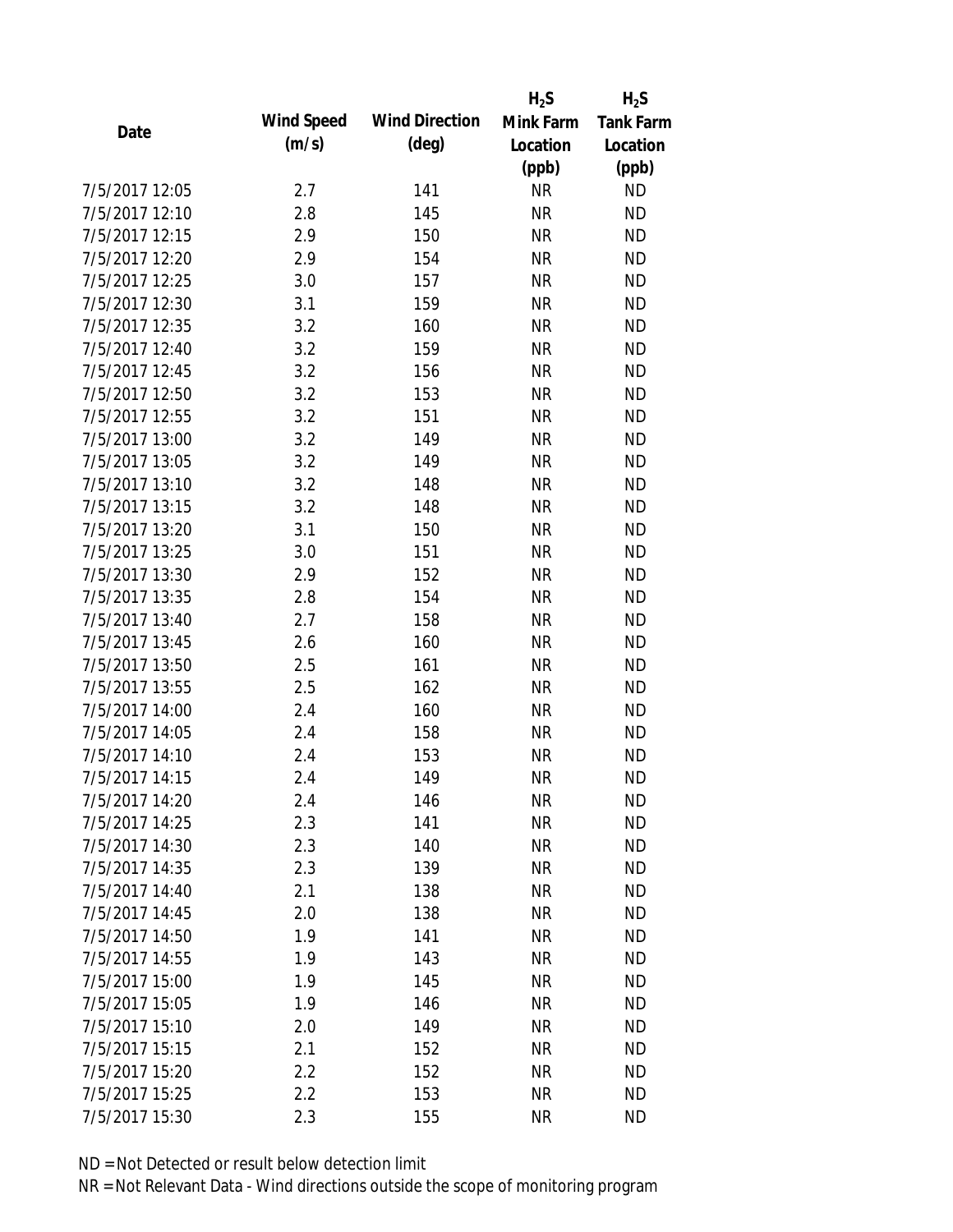|                |                   |                       | $H_2S$    | $H_2S$           |
|----------------|-------------------|-----------------------|-----------|------------------|
| Date           | <b>Wind Speed</b> | <b>Wind Direction</b> | Mink Farm | <b>Tank Farm</b> |
|                | (m/s)             | $(\text{deg})$        | Location  | Location         |
|                |                   |                       | (ppb)     | (ppb)            |
| 7/5/2017 15:35 | 2.4               | 156                   | <b>NR</b> | <b>ND</b>        |
| 7/5/2017 15:40 | 2.4               | 156                   | <b>NR</b> | <b>ND</b>        |
| 7/5/2017 15:45 | 2.4               | 157                   | <b>NR</b> | <b>ND</b>        |
| 7/5/2017 15:50 | 2.4               | 160                   | <b>NR</b> | <b>ND</b>        |
| 7/5/2017 15:55 | 2.4               | 162                   | <b>NR</b> | <b>ND</b>        |
| 7/5/2017 16:00 | 2.3               | 165                   | <b>NR</b> | <b>ND</b>        |
| 7/5/2017 16:05 | 2.2               | 169                   | <b>NR</b> | <b>ND</b>        |
| 7/5/2017 16:10 | 2.0               | 174                   | <b>NR</b> | <b>ND</b>        |
| 7/5/2017 16:15 | 1.8               | 176                   | <b>NR</b> | <b>ND</b>        |
| 7/5/2017 16:20 | 1.6               | 176                   | <b>NR</b> | <b>ND</b>        |
| 7/5/2017 16:25 | 1.4               | 174                   | <b>NR</b> | <b>ND</b>        |
| 7/5/2017 16:30 | 1.3               | 171                   | <b>NR</b> | <b>ND</b>        |
| 7/5/2017 16:35 | 1.3               | 165                   | <b>NR</b> | <b>ND</b>        |
| 7/5/2017 16:40 | 1.3               | 159                   | <b>NR</b> | <b>ND</b>        |
| 7/5/2017 16:45 | 1.3               | 156                   | <b>NR</b> | <b>ND</b>        |
| 7/5/2017 16:50 | 1.4               | 152                   | <b>NR</b> | <b>ND</b>        |
| 7/5/2017 16:55 | 1.5               | 151                   | <b>NR</b> | <b>ND</b>        |
| 7/5/2017 17:00 | 1.6               | 151                   | <b>NR</b> | <b>ND</b>        |
| 7/5/2017 17:05 | 1.7               | 153                   | <b>NR</b> | <b>ND</b>        |
| 7/5/2017 17:10 | 1.9               | 152                   | <b>NR</b> | <b>ND</b>        |
| 7/5/2017 17:15 | 2.1               | 151                   | <b>NR</b> | <b>ND</b>        |
| 7/5/2017 17:20 | 2.3               | 151                   | <b>NR</b> | <b>ND</b>        |
| 7/5/2017 17:25 | 2.4               | 151                   | <b>NR</b> | <b>ND</b>        |
| 7/5/2017 17:30 | 2.6               | 150                   | <b>NR</b> | <b>ND</b>        |
| 7/5/2017 17:35 | 2.7               | 150                   | <b>NR</b> | <b>ND</b>        |
| 7/5/2017 17:40 | 2.7               | 151                   | <b>NR</b> | <b>ND</b>        |
| 7/5/2017 17:45 | 2.7               | 154                   | <b>NR</b> | <b>ND</b>        |
| 7/5/2017 17:50 | 2.7               | 156                   | <b>NR</b> | <b>ND</b>        |
| 7/5/2017 17:55 | 2.7               | 158                   | <b>NR</b> | <b>ND</b>        |
| 7/5/2017 18:00 | 2.6               | 160                   | <b>NR</b> | <b>ND</b>        |
| 7/5/2017 18:05 | 2.6               | 161                   | <b>NR</b> | <b>ND</b>        |
| 7/5/2017 18:10 | 2.5               | 161                   | <b>NR</b> | <b>ND</b>        |
| 7/5/2017 18:15 | 2.5               | 160                   | <b>NR</b> | <b>ND</b>        |
| 7/5/2017 18:20 | 2.5               | 159                   | <b>NR</b> | <b>ND</b>        |
| 7/5/2017 18:25 | 2.5               | 158                   | <b>NR</b> | <b>ND</b>        |
| 7/5/2017 18:30 | 2.5               | 156                   | <b>NR</b> | <b>ND</b>        |
| 7/5/2017 18:35 | 2.5               | 155                   | <b>NR</b> | <b>ND</b>        |
| 7/5/2017 18:40 | 2.5               | 155                   | <b>NR</b> | <b>ND</b>        |
| 7/5/2017 18:45 | 2.5               | 155                   | <b>NR</b> | <b>ND</b>        |
| 7/5/2017 18:50 | 2.4               | 156                   | ΝR        | <b>ND</b>        |
| 7/5/2017 18:55 | 2.4               | 158                   | <b>NR</b> | <b>ND</b>        |
| 7/5/2017 19:00 | 2.3               | 159                   | <b>NR</b> | <b>ND</b>        |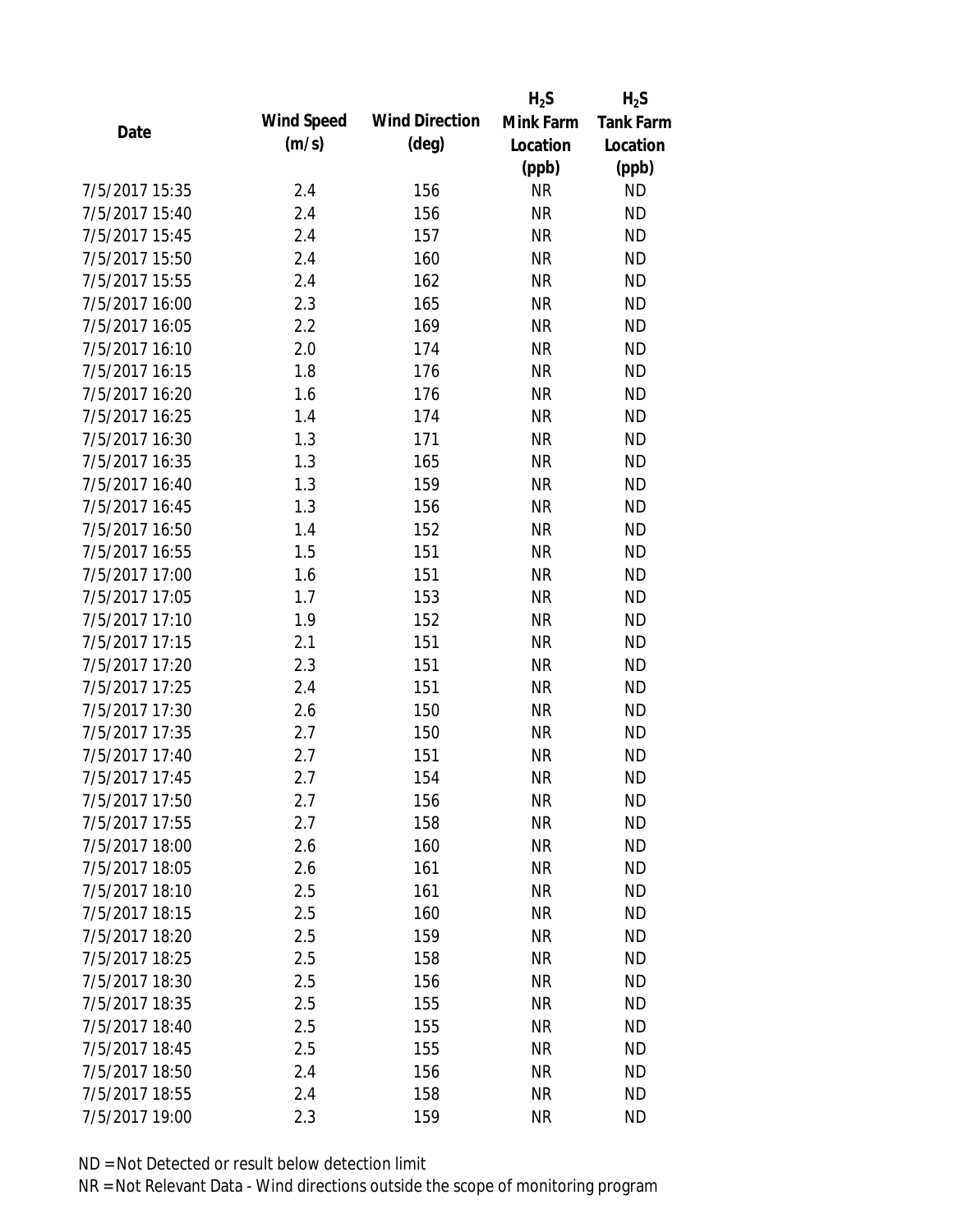|                |                   |                       | $H_2S$    | $H_2S$           |
|----------------|-------------------|-----------------------|-----------|------------------|
| Date           | <b>Wind Speed</b> | <b>Wind Direction</b> | Mink Farm | <b>Tank Farm</b> |
|                | (m/s)             | $(\text{deg})$        | Location  | Location         |
|                |                   |                       | (ppb)     | (ppb)            |
| 7/5/2017 19:05 | 2.1               | 162                   | <b>NR</b> | <b>ND</b>        |
| 7/5/2017 19:10 | 1.9               | 165                   | <b>NR</b> | <b>ND</b>        |
| 7/5/2017 19:15 | 1.7               | 167                   | <b>NR</b> | <b>ND</b>        |
| 7/5/2017 19:20 | 1.4               | 169                   | <b>NR</b> | <b>ND</b>        |
| 7/5/2017 19:25 | 1.2               | 170                   | <b>NR</b> | <b>ND</b>        |
| 7/5/2017 19:30 | 0.9               | 169                   | <b>NR</b> | <b>ND</b>        |
| 7/5/2017 19:35 | 0.9               | 166                   | <b>NR</b> | <b>ND</b>        |
| 7/5/2017 19:40 | 1.0               | 194                   | <b>NR</b> | <b>ND</b>        |
| 7/5/2017 19:45 | 1.1               | 221                   | <b>NR</b> | <b>ND</b>        |
| 7/5/2017 19:50 | 1.3               | 249                   | <b>ND</b> | <b>ND</b>        |
| 7/5/2017 19:55 | 1.6               | 279                   | <b>ND</b> | <b>ND</b>        |
| 7/5/2017 20:00 | 1.9               | 311                   | <b>ND</b> | <b>ND</b>        |
| 7/5/2017 20:05 | 2.1               | 287                   | <b>ND</b> | <b>ND</b>        |
| 7/5/2017 20:10 | 2.1               | 237                   | <b>ND</b> | <b>ND</b>        |
| 7/5/2017 20:15 | 2.1               | 192                   | <b>NR</b> | <b>ND</b>        |
| 7/5/2017 20:20 | 2.0               | 150                   | <b>NR</b> | <b>ND</b>        |
| 7/5/2017 20:25 | 1.9               | 109                   | <b>NR</b> | <b>ND</b>        |
| 7/5/2017 20:30 | 1.8               | 69                    | <b>NR</b> | <b>ND</b>        |
| 7/5/2017 20:35 | 1.7               | 87                    | <b>NR</b> | <b>ND</b>        |
| 7/5/2017 20:40 | 1.5               | 103                   | <b>NR</b> | <b>ND</b>        |
| 7/5/2017 20:45 | 1.5               | 115                   | <b>NR</b> | <b>ND</b>        |
| 7/5/2017 20:50 | 1.4               | 126                   | <b>NR</b> | <b>ND</b>        |
| 7/5/2017 20:55 | 1.4               | 135                   | <b>NR</b> | <b>ND</b>        |
| 7/5/2017 21:00 | 1.4               | 141                   | <b>NR</b> | <b>ND</b>        |
| 7/5/2017 21:05 | 1.4               | 146                   | <b>NR</b> | <b>ND</b>        |
| 7/5/2017 21:10 | 1.4               | 147                   | <b>NR</b> | <b>ND</b>        |
| 7/5/2017 21:15 | 1.3               | 145                   | <b>NR</b> | <b>ND</b>        |
| 7/5/2017 21:20 | 1.3               | 143                   | ΝR        | <b>ND</b>        |
| 7/5/2017 21:25 | 1.3               | 144                   | <b>NR</b> | <b>ND</b>        |
| 7/5/2017 21:30 | 1.4               | 147                   | <b>NR</b> | <b>ND</b>        |
| 7/5/2017 21:35 | 1.5               | 151                   | <b>NR</b> | <b>ND</b>        |
| 7/5/2017 21:40 | 1.7               | 157                   | <b>NR</b> | <b>ND</b>        |
| 7/5/2017 21:45 | 1.9               | 165                   | <b>NR</b> | <b>ND</b>        |
| 7/5/2017 21:50 | 2.1               | 171                   | <b>NR</b> | <b>ND</b>        |
| 7/5/2017 21:55 | 2.3               | 173                   | <b>NR</b> | <b>ND</b>        |
| 7/5/2017 22:00 | 2.3               | 172                   | <b>NR</b> | <b>ND</b>        |
| 7/5/2017 22:05 | 2.2               | 170                   | <b>NR</b> | <b>ND</b>        |
| 7/5/2017 22:10 | 2.1               | 167                   | <b>NR</b> | <b>ND</b>        |
| 7/5/2017 22:15 | 2.0               | 165                   | <b>NR</b> | <b>ND</b>        |
| 7/5/2017 22:20 | 1.9               | 163                   | <b>NR</b> | <b>ND</b>        |
| 7/5/2017 22:25 | 1.8               | 161                   | <b>NR</b> | <b>ND</b>        |
| 7/5/2017 22:30 | 1.7               | 161                   | <b>NR</b> | <b>ND</b>        |
|                |                   |                       |           |                  |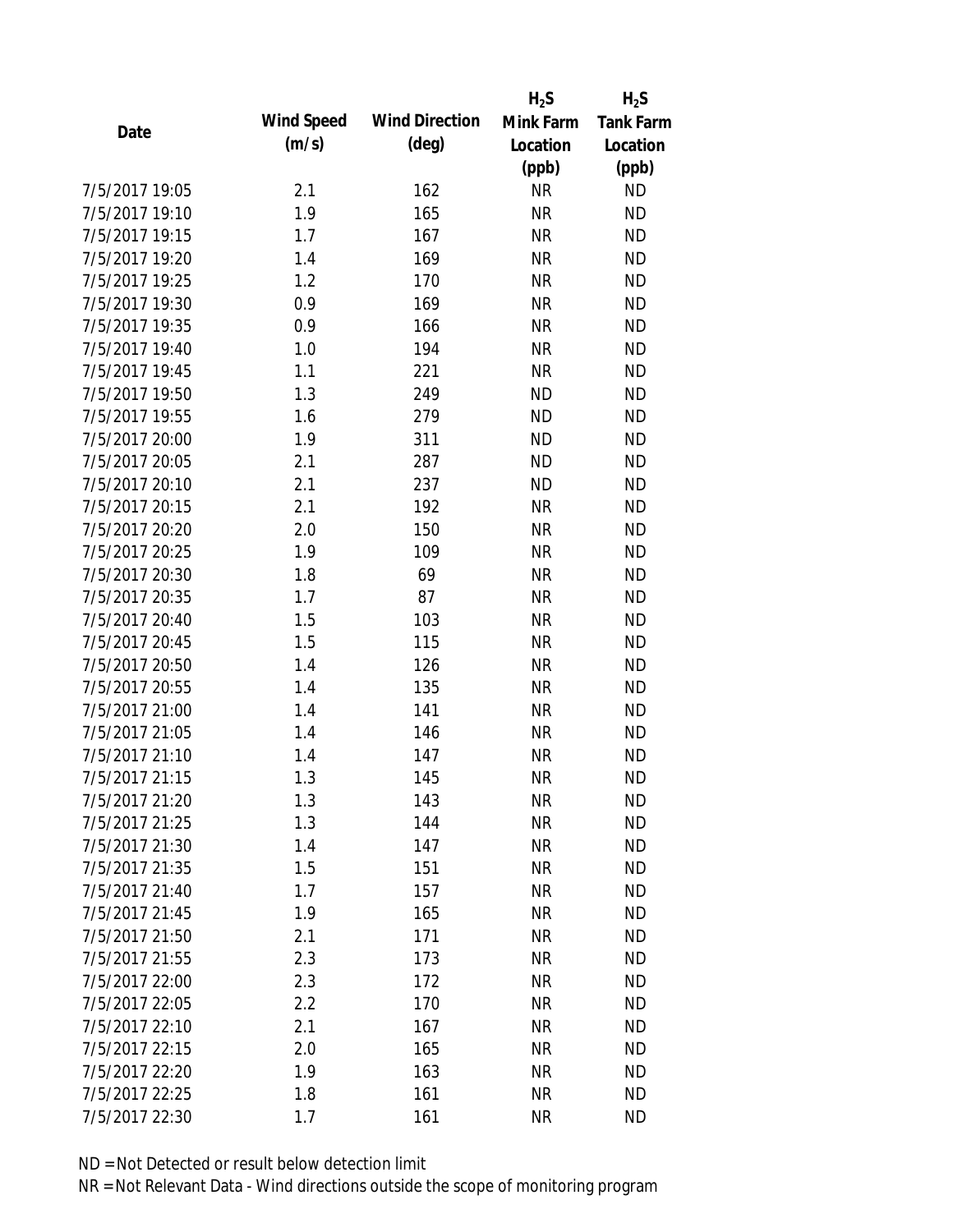|                |                   |                       | $H_2S$    | $H_2S$           |
|----------------|-------------------|-----------------------|-----------|------------------|
| Date           | <b>Wind Speed</b> | <b>Wind Direction</b> | Mink Farm | <b>Tank Farm</b> |
|                | (m/s)             | $(\text{deg})$        | Location  | Location         |
|                |                   |                       | (ppb)     | (ppb)            |
| 7/5/2017 22:35 | 1.7               | 161                   | <b>NR</b> | <b>ND</b>        |
| 7/5/2017 22:40 | 1.7               | 162                   | <b>NR</b> | <b>ND</b>        |
| 7/5/2017 22:45 | 1.6               | 163                   | <b>NR</b> | <b>ND</b>        |
| 7/5/2017 22:50 | 1.6               | 164                   | <b>NR</b> | <b>ND</b>        |
| 7/5/2017 22:55 | 1.5               | 166                   | <b>NR</b> | <b>ND</b>        |
| 7/5/2017 23:00 | 1.5               | 167                   | <b>NR</b> | <b>ND</b>        |
| 7/5/2017 23:05 | 1.4               | 168                   | <b>NR</b> | <b>ND</b>        |
| 7/5/2017 23:10 | 1.4               | 169                   | <b>NR</b> | <b>ND</b>        |
| 7/5/2017 23:15 | 1.5               | 171                   | <b>NR</b> | <b>ND</b>        |
| 7/5/2017 23:20 | 1.5               | 174                   | <b>NR</b> | <b>ND</b>        |
| 7/5/2017 23:25 | 1.6               | 179                   | <b>NR</b> | <b>ND</b>        |
| 7/5/2017 23:30 | 1.7               | 187                   | <b>NR</b> | <b>ND</b>        |
| 7/5/2017 23:35 | 1.7               | 196                   | <b>NR</b> | <b>ND</b>        |
| 7/5/2017 23:40 | 1.7               | 204                   | <b>NR</b> | <b>ND</b>        |
| 7/5/2017 23:45 | 1.6               | 209                   | <b>NR</b> | <b>ND</b>        |
| 7/5/2017 23:50 | 1.5               | 210                   | <b>NR</b> | <b>ND</b>        |
| 7/5/2017 23:55 | 1.4               | 206                   | <b>NR</b> | <b>ND</b>        |
| 7/5/2017 24:00 | 1.4               | 198                   | <b>NR</b> | <b>ND</b>        |
| 7/6/2017 00:05 | 1.4               | 189                   | <b>NR</b> | <b>ND</b>        |
| 7/6/2017 00:10 | 1.4               | 181                   | <b>NR</b> | <b>ND</b>        |
| 7/6/2017 00:15 | 1.4               | 175                   | <b>NR</b> | <b>ND</b>        |
| 7/6/2017 00:20 | 1.5               | 172                   | <b>NR</b> | <b>ND</b>        |
| 7/6/2017 00:25 | 1.5               | 172                   | <b>NR</b> | <b>ND</b>        |
| 7/6/2017 00:30 | 1.6               | 174                   | <b>NR</b> | <b>ND</b>        |
| 7/6/2017 00:35 | 1.7               | 175                   | <b>NR</b> | <b>ND</b>        |
| 7/6/2017 00:40 | 1.8               | 175                   | <b>NR</b> | <b>ND</b>        |
| 7/6/2017 00:45 | 1.9               | 175                   | <b>NR</b> | <b>ND</b>        |
| 7/6/2017 00:50 | 2.0               | 176                   | <b>NR</b> | <b>ND</b>        |
| 7/6/2017 00:55 | 2.0               | 177                   | <b>NR</b> | <b>ND</b>        |
| 7/6/2017 01:00 | 1.9               | 180                   | <b>NR</b> | <b>ND</b>        |
| 7/6/2017 01:05 | 1.8               | 186                   | <b>NR</b> | <b>ND</b>        |
| 7/6/2017 01:10 | 1.5               | 194                   | <b>NR</b> | <b>ND</b>        |
| 7/6/2017 01:15 | 1.2               | 205                   | <b>NR</b> | <b>ND</b>        |
| 7/6/2017 01:20 | 0.9               | 211                   | <b>NR</b> | <b>ND</b>        |
| 7/6/2017 01:25 | 0.6               | 214                   | <b>NR</b> | <b>ND</b>        |
| 7/6/2017 01:30 | 0.5               | 212                   | <b>NR</b> | <b>ND</b>        |
| 7/6/2017 01:35 | 0.4               | 206                   | <b>NR</b> | <b>ND</b>        |
| 7/6/2017 01:40 | 0.4               | 196                   | <b>NR</b> | <b>ND</b>        |
| 7/6/2017 01:45 | 0.5               | 184                   | <b>NR</b> | <b>ND</b>        |
| 7/6/2017 01:50 | 0.7               | 176                   | ΝR        | <b>ND</b>        |
| 7/6/2017 01:55 | 1.0               | 171                   | <b>NR</b> | <b>ND</b>        |
| 7/6/2017 02:00 | 1.3               | 168                   | <b>NR</b> | <b>ND</b>        |
|                |                   |                       |           |                  |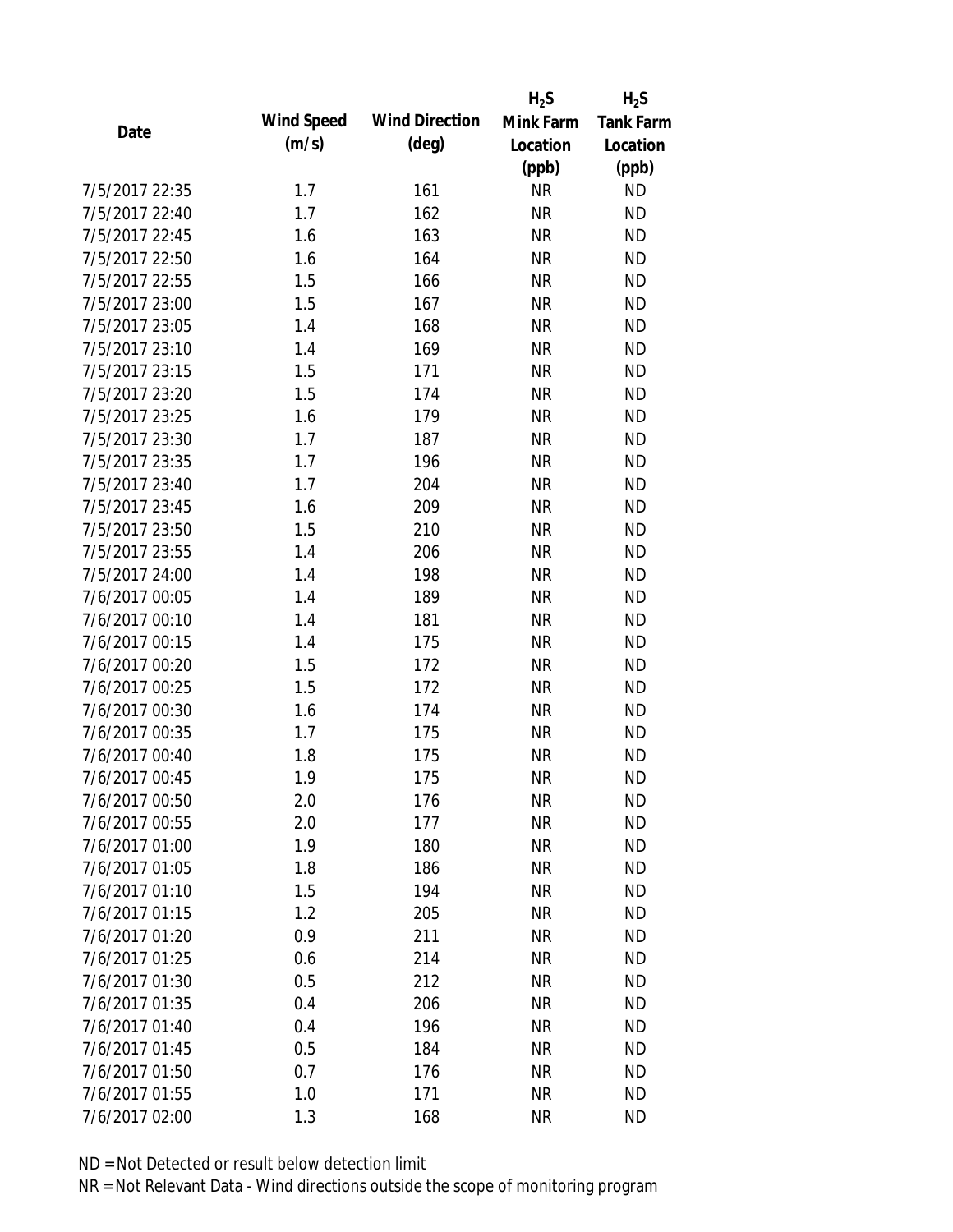|                |                   |                       | $H_2S$    | $H_2S$           |
|----------------|-------------------|-----------------------|-----------|------------------|
| Date           | <b>Wind Speed</b> | <b>Wind Direction</b> | Mink Farm | <b>Tank Farm</b> |
|                | (m/s)             | $(\text{deg})$        | Location  | Location         |
|                |                   |                       | (ppb)     | (ppb)            |
| 7/6/2017 02:05 | 1.6               | 170                   | <b>NR</b> | <b>ND</b>        |
| 7/6/2017 02:10 | 1.8               | 173                   | <b>NR</b> | <b>ND</b>        |
| 7/6/2017 02:15 | 1.9               | 176                   | <b>NR</b> | <b>ND</b>        |
| 7/6/2017 02:20 | 2.0               | 180                   | <b>NR</b> | <b>ND</b>        |
| 7/6/2017 02:25 | 2.0               | 184                   | <b>NR</b> | <b>ND</b>        |
| 7/6/2017 02:30 | 2.0               | 187                   | <b>NR</b> | <b>ND</b>        |
| 7/6/2017 02:35 | 2.0               | 188                   | <b>NR</b> | <b>ND</b>        |
| 7/6/2017 02:40 | 2.0               | 189                   | <b>NR</b> | <b>ND</b>        |
| 7/6/2017 02:45 | 2.1               | 189                   | <b>NR</b> | <b>ND</b>        |
| 7/6/2017 02:50 | 2.1               | 188                   | <b>NR</b> | <b>ND</b>        |
| 7/6/2017 02:55 | 2.1               | 187                   | <b>NR</b> | <b>ND</b>        |
| 7/6/2017 03:00 | 2.0               | 185                   | <b>NR</b> | <b>ND</b>        |
| 7/6/2017 03:05 | 1.9               | 185                   | <b>NR</b> | <b>ND</b>        |
| 7/6/2017 03:10 | 1.8               | 184                   | <b>NR</b> | <b>ND</b>        |
| 7/6/2017 03:15 | 1.6               | 183                   | <b>NR</b> | <b>ND</b>        |
| 7/6/2017 03:20 | 1.5               | 182                   | <b>NR</b> | <b>ND</b>        |
| 7/6/2017 03:25 | 1.3               | 151                   | <b>NR</b> | <b>ND</b>        |
| 7/6/2017 03:30 | 1.2               | 124                   | <b>NR</b> | <b>ND</b>        |
| 7/6/2017 03:35 | 1.1               | 101                   | <b>NR</b> | <b>ND</b>        |
| 7/6/2017 03:40 | 1.1               | 82                    | <b>NR</b> | <b>ND</b>        |
| 7/6/2017 03:45 | 1.2               | 70                    | <b>NR</b> | <b>ND</b>        |
| 7/6/2017 03:50 | 1.2               | 62                    | <b>NR</b> | <b>ND</b>        |
| 7/6/2017 03:55 | 1.3               | 84                    | <b>NR</b> | <b>ND</b>        |
| 7/6/2017 04:00 | 1.5               | 104                   | <b>NR</b> | <b>ND</b>        |
| 7/6/2017 04:05 | 1.6               | 121                   | <b>NR</b> | <b>ND</b>        |
| 7/6/2017 04:10 | 1.6               | 132                   | <b>NR</b> | <b>ND</b>        |
| 7/6/2017 04:15 | 1.6               | 136                   | <b>NR</b> | <b>ND</b>        |
| 7/6/2017 04:20 | 1.5               | 139                   | <b>NR</b> | <b>ND</b>        |
| 7/6/2017 04:25 | 1.5               | 147                   | <b>NR</b> | <b>ND</b>        |
| 7/6/2017 04:30 | 1.3               | 161                   | <b>NR</b> | <b>ND</b>        |
| 7/6/2017 04:35 | 1.2               | 181                   | <b>NR</b> | <b>ND</b>        |
| 7/6/2017 04:40 | 1.1               | 203                   | <b>NR</b> | <b>ND</b>        |
| 7/6/2017 04:45 | 1.0               | 225                   | <b>NR</b> | <b>ND</b>        |
| 7/6/2017 04:50 | 1.0               | 245                   | <b>ND</b> | <b>ND</b>        |
| 7/6/2017 04:55 | 0.9               | 261                   | <b>ND</b> | <b>ND</b>        |
| 7/6/2017 05:00 | 0.9               | 272                   | 1         | <b>ND</b>        |
| 7/6/2017 05:05 | 0.9               | 277                   | 1         | <b>ND</b>        |
| 7/6/2017 05:10 | 0.8               | 282                   | 1         | <b>ND</b>        |
| 7/6/2017 05:15 | 0.7               | 291                   | 1         | <b>ND</b>        |
| 7/6/2017 05:20 | 0.6               | 298                   | 1         | <b>ND</b>        |
| 7/6/2017 05:25 | 0.6               | 302                   | 1         | <b>ND</b>        |
| 7/6/2017 05:30 | 0.6               | 305                   | 1         | <b>ND</b>        |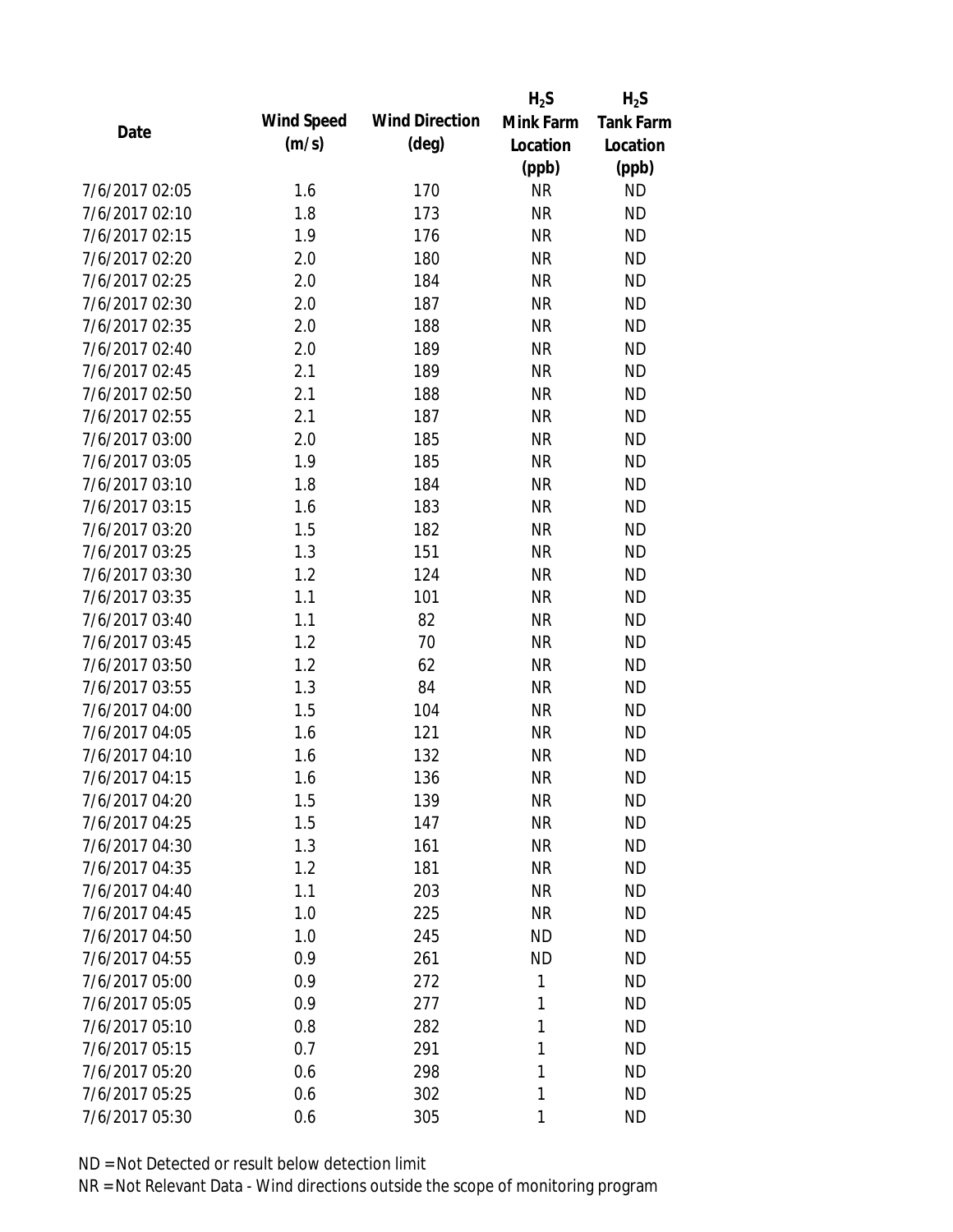|                |                   |                       | $H_2S$         | $H_2S$           |
|----------------|-------------------|-----------------------|----------------|------------------|
| Date           | <b>Wind Speed</b> | <b>Wind Direction</b> | Mink Farm      | <b>Tank Farm</b> |
|                | (m/s)             | $(\text{deg})$        | Location       | Location         |
|                |                   |                       | (ppb)          | (ppb)            |
| 7/6/2017 05:35 | 0.6               | 307                   | 1              | <b>ND</b>        |
| 7/6/2017 05:40 | 0.7               | 308                   | 1              | <b>ND</b>        |
| 7/6/2017 05:45 | 0.8               | 306                   | 1              | <b>ND</b>        |
| 7/6/2017 05:50 | 0.9               | 304                   | 1              | <b>ND</b>        |
| 7/6/2017 05:55 | 1.0               | 306                   | 1              | <b>ND</b>        |
| 7/6/2017 06:00 | 1.1               | 310                   | 1              | <b>ND</b>        |
| 7/6/2017 06:05 | 1.2               | 316                   | 1              | <b>ND</b>        |
| 7/6/2017 06:10 | 1.2               | 322                   | 1              | <b>ND</b>        |
| 7/6/2017 06:15 | 1.1               | 330                   | $\overline{2}$ | <b>ND</b>        |
| 7/6/2017 06:20 | 1.1               | 337                   | $\overline{2}$ | <b>ND</b>        |
| 7/6/2017 06:25 | 0.9               | 341                   | $\overline{2}$ | <b>ND</b>        |
| 7/6/2017 06:30 | 0.8               | 344                   | $\overline{2}$ | <b>ND</b>        |
| 7/6/2017 06:35 | 0.6               | 343                   | $\overline{2}$ | <b>ND</b>        |
| 7/6/2017 06:40 | 0.5               | 340                   | $\overline{2}$ | <b>ND</b>        |
| 7/6/2017 06:45 | 0.4               | 337                   | $\overline{2}$ | <b>ND</b>        |
| 7/6/2017 06:50 | 0.3               | 333                   | 1              | <b>ND</b>        |
| 7/6/2017 06:55 | 0.2               | 329                   | 1              | <b>ND</b>        |
| 7/6/2017 07:00 | 0.3               | 326                   | 1              | <b>ND</b>        |
| 7/6/2017 07:05 | 0.3               | 325                   | 1              | <b>ND</b>        |
| 7/6/2017 07:10 | 0.3               | 323                   | 1              | <b>ND</b>        |
| 7/6/2017 07:15 | 0.3               | 321                   | 1              | <b>ND</b>        |
| 7/6/2017 07:20 | 0.3               | 321                   | 1              | <b>ND</b>        |
| 7/6/2017 07:25 | 0.3               | 321                   | 1              | <b>ND</b>        |
| 7/6/2017 07:30 | 0.4               | 320                   | 1              | <b>ND</b>        |
| 7/6/2017 07:35 | 0.4               | 318                   | 1              | <b>ND</b>        |
| 7/6/2017 07:40 | 0.5               | 316                   | 1              | <b>ND</b>        |
| 7/6/2017 07:45 | 0.5               | 315                   | 1              | <b>ND</b>        |
| 7/6/2017 07:50 | 0.7               | 313                   | 1              | 1                |
| 7/6/2017 07:55 | 0.9               | 309                   | 1              | 1                |
| 7/6/2017 08:00 | 1.0               | 306                   | 1              | 1                |
| 7/6/2017 08:05 | 1.2               | 303                   | 1              | 1                |
| 7/6/2017 08:10 | 1.4               | 301                   | 1              | 1                |
| 7/6/2017 08:15 | 1.5               | 300                   | ND             | 1                |
| 7/6/2017 08:20 | 1.5               | 298                   | <b>ND</b>      | 1                |
| 7/6/2017 08:25 | 1.5               | 294                   | <b>ND</b>      | <b>ND</b>        |
| 7/6/2017 08:30 | 1.5               | 291                   | 1              | <b>ND</b>        |
| 7/6/2017 08:35 | 1.5               | 289                   | 1              | <b>ND</b>        |
| 7/6/2017 08:40 | 1.5               | 286                   | 1              | <b>ND</b>        |
| 7/6/2017 08:45 | 1.5               | 284                   | 1              | <b>ND</b>        |
| 7/6/2017 08:50 | 1.6               | 285                   | 1              | <b>ND</b>        |
| 7/6/2017 08:55 | 1.6               | 291                   | 1              | <b>ND</b>        |
| 7/6/2017 09:00 | 1.7               | 298                   | 1              | <b>ND</b>        |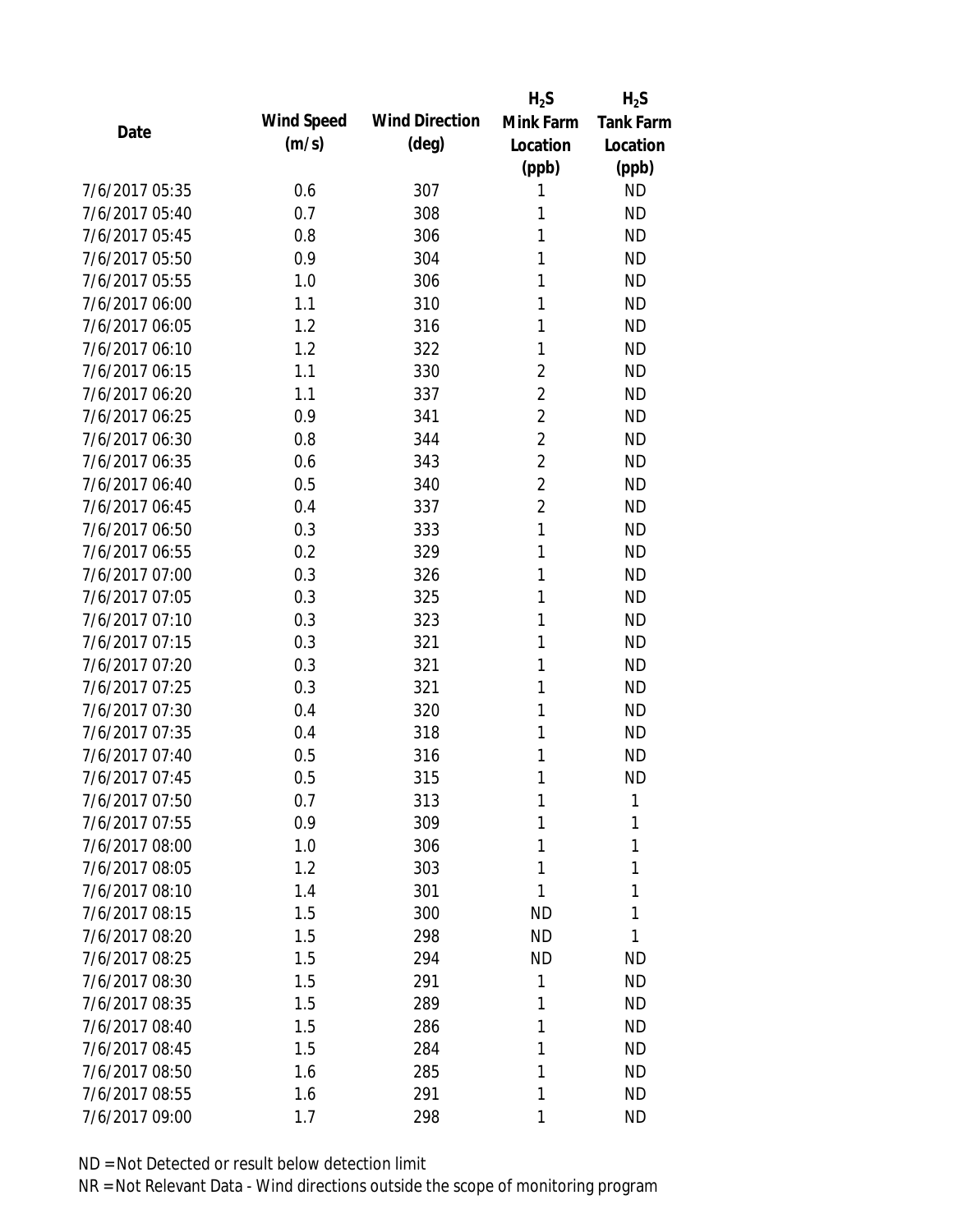|                |                   |                       | $H_2S$    | $H_2S$           |
|----------------|-------------------|-----------------------|-----------|------------------|
| Date           | <b>Wind Speed</b> | <b>Wind Direction</b> | Mink Farm | <b>Tank Farm</b> |
|                | (m/s)             | $(\text{deg})$        | Location  | Location         |
|                |                   |                       | (ppb)     | (ppb)            |
| 7/6/2017 09:05 | 1.8               | 304                   | 1         | <b>ND</b>        |
| 7/6/2017 09:10 | 1.9               | 312                   | 1         | <b>ND</b>        |
| 7/6/2017 09:15 | 2.0               | 318                   | 1         | <b>ND</b>        |
| 7/6/2017 09:20 | 2.2               | 321                   | <b>ND</b> | <b>ND</b>        |
| 7/6/2017 09:25 | 2.4               | 322                   | <b>ND</b> | <b>ND</b>        |
| 7/6/2017 09:30 | 2.6               | 320                   | <b>ND</b> | <b>ND</b>        |
| 7/6/2017 09:35 | 2.7               | 317                   | <b>ND</b> | <b>ND</b>        |
| 7/6/2017 09:40 | 2.8               | 313                   | 1         | <b>ND</b>        |
| 7/6/2017 09:45 | 2.9               | 311                   | 1         | <b>ND</b>        |
| 7/6/2017 09:50 | 2.9               | 309                   | 1         | <b>ND</b>        |
| 7/6/2017 09:55 | 2.8               | 309                   | 1         | <b>ND</b>        |
| 7/6/2017 10:00 | 2.7               | 312                   | 1         | <b>ND</b>        |
| 7/6/2017 10:05 | 2.7               | 314                   | 1         | <b>ND</b>        |
| 7/6/2017 10:10 | 2.7               | 318                   | 1         | <b>ND</b>        |
| 7/6/2017 10:15 | 2.6               | 322                   | 1         | <b>ND</b>        |
| 7/6/2017 10:20 | 2.6               | 325                   | 1         | <b>ND</b>        |
| 7/6/2017 10:25 | 2.7               | 328                   | 1         | <b>ND</b>        |
| 7/6/2017 10:30 | 2.8               | 331                   | 1         | <b>ND</b>        |
| 7/6/2017 10:35 | 2.9               | 332                   | 1         | <b>ND</b>        |
| 7/6/2017 10:40 | 2.9               | 333                   | 1         | <b>ND</b>        |
| 7/6/2017 10:45 | 3.0               | 332                   | 1         | <b>ND</b>        |
| 7/6/2017 10:50 | 3.0               | 331                   | 1         | <b>ND</b>        |
| 7/6/2017 10:55 | 3.0               | 330                   | 1         | <b>ND</b>        |
| 7/6/2017 11:00 | 2.9               | 330                   | 1         | <b>ND</b>        |
| 7/6/2017 11:05 | 2.8               | 330                   | 1         | <b>ND</b>        |
| 7/6/2017 11:10 | 2.7               | 330                   | 1         | <b>ND</b>        |
| 7/6/2017 11:15 | 2.6               | 332                   | 1         | <b>ND</b>        |
| 7/6/2017 11:20 | 2.5               | 333                   | 1         | <b>ND</b>        |
| 7/6/2017 11:25 | 2.4               | 336                   | 1         | <b>ND</b>        |
| 7/6/2017 11:30 | 2.4               | 338                   | 1         | <b>ND</b>        |
| 7/6/2017 11:35 | 2.4               | 341                   | 1         | <b>ND</b>        |
| 7/6/2017 11:40 | 2.5               | 344                   | 1         | <b>ND</b>        |
| 7/6/2017 11:45 | 2.5               | 289                   | 1         | ND               |
| 7/6/2017 11:50 | 2.5               | 233                   | 1         | <b>ND</b>        |
| 7/6/2017 11:55 | 2.5               | 236                   | 1         | <b>ND</b>        |
| 7/6/2017 12:00 | 2.5               | 237                   | 1         | <b>ND</b>        |
| 7/6/2017 12:05 | 2.4               | 235                   | 1         | <b>ND</b>        |
| 7/6/2017 12:10 | 2.3               | 232                   | 1         | <b>ND</b>        |
| 7/6/2017 12:15 | 2.2               | 288                   | 1         | <b>ND</b>        |
| 7/6/2017 12:20 | 2.1               | 347                   | ND        | ND               |
| 7/6/2017 12:25 |                   | 287                   | <b>ND</b> | <b>ND</b>        |
|                | 2.0               |                       |           |                  |
| 7/6/2017 12:30 | 1.9               | 230                   | <b>ND</b> | <b>ND</b>        |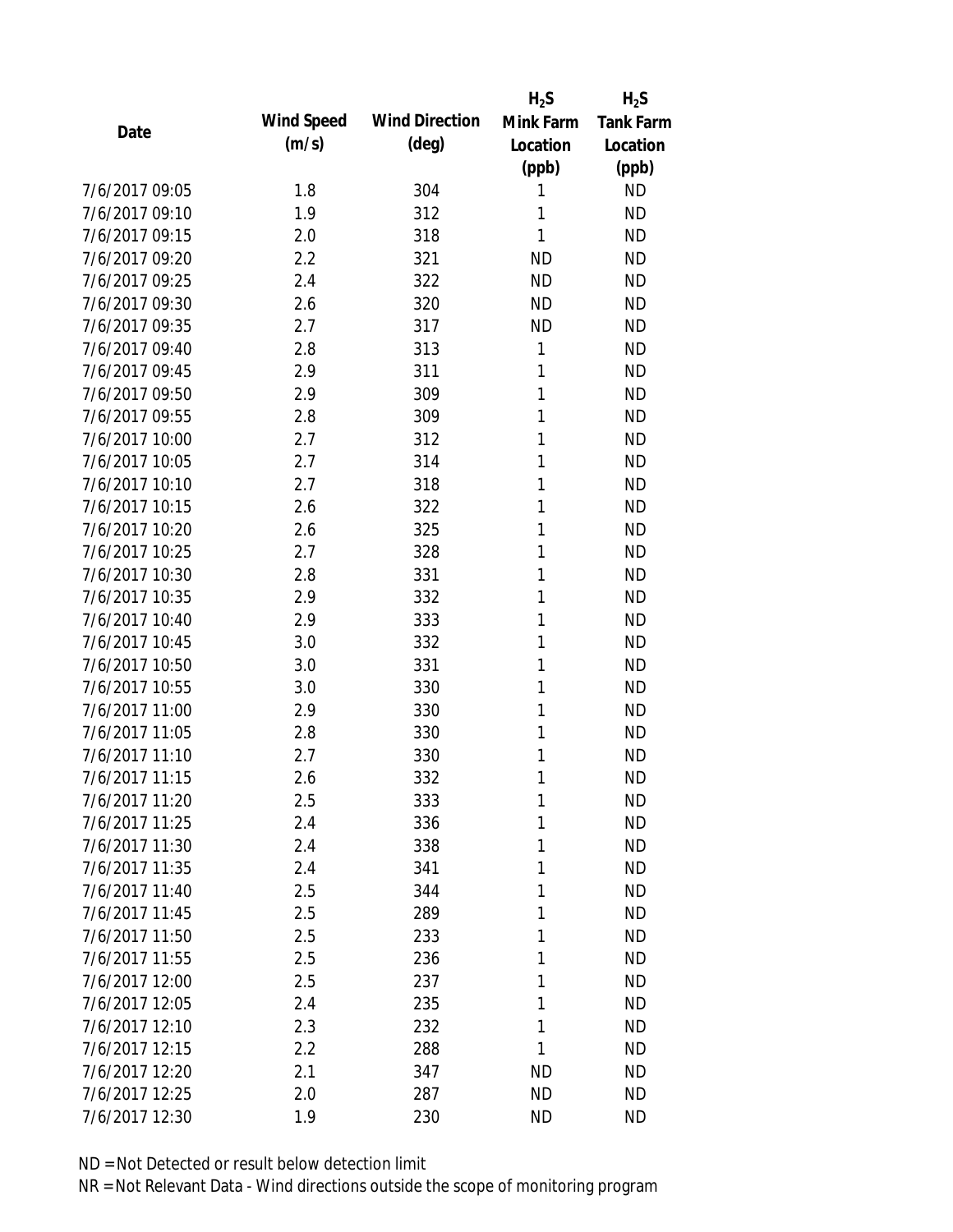|                |                   |                       | $H_2S$       | $H_2S$           |
|----------------|-------------------|-----------------------|--------------|------------------|
| Date           | <b>Wind Speed</b> | <b>Wind Direction</b> | Mink Farm    | <b>Tank Farm</b> |
|                | (m/s)             | $(\text{deg})$        | Location     | Location         |
|                |                   |                       | (ppb)        | (ppb)            |
| 7/6/2017 12:35 | 1.8               | 183                   | <b>NR</b>    | <b>ND</b>        |
| 7/6/2017 12:40 | 1.7               | 139                   | <b>NR</b>    | <b>ND</b>        |
| 7/6/2017 12:45 | 1.7               | 92                    | <b>NR</b>    | <b>ND</b>        |
| 7/6/2017 12:50 | 1.7               | 38                    | $\mathbf{1}$ | <b>ND</b>        |
| 7/6/2017 12:55 | 1.7               | 46                    | <b>NR</b>    | <b>ND</b>        |
| 7/6/2017 13:00 | 1.7               | 59                    | <b>NR</b>    | <b>ND</b>        |
| 7/6/2017 13:05 | 1.8               | 101                   | <b>NR</b>    | <b>ND</b>        |
| 7/6/2017 13:10 | 1.7               | 129                   | <b>NR</b>    | <b>ND</b>        |
| 7/6/2017 13:15 | 1.7               | 155                   | <b>NR</b>    | <b>ND</b>        |
| 7/6/2017 13:20 | 1.6               | 185                   | <b>NR</b>    | <b>ND</b>        |
| 7/6/2017 13:25 | 1.6               | 211                   | <b>NR</b>    | <b>ND</b>        |
| 7/6/2017 13:30 | 1.6               | 232                   | $\mathbf{1}$ | <b>ND</b>        |
| 7/6/2017 13:35 | 1.6               | 218                   | <b>NR</b>    | <b>ND</b>        |
| 7/6/2017 13:40 | 1.7               | 215                   | <b>NR</b>    | <b>ND</b>        |
| 7/6/2017 13:45 | 1.7               | 218                   | <b>NR</b>    | <b>ND</b>        |
| 7/6/2017 13:50 | 1.8               | 223                   | <b>NR</b>    | <b>ND</b>        |
| 7/6/2017 13:55 | 1.8               | 231                   | 1            | <b>ND</b>        |
| 7/6/2017 14:00 | 1.8               | 237                   | 1            | <b>ND</b>        |
| 7/6/2017 14:05 | 1.7               | 248                   | $\mathbf{1}$ | <b>ND</b>        |
| 7/6/2017 14:10 | 1.6               | 263                   | 1            | <b>ND</b>        |
| 7/6/2017 14:15 | 1.5               | 282                   | 1            | <b>ND</b>        |
| 7/6/2017 14:20 | 1.4               | 297                   | 1            | <b>ND</b>        |
| 7/6/2017 14:25 | 1.3               | 312                   | 1            | <b>ND</b>        |
| 7/6/2017 14:30 | 1.4               | 324                   | 1            | <b>ND</b>        |
| 7/6/2017 14:35 | 1.5               | 330                   | 1            | <b>ND</b>        |
| 7/6/2017 14:40 | 1.6               | 331                   | 1            | <b>ND</b>        |
| 7/6/2017 14:45 | 1.8               | 325                   | 1            | <b>ND</b>        |
| 7/6/2017 14:50 | 1.9               | 322                   | 1            | <b>ND</b>        |
| 7/6/2017 14:55 | 2.0               | 314                   | 1            | <b>ND</b>        |
| 7/6/2017 15:00 | 2.1               | 310                   | 1            | <b>ND</b>        |
| 7/6/2017 15:05 | 2.2               | 307                   | 1            | <b>ND</b>        |
| 7/6/2017 15:10 | 2.3               | 304                   | 1            | <b>ND</b>        |
| 7/6/2017 15:15 | 2.3               | 300                   | 1            | <b>ND</b>        |
| 7/6/2017 15:20 | 2.4               | 298                   | 1            | <b>ND</b>        |
| 7/6/2017 15:25 | 2.4               | 298                   | 1            | <b>ND</b>        |
| 7/6/2017 15:30 | 2.5               | 297                   | 1            | <b>ND</b>        |
| 7/6/2017 15:35 | 2.5               | 292                   | 1            | <b>ND</b>        |
| 7/6/2017 15:40 | 2.5               | 289                   | 1            | <b>ND</b>        |
| 7/6/2017 15:45 | 2.5               | 289                   | 1            | <b>ND</b>        |
| 7/6/2017 15:50 | 2.5               | 287                   | 1            | <b>ND</b>        |
| 7/6/2017 15:55 | 2.4               | 285                   | 1            | <b>ND</b>        |
| 7/6/2017 16:00 | 2.4               | 285                   | 1            | <b>ND</b>        |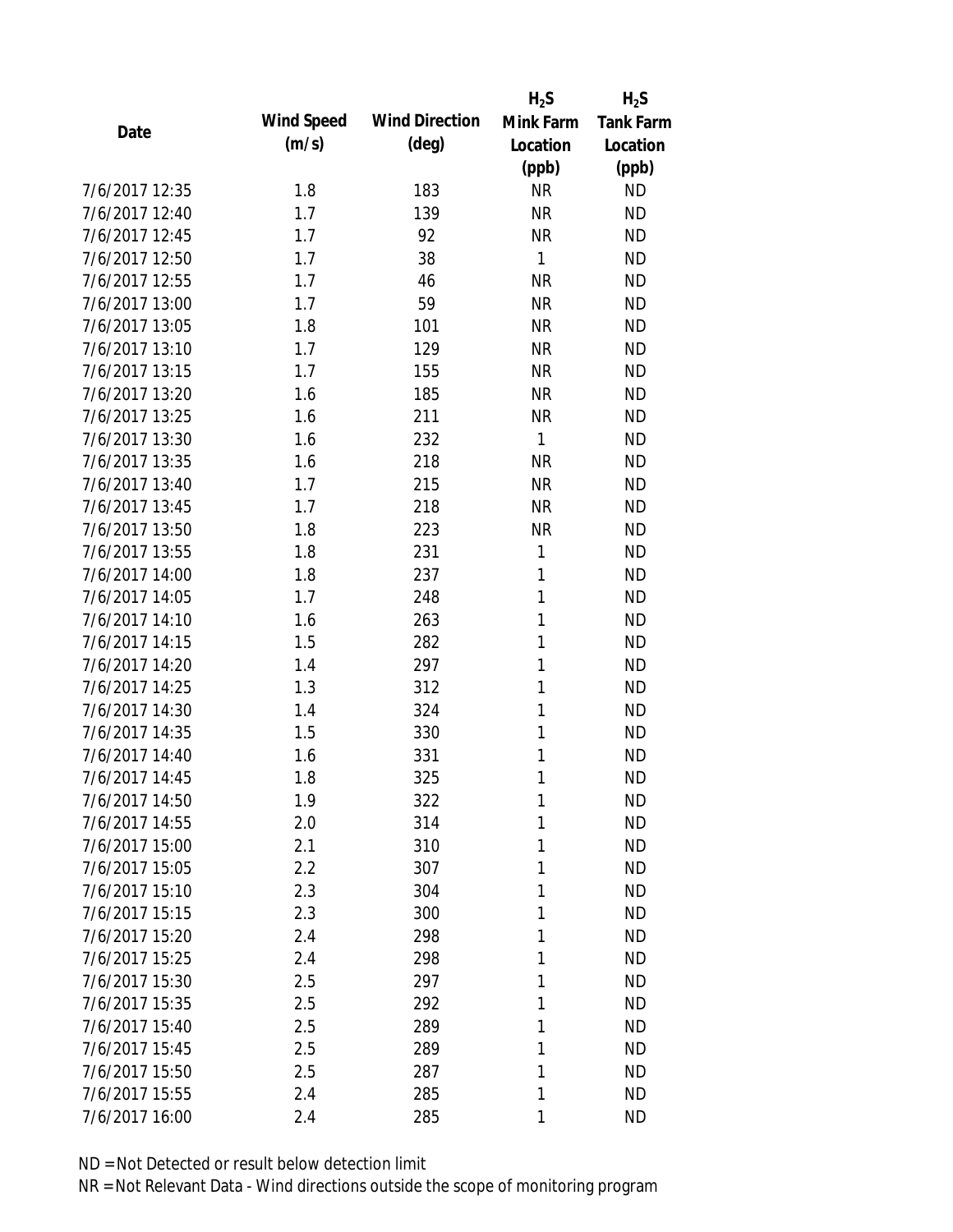|                |                   |                       | $H_2S$    | $H_2S$           |
|----------------|-------------------|-----------------------|-----------|------------------|
| Date           | <b>Wind Speed</b> | <b>Wind Direction</b> | Mink Farm | <b>Tank Farm</b> |
|                | (m/s)             | $(\text{deg})$        | Location  | Location         |
|                |                   |                       | (ppb)     | (ppb)            |
| 7/6/2017 16:05 | 2.4               | 288                   | 1         | <b>ND</b>        |
| 7/6/2017 16:10 | 2.4               | 290                   | 1         | <b>ND</b>        |
| 7/6/2017 16:15 | 2.3               | 291                   | 1         | <b>ND</b>        |
| 7/6/2017 16:20 | 2.3               | 293                   | 1         | <b>ND</b>        |
| 7/6/2017 16:25 | 2.4               | 291                   | 1         | <b>ND</b>        |
| 7/6/2017 16:30 | 2.5               | 289                   | 1         | <b>ND</b>        |
| 7/6/2017 16:35 | 2.6               | 283                   | 1         | <b>ND</b>        |
| 7/6/2017 16:40 | 2.7               | 278                   | 1         | <b>ND</b>        |
| 7/6/2017 16:45 | 2.9               | 271                   | 1         | <b>ND</b>        |
| 7/6/2017 16:50 | 3.1               | 265                   | 1         | <b>ND</b>        |
| 7/6/2017 16:55 | 3.2               | 261                   | 1         | <b>ND</b>        |
| 7/6/2017 17:00 | 3.3               | 256                   | 1         | <b>ND</b>        |
| 7/6/2017 17:05 | 3.4               | 253                   | 1         | <b>ND</b>        |
| 7/6/2017 17:10 | 3.5               | 251                   | 1         | <b>ND</b>        |
| 7/6/2017 17:15 | 3.5               | 252                   | 1         | <b>ND</b>        |
| 7/6/2017 17:20 | 3.5               | 253                   | 1         | <b>ND</b>        |
| 7/6/2017 17:25 | 3.5               | 253                   | 1         | <b>ND</b>        |
| 7/6/2017 17:30 | 3.5               | 255                   | 1         | <b>ND</b>        |
| 7/6/2017 17:35 | 3.6               | 256                   | <b>ND</b> | <b>ND</b>        |
| 7/6/2017 17:40 | 3.6               | 257                   | <b>ND</b> | <b>ND</b>        |
| 7/6/2017 17:45 | 3.7               | 256                   | <b>ND</b> | <b>ND</b>        |
| 7/6/2017 17:50 | 3.8               | 255                   | 1         | <b>ND</b>        |
| 7/6/2017 17:55 | 3.9               | 254                   | 1         | <b>ND</b>        |
| 7/6/2017 18:00 | 3.9               | 253                   | 1         | <b>ND</b>        |
| 7/6/2017 18:05 | 4.0               | 251                   | 1         | <b>ND</b>        |
| 7/6/2017 18:10 | 4.1               | 250                   | 1         | <b>ND</b>        |
| 7/6/2017 18:15 | 4.2               | 249                   | 1         | <b>ND</b>        |
| 7/6/2017 18:20 | 4.3               | 249                   | 1         | <b>ND</b>        |
| 7/6/2017 18:25 | 4.4               | 249                   | 1         | <b>ND</b>        |
| 7/6/2017 18:30 | 4.4               | 250                   | 1         | <b>ND</b>        |
| 7/6/2017 18:35 | 4.4               | 250                   | 1         | <b>ND</b>        |
| 7/6/2017 18:40 | 4.3               | 252                   | 1         | <b>ND</b>        |
| 7/6/2017 18:45 | 4.2               | 254                   | 1         | <b>ND</b>        |
| 7/6/2017 18:50 | 4.1               | 256                   | 1         | <b>ND</b>        |
| 7/6/2017 18:55 | 4.0               | 257                   | 1         | <b>ND</b>        |
| 7/6/2017 19:00 | 3.9               | 258                   | 1         | <b>ND</b>        |
| 7/6/2017 19:05 | 3.8               | 259                   | 1         | <b>ND</b>        |
| 7/6/2017 19:10 | 3.8               | 259                   | 1         | <b>ND</b>        |
| 7/6/2017 19:15 | 3.9               | 258                   | ND        | <b>ND</b>        |
| 7/6/2017 19:20 | 4.0               | 257                   | ND        | <b>ND</b>        |
| 7/6/2017 19:25 | 4.0               | 255                   | <b>ND</b> | <b>ND</b>        |
| 7/6/2017 19:30 | 4.1               | 254                   | <b>ND</b> | <b>ND</b>        |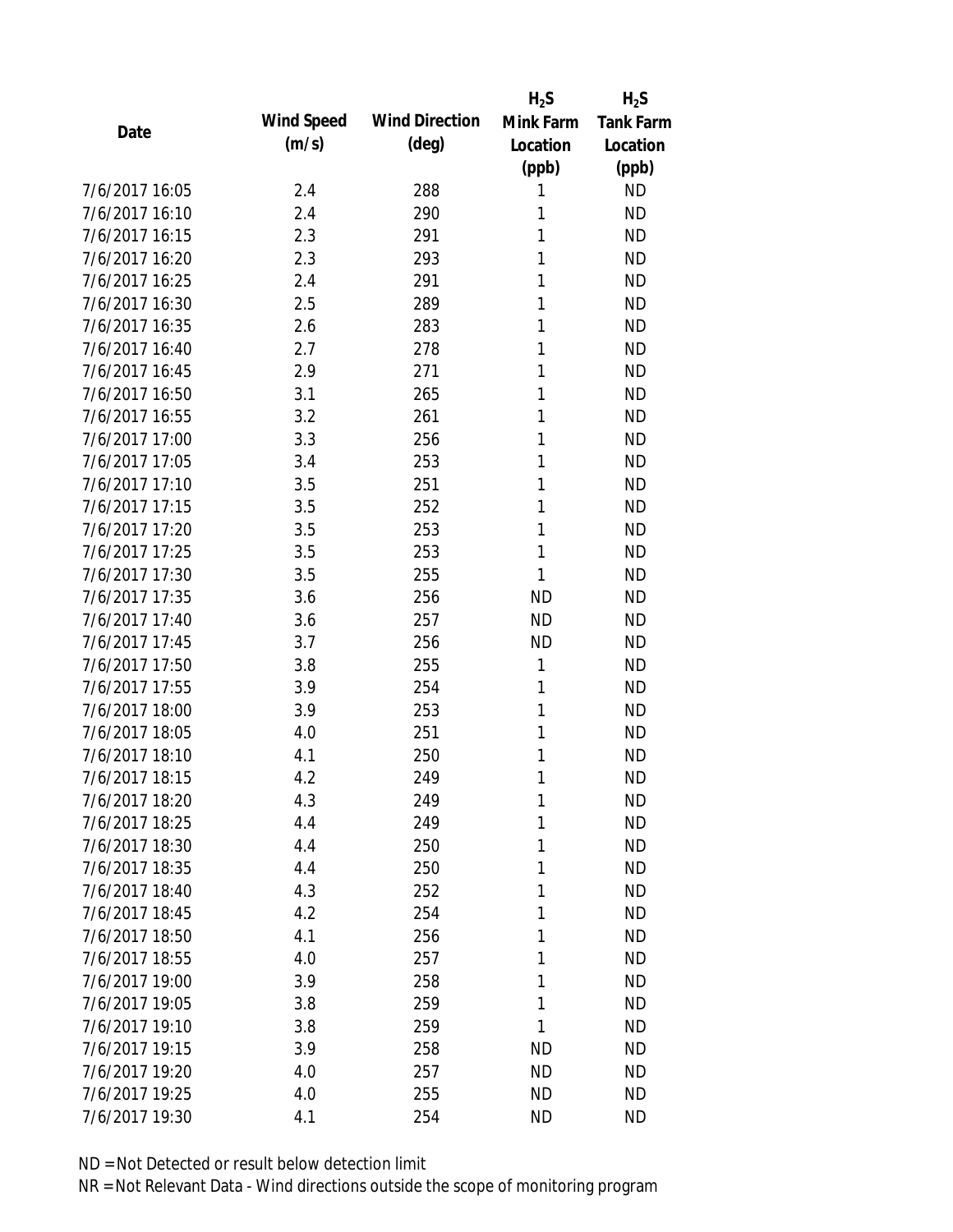|                |            |                       | $H_2S$    | $H_2S$           |
|----------------|------------|-----------------------|-----------|------------------|
| Date           | Wind Speed | <b>Wind Direction</b> | Mink Farm | <b>Tank Farm</b> |
|                | (m/s)      | $(\text{deg})$        | Location  | Location         |
|                |            |                       | (ppb)     | (ppb)            |
| 7/6/2017 19:35 | 4.2        | 253                   | <b>ND</b> | <b>ND</b>        |
| 7/6/2017 19:40 | 4.2        | 253                   | <b>ND</b> | <b>ND</b>        |
| 7/6/2017 19:45 | 4.2        | 254                   | <b>ND</b> | <b>ND</b>        |
| 7/6/2017 19:50 | 4.1        | 255                   | <b>ND</b> | <b>ND</b>        |
| 7/6/2017 19:55 | 4.1        | 256                   | 1         | <b>ND</b>        |
| 7/6/2017 20:00 | 4.0        | 258                   | 1         | <b>ND</b>        |
| 7/6/2017 20:05 | 3.9        | 259                   | 1         | <b>ND</b>        |
| 7/6/2017 20:10 | 3.9        | 260                   | 1         | <b>ND</b>        |
| 7/6/2017 20:15 | 3.8        | 261                   | 1         | <b>ND</b>        |
| 7/6/2017 20:20 | 3.7        | 262                   | 1         | <b>ND</b>        |
| 7/6/2017 20:25 | 3.5        | 263                   | 1         | <b>ND</b>        |
| 7/6/2017 20:30 | 3.4        | 263                   | 1         | <b>ND</b>        |
| 7/6/2017 20:35 | 3.3        | 263                   | 1         | <b>ND</b>        |
| 7/6/2017 20:40 | 3.2        | 262                   | 1         | <b>ND</b>        |
| 7/6/2017 20:45 | 3.1        | 261                   | 1         | <b>ND</b>        |
| 7/6/2017 20:50 | 3.1        | 260                   | 1         | <b>ND</b>        |
| 7/6/2017 20:55 | 3.1        | 258                   | 1         | <b>ND</b>        |
| 7/6/2017 21:00 | 3.1        | 256                   | 1         | <b>ND</b>        |
| 7/6/2017 21:05 | 3.2        | 254                   | 1         | <b>ND</b>        |
| 7/6/2017 21:10 | 3.2        | 252                   | 1         | <b>ND</b>        |
| 7/6/2017 21:15 | 3.2        | 251                   | 1         | <b>ND</b>        |
| 7/6/2017 21:20 | 3.2        | 249                   | 1         | <b>ND</b>        |
| 7/6/2017 21:25 | 3.3        | 248                   | 1         | <b>ND</b>        |
| 7/6/2017 21:30 | 3.3        | 248                   | 1         | <b>ND</b>        |
| 7/6/2017 21:35 | 3.4        | 248                   | <b>ND</b> | <b>ND</b>        |
| 7/6/2017 21:40 | 3.5        | 248                   | <b>ND</b> | <b>ND</b>        |
| 7/6/2017 21:45 | 3.7        | 249                   | 1         | <b>ND</b>        |
| 7/6/2017 21:50 | 3.8        | 249                   | 1         | <b>ND</b>        |
| 7/6/2017 21:55 | 3.9        | 250                   | 1         | <b>ND</b>        |
| 7/6/2017 22:00 | 3.9        | 250                   | 1         | <b>ND</b>        |
| 7/6/2017 22:05 | 3.9        | 251                   | 1         | <b>ND</b>        |
| 7/6/2017 22:10 | 3.8        | 251                   | 1         | <b>ND</b>        |
| 7/6/2017 22:15 | 3.7        | 252                   | 1         | <b>ND</b>        |
| 7/6/2017 22:20 | 3.6        | 251                   | 1         | <b>ND</b>        |
| 7/6/2017 22:25 | 3.6        | 251                   | 1         | <b>ND</b>        |
| 7/6/2017 22:30 | 3.6        | 250                   | 1         | <b>ND</b>        |
| 7/6/2017 22:35 | 3.7        | 250                   | 1         | <b>ND</b>        |
| 7/6/2017 22:40 | 3.8        | 249                   | 1         | <b>ND</b>        |
| 7/6/2017 22:45 | 4.0        | 248                   | 1         | <b>ND</b>        |
| 7/6/2017 22:50 | 4.1        | 247                   | 1         | <b>ND</b>        |
| 7/6/2017 22:55 | 4.2        | 246                   | 1         | <b>ND</b>        |
| 7/6/2017 23:00 | 4.3        | 245                   | 1         | <b>ND</b>        |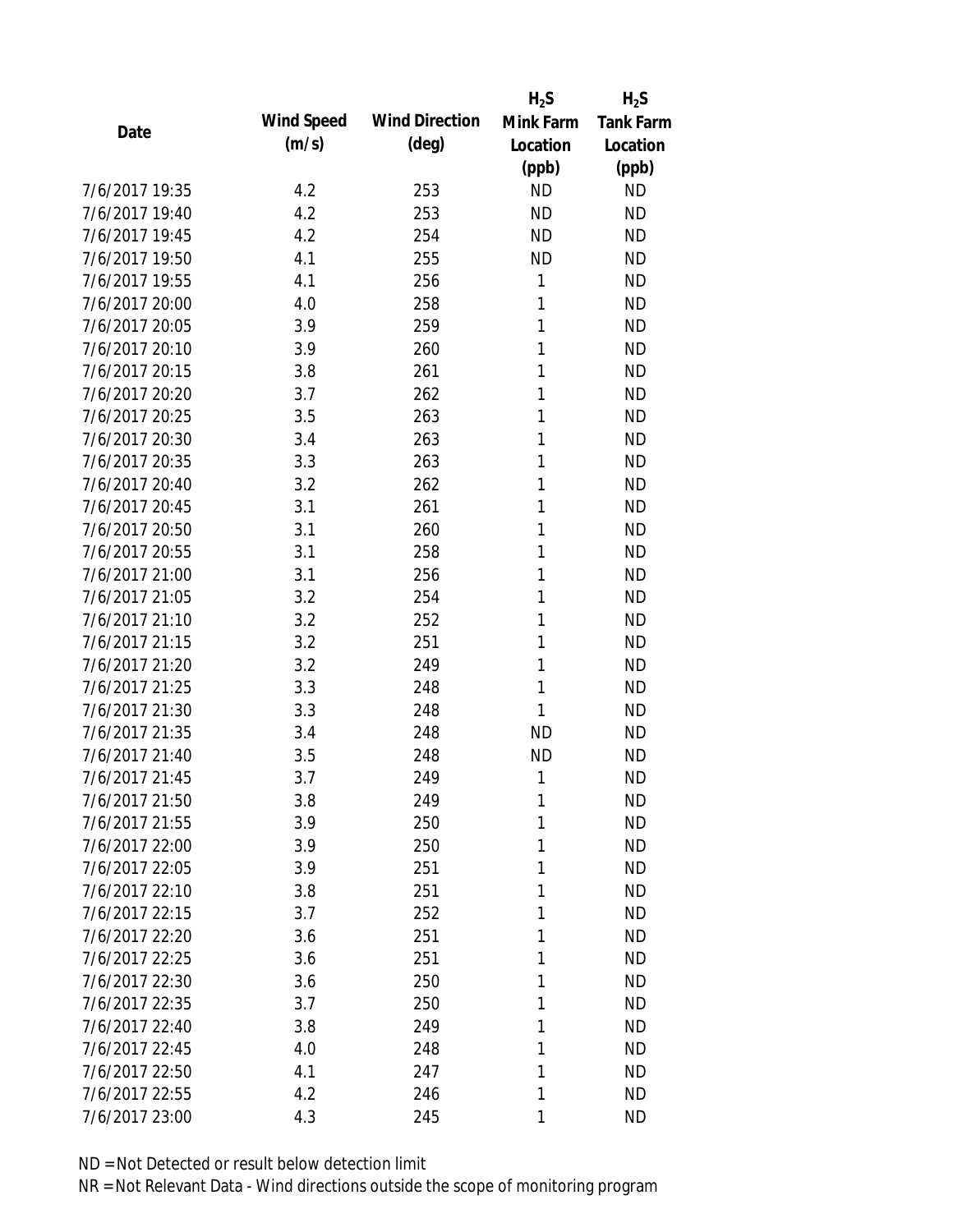|                |            |                       | $H_2S$    | $H_2S$           |
|----------------|------------|-----------------------|-----------|------------------|
| Date           | Wind Speed | <b>Wind Direction</b> | Mink Farm | <b>Tank Farm</b> |
|                | (m/s)      | $(\text{deg})$        | Location  | Location         |
|                |            |                       | (ppb)     | (ppb)            |
| 7/6/2017 23:05 | 4.3        | 245                   | 1         | <b>ND</b>        |
| 7/6/2017 23:10 | 4.4        | 245                   | 1         | <b>ND</b>        |
| 7/6/2017 23:15 | 4.4        | 246                   | 1         | <b>ND</b>        |
| 7/6/2017 23:20 | 4.4        | 246                   | 1         | <b>ND</b>        |
| 7/6/2017 23:25 | 4.3        | 248                   | 1         | <b>ND</b>        |
| 7/6/2017 23:30 | 4.3        | 249                   | 1         | <b>ND</b>        |
| 7/6/2017 23:35 | 4.2        | 250                   | 1         | <b>ND</b>        |
| 7/6/2017 23:40 | 4.0        | 251                   | 1         | <b>ND</b>        |
| 7/6/2017 23:45 | 3.8        | 252                   | 1         | <b>ND</b>        |
| 7/6/2017 23:50 | 3.7        | 253                   | 1         | <b>ND</b>        |
| 7/6/2017 23:55 | 3.6        | 253                   | 1         | <b>ND</b>        |
| 7/6/2017 24:00 | 3.5        | 253                   | 1         | <b>ND</b>        |
| 7/7/2017 00:05 | 3.5        | 253                   | 1         | <b>ND</b>        |
| 7/7/2017 00:10 | 3.5        | 252                   | 1         | <b>ND</b>        |
| 7/7/2017 00:15 | 3.5        | 252                   | 1         | <b>ND</b>        |
| 7/7/2017 00:20 | 3.6        | 251                   | 1         | <b>ND</b>        |
| 7/7/2017 00:25 | 3.6        | 250                   | 1         | <b>ND</b>        |
| 7/7/2017 00:30 | 3.7        | 249                   | 1         | <b>ND</b>        |
| 7/7/2017 00:35 | 3.8        | 249                   | 1         | <b>ND</b>        |
| 7/7/2017 00:40 | 3.9        | 248                   | 1         | <b>ND</b>        |
| 7/7/2017 00:45 | 4.0        | 248                   | 1         | <b>ND</b>        |
| 7/7/2017 00:50 | 4.1        | 249                   | 1         | <b>ND</b>        |
| 7/7/2017 00:55 | 4.2        | 249                   | 1         | <b>ND</b>        |
| 7/7/2017 01:00 | 4.3        | 249                   | 1         | <b>ND</b>        |
| 7/7/2017 01:05 | 4.3        | 250                   | 1         | <b>ND</b>        |
| 7/7/2017 01:10 | 4.4        | 250                   | 1         | <b>ND</b>        |
| 7/7/2017 01:15 | 4.4        | 250                   | 1         | <b>ND</b>        |
| 7/7/2017 01:20 | 4.5        | 249                   | 1         | <b>ND</b>        |
| 7/7/2017 01:25 | 4.5        | 249                   | 1         | <b>ND</b>        |
| 7/7/2017 01:30 | 4.5        | 250                   | 1         | <b>ND</b>        |
| 7/7/2017 01:35 | 4.5        | 250                   | 1         | <b>ND</b>        |
| 7/7/2017 01:40 | 4.6        | 250                   | 1         | <b>ND</b>        |
| 7/7/2017 01:45 | 4.7        | 250                   | 1         | <b>ND</b>        |
| 7/7/2017 01:50 | 4.8        | 250                   | 1         | <b>ND</b>        |
| 7/7/2017 01:55 | 5.0        | 250                   | 1         | <b>ND</b>        |
| 7/7/2017 02:00 | 5.1        | 249                   | 1         | <b>ND</b>        |
| 7/7/2017 02:05 | 5.3        | 249                   | 1         | <b>ND</b>        |
| 7/7/2017 02:10 | 5.3        | 248                   | 1         | <b>ND</b>        |
| 7/7/2017 02:15 | 5.3        | 248                   | 1         | <b>ND</b>        |
| 7/7/2017 02:20 | 5.2        | 248                   | 1         | <b>ND</b>        |
| 7/7/2017 02:25 | 5.1        | 248                   | 1         | <b>ND</b>        |
| 7/7/2017 02:30 | 4.9        | 248                   | 1         | <b>ND</b>        |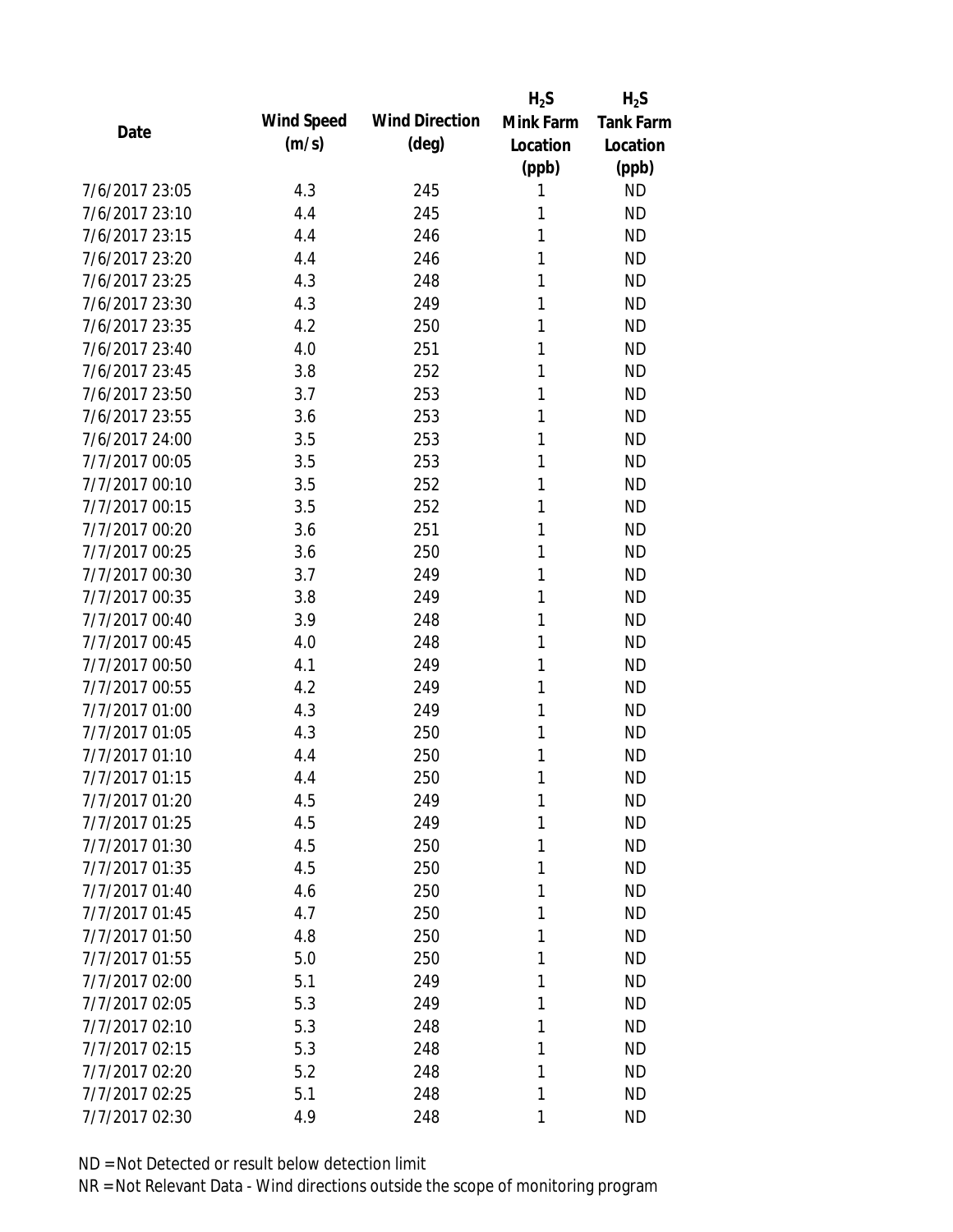|                |            |                       | $H_2S$    | $H_2S$           |
|----------------|------------|-----------------------|-----------|------------------|
| Date           | Wind Speed | <b>Wind Direction</b> | Mink Farm | <b>Tank Farm</b> |
|                | (m/s)      | $(\text{deg})$        | Location  | Location         |
|                |            |                       | (ppb)     | (ppb)            |
| 7/7/2017 02:35 | 4.7        | 248                   | 1         | <b>ND</b>        |
| 7/7/2017 02:40 | 4.6        | 248                   | 1         | <b>ND</b>        |
| 7/7/2017 02:45 | 4.5        | 248                   | 1         | <b>ND</b>        |
| 7/7/2017 02:50 | 4.4        | 248                   | 1         | <b>ND</b>        |
| 7/7/2017 02:55 | 4.4        | 248                   | 1         | <b>ND</b>        |
| 7/7/2017 03:00 | 4.4        | 247                   | 1         | <b>ND</b>        |
| 7/7/2017 03:05 | 4.4        | 247                   | 1         | <b>ND</b>        |
| 7/7/2017 03:10 | 4.4        | 247                   | 1         | <b>ND</b>        |
| 7/7/2017 03:15 | 4.5        | 247                   | 1         | <b>ND</b>        |
| 7/7/2017 03:20 | 4.6        | 247                   | 1         | <b>ND</b>        |
| 7/7/2017 03:25 | 4.6        | 247                   | 1         | <b>ND</b>        |
| 7/7/2017 03:30 | 4.7        | 246                   | 1         | <b>ND</b>        |
| 7/7/2017 03:35 | 4.7        | 246                   | 1         | <b>ND</b>        |
| 7/7/2017 03:40 | 4.7        | 246                   | 1         | <b>ND</b>        |
| 7/7/2017 03:45 | 4.6        | 246                   | 1         | <b>ND</b>        |
| 7/7/2017 03:50 | 4.6        | 246                   | 1         | <b>ND</b>        |
| 7/7/2017 03:55 | 4.5        | 247                   | 1         | <b>ND</b>        |
| 7/7/2017 04:00 | 4.4        | 247                   | 1         | <b>ND</b>        |
| 7/7/2017 04:05 | 4.2        | 249                   | <b>ND</b> | <b>ND</b>        |
| 7/7/2017 04:10 | 4.0        | 251                   | <b>ND</b> | <b>ND</b>        |
| 7/7/2017 04:15 | 3.7        | 254                   | <b>ND</b> | <b>ND</b>        |
| 7/7/2017 04:20 | 3.5        | 257                   | <b>ND</b> | <b>ND</b>        |
| 7/7/2017 04:25 | 3.2        | 261                   | <b>ND</b> | <b>ND</b>        |
| 7/7/2017 04:30 | 3.0        | 265                   | <b>ND</b> | <b>ND</b>        |
| 7/7/2017 04:35 | 2.8        | 269                   | 1         | <b>ND</b>        |
| 7/7/2017 04:40 | 2.7        | 271                   | 1         | <b>ND</b>        |
| 7/7/2017 04:45 | 2.7        | 273                   | 1         | <b>ND</b>        |
| 7/7/2017 04:50 | 2.7        | 272                   | 1         | <b>ND</b>        |
| 7/7/2017 04:55 | 2.8        | 269                   | 1         | <b>ND</b>        |
| 7/7/2017 05:00 | 2.9        | 265                   | 1         | <b>ND</b>        |
| 7/7/2017 05:05 | 3.0        | 259                   | 1         | <b>ND</b>        |
| 7/7/2017 05:10 | 3.1        | 253                   | 1         | <b>ND</b>        |
| 7/7/2017 05:15 | 3.3        | 248                   | 1         | <b>ND</b>        |
| 7/7/2017 05:20 | 3.4        | 245                   | 1         | <b>ND</b>        |
| 7/7/2017 05:25 | 3.6        | 242                   | 1         | <b>ND</b>        |
| 7/7/2017 05:30 | 3.7        | 241                   | 1         | <b>ND</b>        |
| 7/7/2017 05:35 | 3.7        | 241                   | 1         | <b>ND</b>        |
| 7/7/2017 05:40 | 3.7        | 241                   | 1         | <b>ND</b>        |
| 7/7/2017 05:45 | 3.7        | 242                   | 1         | <b>ND</b>        |
| 7/7/2017 05:50 | 3.7        | 242                   | 1         | <b>ND</b>        |
| 7/7/2017 05:55 | 3.6        | 242                   | 1         | <b>ND</b>        |
| 7/7/2017 06:00 | 3.6        | 243                   | 1         | <b>ND</b>        |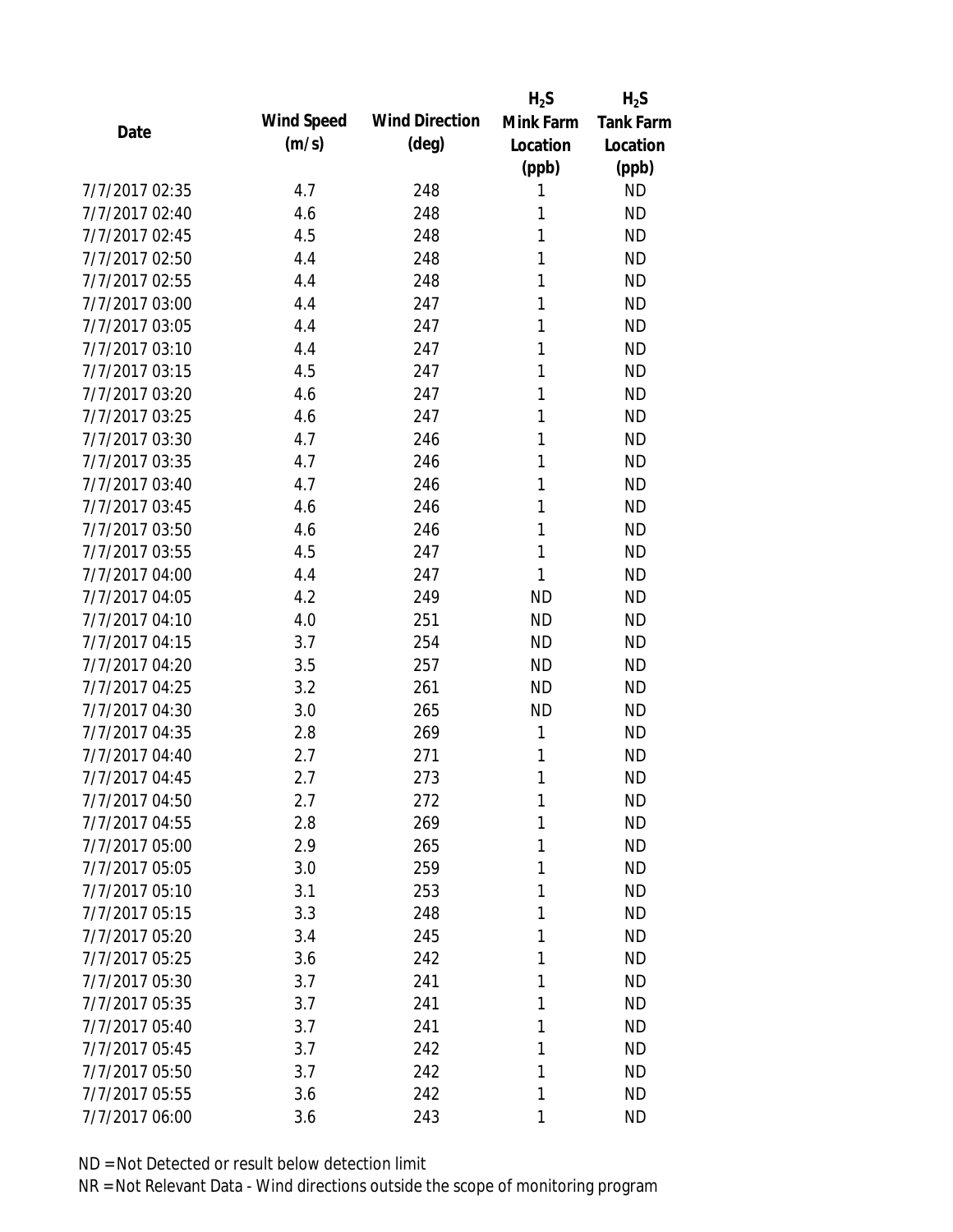|                |            |                       | $H_2S$         | $H_2S$           |
|----------------|------------|-----------------------|----------------|------------------|
| Date           | Wind Speed | <b>Wind Direction</b> | Mink Farm      | <b>Tank Farm</b> |
|                | (m/s)      | $(\text{deg})$        | Location       | Location         |
|                |            |                       | (ppb)          | (ppb)            |
| 7/7/2017 06:05 | 3.6        | 243                   | 1              | <b>ND</b>        |
| 7/7/2017 06:10 | 3.7        | 243                   | 1              | <b>ND</b>        |
| 7/7/2017 06:15 | 3.7        | 244                   | 1              | <b>ND</b>        |
| 7/7/2017 06:20 | 3.8        | 244                   | 1              | <b>ND</b>        |
| 7/7/2017 06:25 | 3.8        | 245                   | 1              | <b>ND</b>        |
| 7/7/2017 06:30 | 3.9        | 245                   | 1              | <b>ND</b>        |
| 7/7/2017 06:35 | 3.9        | 245                   | 1              | <b>ND</b>        |
| 7/7/2017 06:40 | 3.9        | 245                   | <b>ND</b>      | <b>ND</b>        |
| 7/7/2017 06:45 | 3.9        | 245                   | <b>ND</b>      | <b>ND</b>        |
| 7/7/2017 06:50 | 4.0        | 244                   | <b>ND</b>      | <b>ND</b>        |
| 7/7/2017 06:55 | 4.0        | 243                   | <b>ND</b>      | <b>ND</b>        |
| 7/7/2017 07:00 | 4.0        | 241                   | <b>ND</b>      | <b>ND</b>        |
| 7/7/2017 07:05 | 3.9        | 239                   | 1              | 1                |
| 7/7/2017 07:10 | 3.7        | 237                   | 1              | 1                |
| 7/7/2017 07:15 | 3.5        | 234                   | 1              | 1                |
| 7/7/2017 07:20 | 3.3        | 233                   | 1              | 1                |
| 7/7/2017 07:25 | 3.2        | 233                   | 1              | 1                |
| 7/7/2017 07:30 | 3.1        | 234                   | 1              | 1                |
| 7/7/2017 07:35 | 3.1        | 237                   | 1              | 1                |
| 7/7/2017 07:40 | 3.2        | 239                   | 1              | <b>ND</b>        |
| 7/7/2017 07:45 | 3.2        | 242                   | 1              | <b>ND</b>        |
| 7/7/2017 07:50 | 3.3        | 245                   | 1              | <b>ND</b>        |
| 7/7/2017 07:55 | 3.4        | 247                   | 1              | <b>ND</b>        |
| 7/7/2017 08:00 | 3.5        | 248                   | 1              | <b>ND</b>        |
| 7/7/2017 08:05 | 3.6        | 248                   | 1              | <b>ND</b>        |
| 7/7/2017 08:10 | 3.6        | 248                   | 1              | <b>ND</b>        |
| 7/7/2017 08:15 | 3.8        | 248                   | 1              | <b>ND</b>        |
| 7/7/2017 08:20 | 3.9        | 249                   | 1              | <b>ND</b>        |
| 7/7/2017 08:25 | 4.0        | 249                   | 1              | <b>ND</b>        |
| 7/7/2017 08:30 | 4.1        | 250                   | 1              | <b>ND</b>        |
| 7/7/2017 08:35 | 4.1        | 251                   | 1              | <b>ND</b>        |
| 7/7/2017 08:40 | 4.2        | 252                   | 1              | <b>ND</b>        |
| 7/7/2017 08:45 | 4.1        | 253                   | 1              | <b>ND</b>        |
| 7/7/2017 08:50 | 4.1        | 254                   | 1              | <b>ND</b>        |
| 7/7/2017 08:55 | 4.0        | 255                   | 1              | <b>ND</b>        |
| 7/7/2017 09:00 | 3.8        | 257                   | 1              | <b>ND</b>        |
| 7/7/2017 09:05 | 3.7        | 260                   | 1              | <b>ND</b>        |
| 7/7/2017 09:10 | 3.5        | 263                   | 1              | <b>ND</b>        |
| 7/7/2017 09:15 | 3.3        | 268                   | 1              | <b>ND</b>        |
| 7/7/2017 09:20 | 3.1        | 274                   | $\overline{2}$ | <b>ND</b>        |
| 7/7/2017 09:25 | 3.0        | 280                   | $\overline{c}$ | <b>ND</b>        |
| 7/7/2017 09:30 | 3.0        | 285                   | $\overline{2}$ | <b>ND</b>        |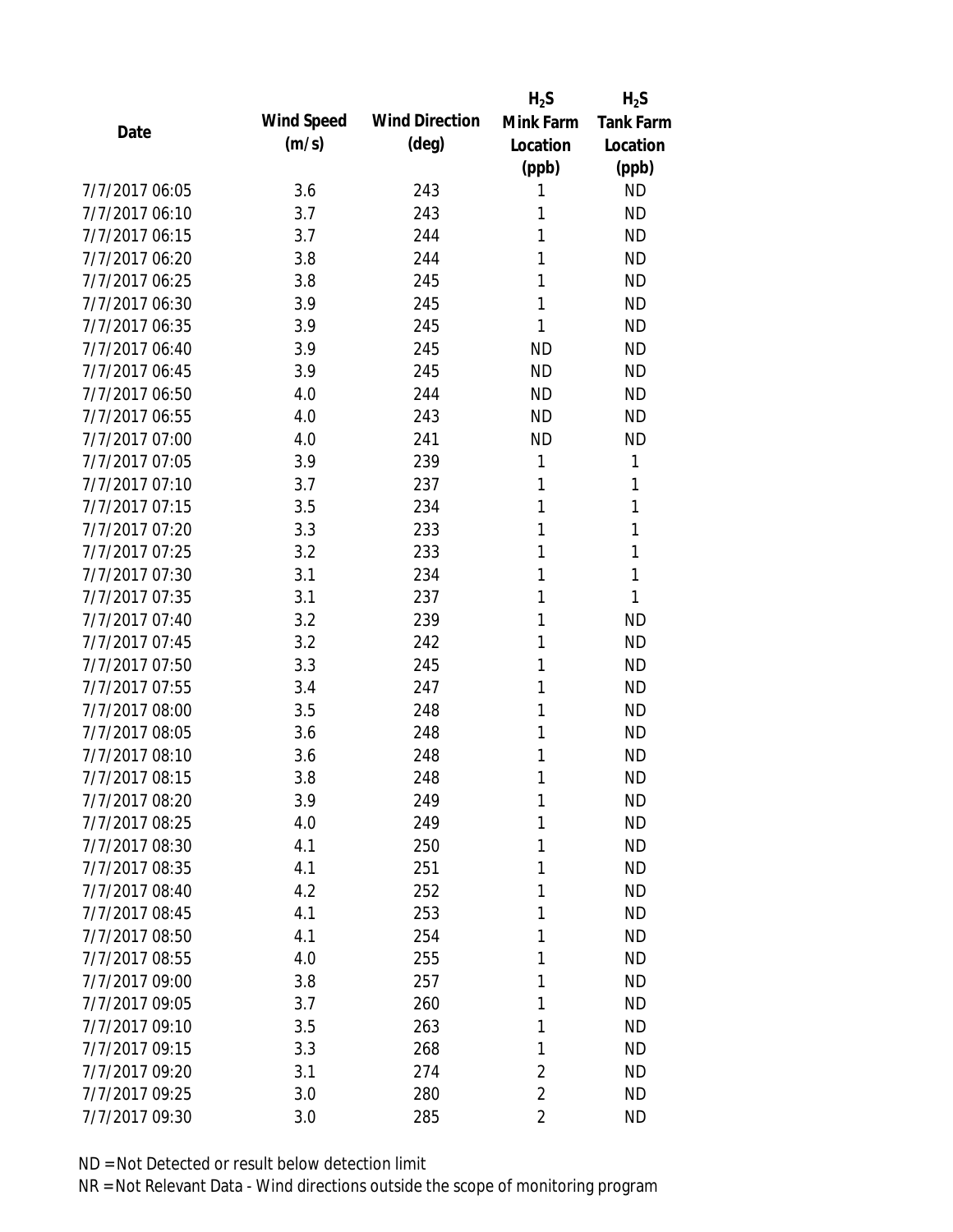|                |                   |                       | $H_2S$         | $H_2S$           |
|----------------|-------------------|-----------------------|----------------|------------------|
| Date           | <b>Wind Speed</b> | <b>Wind Direction</b> | Mink Farm      | <b>Tank Farm</b> |
|                | (m/s)             | $(\text{deg})$        | Location       | Location         |
|                |                   |                       | (ppb)          | (ppb)            |
| 7/7/2017 09:35 | 2.9               | 289                   | 2              | <b>ND</b>        |
| 7/7/2017 09:40 | 2.8               | 293                   | $\overline{2}$ | <b>ND</b>        |
| 7/7/2017 09:45 | 2.8               | 295                   | 2              | <b>ND</b>        |
| 7/7/2017 09:50 | 2.9               | 296                   | $\overline{2}$ | <b>ND</b>        |
| 7/7/2017 09:55 | 2.8               | 297                   | $\overline{2}$ | <b>ND</b>        |
| 7/7/2017 10:00 | 2.8               | 298                   | $\overline{2}$ | <b>ND</b>        |
| 7/7/2017 10:05 | 2.8               | 300                   | $\overline{2}$ | <b>ND</b>        |
| 7/7/2017 10:10 | 2.8               | 302                   | 1              | <b>ND</b>        |
| 7/7/2017 10:15 | 2.8               | 304                   | 1              | <b>ND</b>        |
| 7/7/2017 10:20 | 2.6               | 306                   | 1              | <b>ND</b>        |
| 7/7/2017 10:25 | 2.5               | 307                   | 1              | <b>ND</b>        |
| 7/7/2017 10:30 | 2.4               | 308                   | 1              | <b>ND</b>        |
| 7/7/2017 10:35 | 2.2               | 308                   | 1              | <b>ND</b>        |
| 7/7/2017 10:40 | 2.1               | 308                   | 1              | <b>ND</b>        |
| 7/7/2017 10:45 | 2.1               | 309                   | 1              | <b>ND</b>        |
| 7/7/2017 10:50 | 2.1               | 309                   | 1              | <b>ND</b>        |
| 7/7/2017 10:55 | 2.2               | 311                   | 1              | <b>ND</b>        |
| 7/7/2017 11:00 | 2.3               | 313                   | 1              | <b>ND</b>        |
| 7/7/2017 11:05 | 2.4               | 316                   | 1              | <b>ND</b>        |
| 7/7/2017 11:10 | 2.5               | 321                   | 1              | <b>ND</b>        |
| 7/7/2017 11:15 | 2.6               | 326                   | 1              | <b>ND</b>        |
| 7/7/2017 11:20 | 2.7               | 332                   | 1              | <b>ND</b>        |
| 7/7/2017 11:25 | 2.6               | 338                   | 1              | <b>ND</b>        |
| 7/7/2017 11:30 | 2.6               | 344                   | 1              | <b>ND</b>        |
| 7/7/2017 11:35 | 2.6               | 349                   | 1              | <b>ND</b>        |
| 7/7/2017 11:40 | 2.7               | 353                   | 1              | <b>ND</b>        |
| 7/7/2017 11:45 | 2.6               | 354                   | 1              | <b>ND</b>        |
| 7/7/2017 11:50 | 2.6               | 355                   | 1              | <b>ND</b>        |
| 7/7/2017 11:55 | 2.7               | 354                   | 1              | <b>ND</b>        |
| 7/7/2017 12:00 | 2.7               | 353                   | 1              | <b>ND</b>        |
| 7/7/2017 12:05 | 2.7               | 351                   | 1              | <b>ND</b>        |
| 7/7/2017 12:10 | 2.8               | 350                   | 1              | <b>ND</b>        |
| 7/7/2017 12:15 | 2.8               | 349                   | 1              | <b>ND</b>        |
| 7/7/2017 12:20 | 2.9               | 350                   | 1              | <b>ND</b>        |
| 7/7/2017 12:25 | 2.9               | 349                   | 1              | <b>ND</b>        |
| 7/7/2017 12:30 | 3.0               | 350                   | 1              | <b>ND</b>        |
| 7/7/2017 12:35 | 3.1               | 349                   | 1              | <b>ND</b>        |
| 7/7/2017 12:40 | 3.2               | 349                   | 1              | <b>ND</b>        |
| 7/7/2017 12:45 | 3.3               | 348                   | 1              | <b>ND</b>        |
| 7/7/2017 12:50 | 3.5               | 346                   | 1              | <b>ND</b>        |
| 7/7/2017 12:55 | 3.6               | 344                   | 1              | <b>ND</b>        |
| 7/7/2017 13:00 | 3.8               | 343                   | 1              | <b>ND</b>        |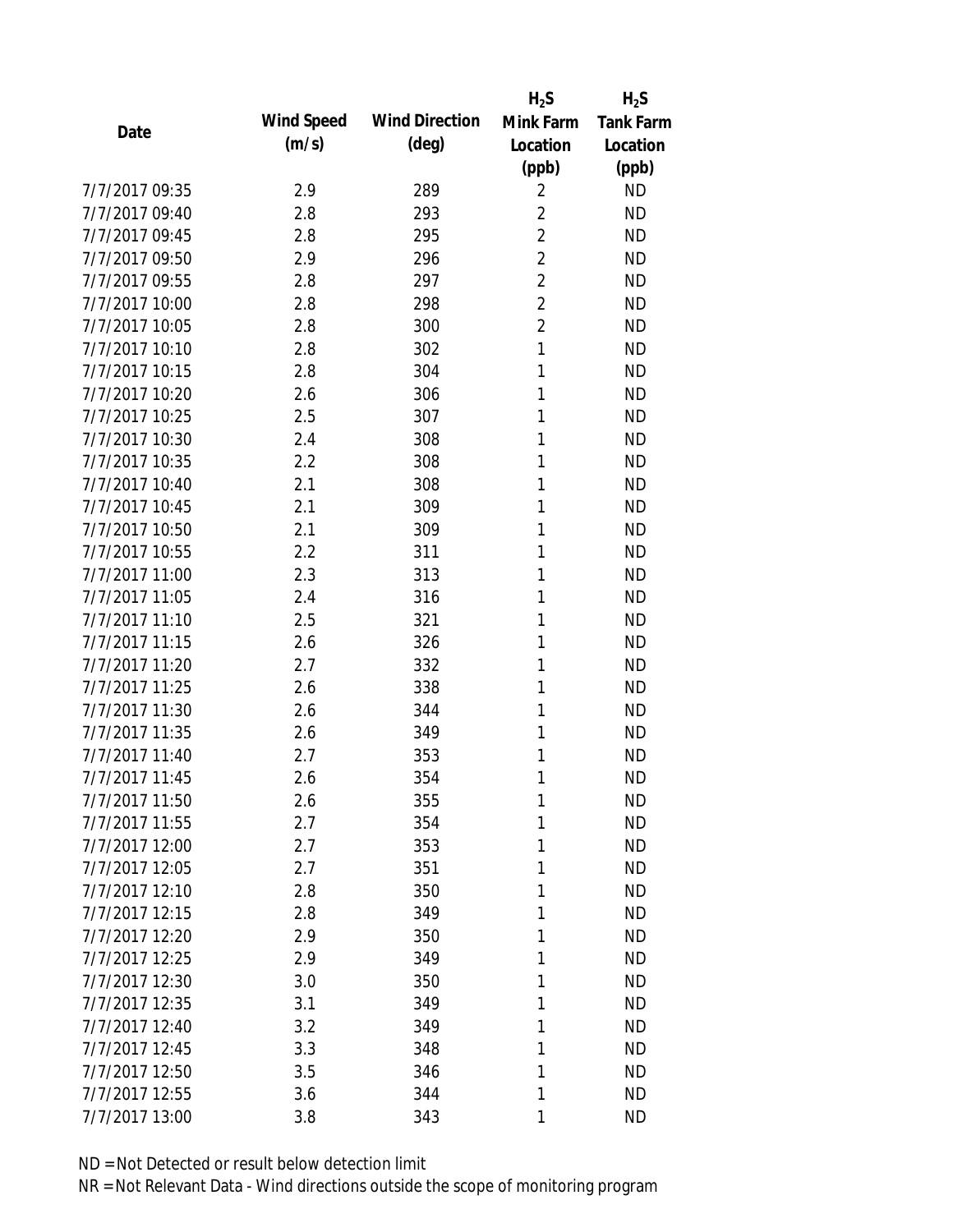|                |            |                       | $H_2S$    | $H_2S$           |
|----------------|------------|-----------------------|-----------|------------------|
| Date           | Wind Speed | <b>Wind Direction</b> | Mink Farm | <b>Tank Farm</b> |
|                | (m/s)      | $(\text{deg})$        | Location  | Location         |
|                |            |                       | (ppb)     | (ppb)            |
| 7/7/2017 13:05 | 4.0        | 342                   | 1         | <b>ND</b>        |
| 7/7/2017 13:10 | 4.2        | 340                   | 1         | <b>ND</b>        |
| 7/7/2017 13:15 | 4.4        | 339                   | 1         | <b>ND</b>        |
| 7/7/2017 13:20 | 4.5        | 338                   | 1         | <b>ND</b>        |
| 7/7/2017 13:25 | 4.5        | 338                   | 1         | <b>ND</b>        |
| 7/7/2017 13:30 | 4.5        | 337                   | 1         | <b>ND</b>        |
| 7/7/2017 13:35 | 4.4        | 336                   | 1         | <b>ND</b>        |
| 7/7/2017 13:40 | 4.3        | 337                   | 1         | <b>ND</b>        |
| 7/7/2017 13:45 | 4.1        | 339                   | 1         | <b>ND</b>        |
| 7/7/2017 13:50 | 4.1        | 341                   | 1         | <b>ND</b>        |
| 7/7/2017 13:55 | 4.1        | 343                   | 1         | <b>ND</b>        |
| 7/7/2017 14:00 | 4.1        | 346                   | 1         | <b>ND</b>        |
| 7/7/2017 14:05 | 4.2        | 349                   | 1         | <b>ND</b>        |
| 7/7/2017 14:10 | 4.3        | 351                   | 1         | <b>ND</b>        |
| 7/7/2017 14:15 | 4.4        | 352                   | 1         | <b>ND</b>        |
| 7/7/2017 14:20 | 4.4        | 353                   | 1         | <b>ND</b>        |
| 7/7/2017 14:25 | 4.5        | 352                   | 1         | <b>ND</b>        |
| 7/7/2017 14:30 | 4.5        | 353                   | 1         | <b>ND</b>        |
| 7/7/2017 14:35 | 4.4        | 352                   | 1         | <b>ND</b>        |
| 7/7/2017 14:40 | 4.4        | 351                   | 1         | <b>ND</b>        |
| 7/7/2017 14:45 | 4.3        | 350                   | 1         | <b>ND</b>        |
| 7/7/2017 14:50 | 4.2        | 350                   | 1         | <b>ND</b>        |
| 7/7/2017 14:55 | 4.1        | 350                   | 1         | <b>ND</b>        |
| 7/7/2017 15:00 | 4.1        | 350                   | 1         | <b>ND</b>        |
| 7/7/2017 15:05 | 4.1        | 349                   | 1         | <b>ND</b>        |
| 7/7/2017 15:10 | 4.1        | 349                   | <b>ND</b> | <b>ND</b>        |
| 7/7/2017 15:15 | 4.1        | 350                   | <b>ND</b> | <b>ND</b>        |
| 7/7/2017 15:20 | 4.2        | 350                   | <b>ND</b> | <b>ND</b>        |
| 7/7/2017 15:25 | 4.2        | 350                   | 1         | <b>ND</b>        |
| 7/7/2017 15:30 | 4.2        | 349                   | 1         | <b>ND</b>        |
| 7/7/2017 15:35 | 4.1        | 348                   | 1         | <b>ND</b>        |
| 7/7/2017 15:40 | 4.1        | 349                   | 1         | <b>ND</b>        |
| 7/7/2017 15:45 | 4.0        | 348                   | 1         | <b>ND</b>        |
| 7/7/2017 15:50 | 3.8        | 346                   | 1         | <b>ND</b>        |
| 7/7/2017 15:55 | 3.8        | 345                   | 1         | <b>ND</b>        |
| 7/7/2017 16:00 | 3.7        | 345                   | 1         | <b>ND</b>        |
| 7/7/2017 16:05 | 3.7        | 345                   | 1         | <b>ND</b>        |
| 7/7/2017 16:10 | 3.6        | 347                   | 1         | <b>ND</b>        |
| 7/7/2017 16:15 | 3.5        | 291                   | 1         | <b>ND</b>        |
| 7/7/2017 16:20 | 3.5        | 239                   | 1         | <b>ND</b>        |
| 7/7/2017 16:25 | 3.4        | 190                   | <b>NR</b> | <b>ND</b>        |
| 7/7/2017 16:30 | 3.3        | 142                   | <b>NR</b> | <b>ND</b>        |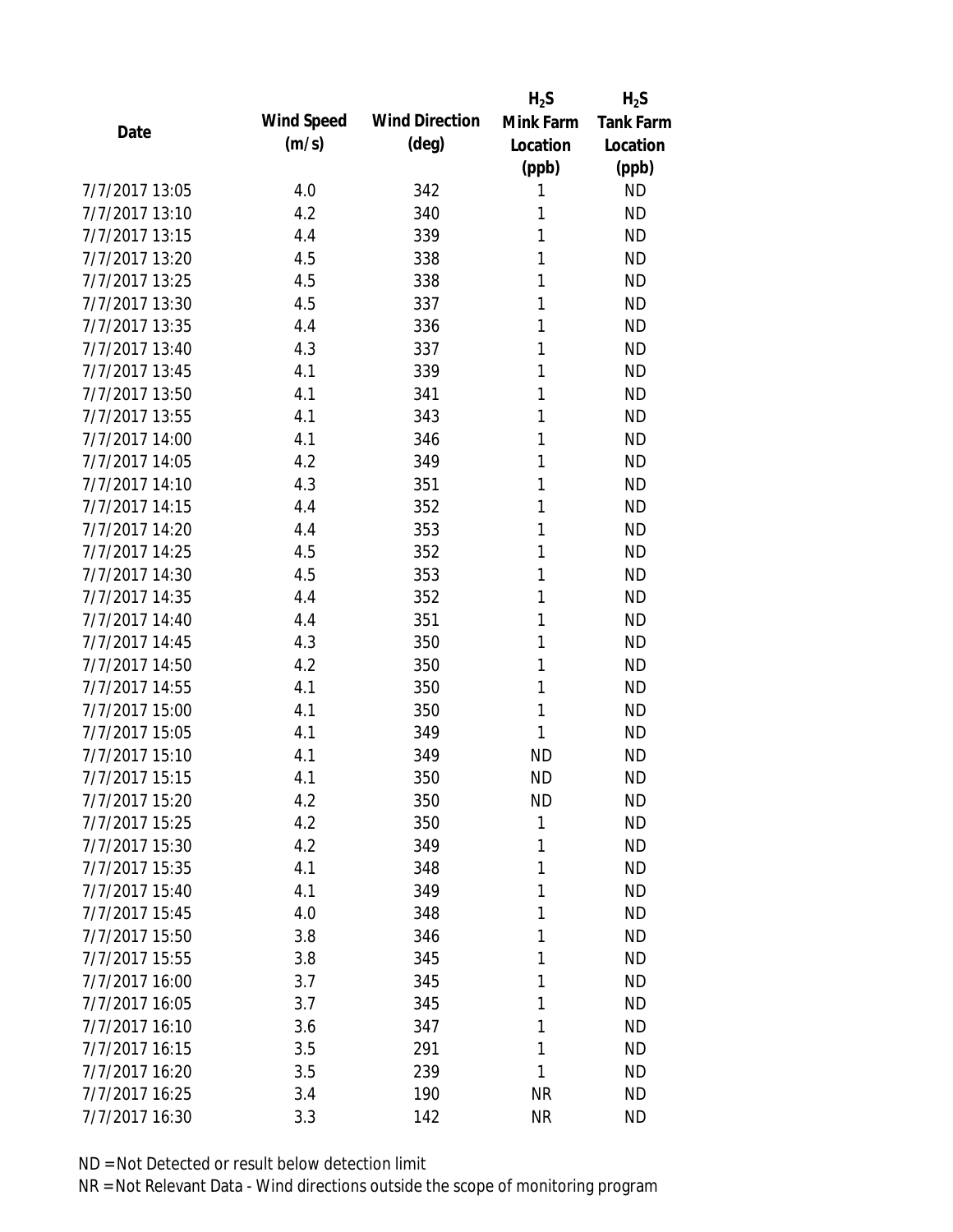|                |                   |                       | $H_2S$       | $H_2S$           |
|----------------|-------------------|-----------------------|--------------|------------------|
|                | <b>Wind Speed</b> | <b>Wind Direction</b> | Mink Farm    | <b>Tank Farm</b> |
| Date           | (m/s)             | $(\text{deg})$        | Location     | Location         |
|                |                   |                       | (ppb)        | (ppb)            |
| 7/7/2017 16:35 | 3.2               | 96                    | <b>NR</b>    | <b>ND</b>        |
| 7/7/2017 16:40 | 3.1               | 48                    | <b>NR</b>    | <b>ND</b>        |
| 7/7/2017 16:45 | 3.1               | 59                    | <b>NR</b>    | <b>ND</b>        |
| 7/7/2017 16:50 | 3.0               | 67                    | <b>NR</b>    | <b>ND</b>        |
| 7/7/2017 16:55 | 2.9               | 72                    | <b>NR</b>    | <b>ND</b>        |
| 7/7/2017 17:00 | 2.8               | 74                    | <b>NR</b>    | <b>ND</b>        |
| 7/7/2017 17:05 | 2.7               | 75                    | <b>NR</b>    | <b>ND</b>        |
| 7/7/2017 17:10 | 2.6               | 73                    | <b>NR</b>    | <b>ND</b>        |
| 7/7/2017 17:15 | 2.5               | 70                    | <b>NR</b>    | <b>ND</b>        |
| 7/7/2017 17:20 | 2.4               | 66                    | <b>NR</b>    | <b>ND</b>        |
| 7/7/2017 17:25 | 2.4               | 62                    | <b>NR</b>    | <b>ND</b>        |
| 7/7/2017 17:30 | 2.4               | 58                    | <b>NR</b>    | <b>ND</b>        |
| 7/7/2017 17:35 | 2.4               | 55                    | <b>NR</b>    | <b>ND</b>        |
| 7/7/2017 17:40 | 2.4               | 52                    | <b>NR</b>    | <b>ND</b>        |
| 7/7/2017 17:45 | 2.4               | 49                    | <b>NR</b>    | <b>ND</b>        |
| 7/7/2017 17:50 | 2.5               | 47                    | <b>NR</b>    | <b>ND</b>        |
| 7/7/2017 17:55 | 2.5               | 46                    | <b>NR</b>    | <b>ND</b>        |
| 7/7/2017 18:00 | 2.5               | 44                    | <b>NR</b>    | <b>ND</b>        |
| 7/7/2017 18:05 | 2.5               | 44                    | <b>NR</b>    | <b>ND</b>        |
| 7/7/2017 18:10 | 2.6               | 45                    | <b>NR</b>    | <b>ND</b>        |
| 7/7/2017 18:15 | 2.6               | 47                    | <b>NR</b>    | <b>ND</b>        |
| 7/7/2017 18:20 | 2.6               | 49                    | <b>NR</b>    | <b>ND</b>        |
| 7/7/2017 18:25 | 2.6               | 51                    | <b>NR</b>    | <b>ND</b>        |
| 7/7/2017 18:30 | 2.7               | 52                    | <b>NR</b>    | <b>ND</b>        |
| 7/7/2017 18:35 | 2.7               | 52                    | <b>NR</b>    | <b>ND</b>        |
| 7/7/2017 18:40 | 2.7               | 51                    | <b>NR</b>    | <b>ND</b>        |
| 7/7/2017 18:45 | 2.8               | 49                    | <b>NR</b>    | <b>ND</b>        |
| 7/7/2017 18:50 | 2.8               | 47                    | <b>NR</b>    | <b>ND</b>        |
| 7/7/2017 18:55 | 2.8               | 45                    | <b>NR</b>    | <b>ND</b>        |
| 7/7/2017 19:00 | 2.9               | 43                    | <b>NR</b>    | <b>ND</b>        |
| 7/7/2017 19:05 | 2.9               | 43                    | <b>NR</b>    | <b>ND</b>        |
| 7/7/2017 19:10 | 2.9               | 42                    | <b>NR</b>    | <b>ND</b>        |
| 7/7/2017 19:15 | 2.9               | 41                    | <b>NR</b>    | <b>ND</b>        |
| 7/7/2017 19:20 | 2.9               | 41                    | <b>NR</b>    | <b>ND</b>        |
| 7/7/2017 19:25 | 2.9               | 40                    | <b>ND</b>    | <b>ND</b>        |
| 7/7/2017 19:30 | 2.9               | 38                    | <b>ND</b>    | <b>ND</b>        |
| 7/7/2017 19:35 | 2.9               | 37                    | 1            | <b>ND</b>        |
| 7/7/2017 19:40 | 2.9               | 35                    | 1            | <b>ND</b>        |
| 7/7/2017 19:45 | 3.0               | 34                    | $\mathbf{1}$ | <b>ND</b>        |
| 7/7/2017 19:50 | 3.0               | 33                    | $\mathbf{1}$ | <b>ND</b>        |
| 7/7/2017 19:55 | 3.0               | 33                    | 1            | <b>ND</b>        |
| 7/7/2017 20:00 | 2.9               | 34                    | 1            | <b>ND</b>        |
|                |                   |                       |              |                  |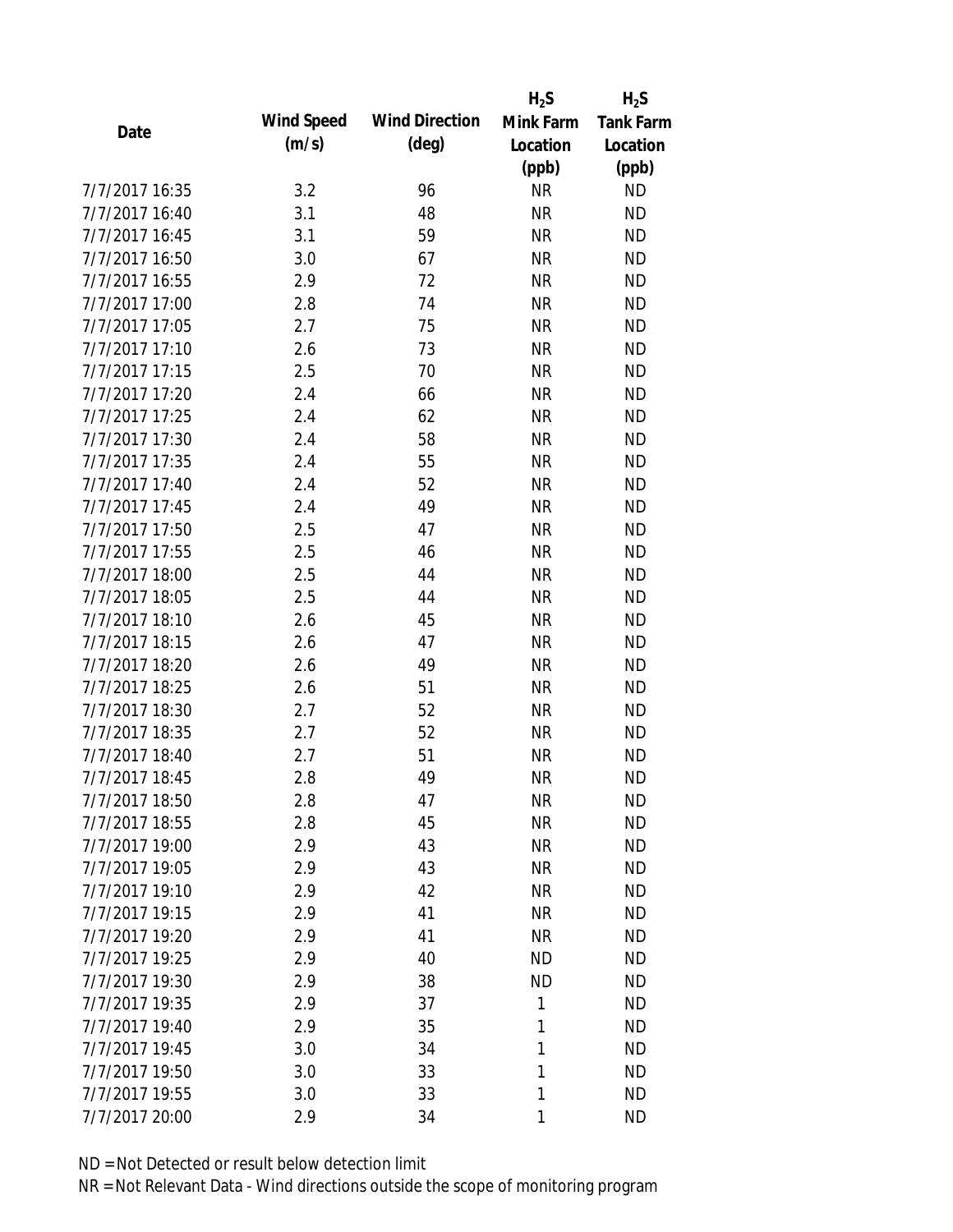|                |                   |                       | $H_2S$       | $H_2S$           |
|----------------|-------------------|-----------------------|--------------|------------------|
|                | <b>Wind Speed</b> | <b>Wind Direction</b> | Mink Farm    | <b>Tank Farm</b> |
| Date           | (m/s)             | $(\text{deg})$        | Location     | Location         |
|                |                   |                       | (ppb)        | (ppb)            |
| 7/7/2017 20:05 | 2.9               | 35                    | 1            | <b>ND</b>        |
| 7/7/2017 20:10 | 2.7               | 36                    | 1            | <b>ND</b>        |
| 7/7/2017 20:15 | 2.6               | 38                    | $\mathbf{1}$ | <b>ND</b>        |
| 7/7/2017 20:20 | 2.4               | 39                    | <b>ND</b>    | <b>ND</b>        |
| 7/7/2017 20:25 | 2.3               | 40                    | <b>ND</b>    | <b>ND</b>        |
| 7/7/2017 20:30 | 2.1               | 40                    | <b>ND</b>    | <b>ND</b>        |
| 7/7/2017 20:35 | 1.9               | 41                    | <b>NR</b>    | <b>ND</b>        |
| 7/7/2017 20:40 | 1.8               | 42                    | <b>NR</b>    | <b>ND</b>        |
| 7/7/2017 20:45 | 1.5               | 44                    | <b>NR</b>    | <b>ND</b>        |
| 7/7/2017 20:50 | 1.3               | 46                    | <b>NR</b>    | <b>ND</b>        |
| 7/7/2017 20:55 | 1.2               | 48                    | <b>NR</b>    | <b>ND</b>        |
| 7/7/2017 21:00 | 1.0               | 51                    | <b>NR</b>    | <b>ND</b>        |
| 7/7/2017 21:05 | 0.9               | 54                    | <b>NR</b>    | <b>ND</b>        |
| 7/7/2017 21:10 | 0.7               | 58                    | <b>NR</b>    | <b>ND</b>        |
| 7/7/2017 21:15 | 0.6               | 61                    | <b>NR</b>    | <b>ND</b>        |
| 7/7/2017 21:20 | 0.5               | 64                    | <b>NR</b>    | <b>ND</b>        |
| 7/7/2017 21:25 | 0.4               | 72                    | <b>NR</b>    | <b>ND</b>        |
| 7/7/2017 21:30 | 0.3               | 79                    | <b>NR</b>    | <b>ND</b>        |
| 7/7/2017 21:35 | 0.3               | 74                    | <b>NR</b>    | <b>ND</b>        |
| 7/7/2017 21:40 | 0.3               | 67                    | <b>NR</b>    | <b>ND</b>        |
| 7/7/2017 21:45 | 0.3               | 61                    | <b>NR</b>    | <b>ND</b>        |
| 7/7/2017 21:50 | 0.3               | 55                    | <b>NR</b>    | <b>ND</b>        |
| 7/7/2017 21:55 | 0.4               | 43                    | <b>NR</b>    | <b>ND</b>        |
| 7/7/2017 22:00 | 0.6               | 31                    | 1            | <b>ND</b>        |
| 7/7/2017 22:05 | 0.7               | 32                    | 1            | <b>ND</b>        |
| 7/7/2017 22:10 | 0.8               | 33                    | <b>ND</b>    | <b>ND</b>        |
| 7/7/2017 22:15 | 1.0               | 34                    | <b>ND</b>    | <b>ND</b>        |
| 7/7/2017 22:20 | 1.2               | 34                    | <b>ND</b>    | <b>ND</b>        |
| 7/7/2017 22:25 | 1.5               | 35                    | <b>ND</b>    | <b>ND</b>        |
| 7/7/2017 22:30 | 1.9               | 35                    | <b>ND</b>    | <b>ND</b>        |
| 7/7/2017 22:35 | 2.4               | 34                    | <b>ND</b>    | <b>ND</b>        |
| 7/7/2017 22:40 | 3.1               | 33                    | 1            | <b>ND</b>        |
| 7/7/2017 22:45 | 3.8               | 31                    | 1            | <b>ND</b>        |
| 7/7/2017 22:50 | 4.4               | 30                    | 1            | <b>ND</b>        |
| 7/7/2017 22:55 | 4.8               | 29                    | 1            | <b>ND</b>        |
| 7/7/2017 23:00 | 5.1               | 29                    | 1            | <b>ND</b>        |
| 7/7/2017 23:05 | 5.1               | 30                    | 1            | <b>ND</b>        |
| 7/7/2017 23:10 | 5.0               | 31                    | 1            | <b>ND</b>        |
| 7/7/2017 23:15 | 4.7               | 32                    | 1            | <b>ND</b>        |
| 7/7/2017 23:20 | 4.4               | 34                    | 1            | <b>ND</b>        |
| 7/7/2017 23:25 | 4.0               | 35                    | 1            | <b>ND</b>        |
| 7/7/2017 23:30 | 3.7               | 36                    | 1            | <b>ND</b>        |
|                |                   |                       |              |                  |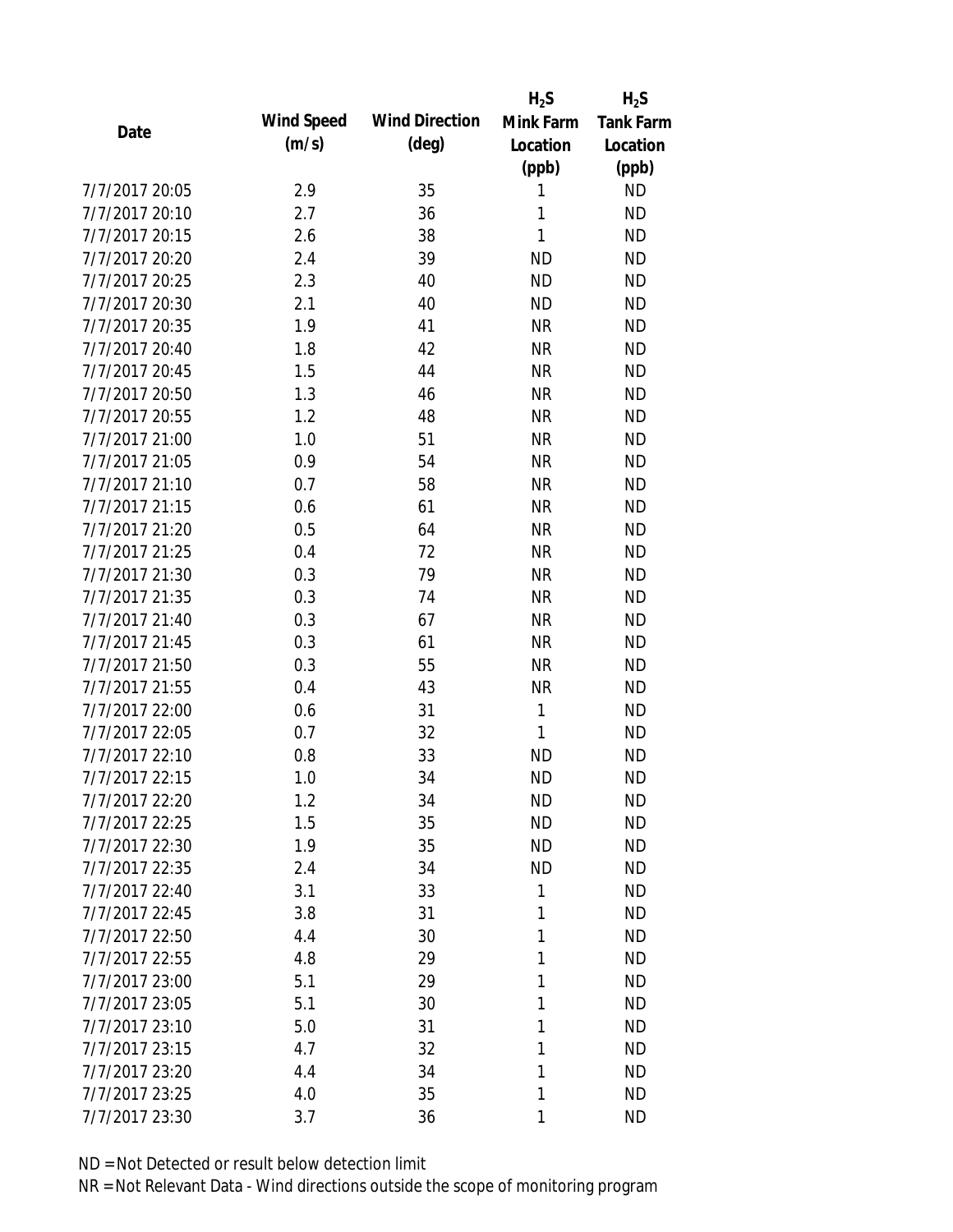|                |                   |                       | $H_2S$    | $H_2S$           |
|----------------|-------------------|-----------------------|-----------|------------------|
|                | <b>Wind Speed</b> | <b>Wind Direction</b> | Mink Farm | <b>Tank Farm</b> |
| Date           | (m/s)             | $(\text{deg})$        | Location  | Location         |
|                |                   |                       | (ppb)     | (ppb)            |
| 7/7/2017 23:35 | 3.3               | 37                    | 1         | <b>ND</b>        |
| 7/7/2017 23:40 | 2.9               | 38                    | 1         | <b>ND</b>        |
| 7/7/2017 23:45 | 2.6               | 39                    | 1         | <b>ND</b>        |
| 7/7/2017 23:50 | 2.4               | 39                    | 1         | <b>ND</b>        |
| 7/7/2017 23:55 | 2.2               | 40                    | 1         | <b>ND</b>        |
| 7/7/2017 24:00 | 2.0               | 39                    | 1         | <b>ND</b>        |
| 7/8/2017 00:05 | 2.0               | 37                    | 1         | <b>ND</b>        |
| 7/8/2017 00:10 | 2.0               | 37                    | 1         | <b>ND</b>        |
| 7/8/2017 00:15 | 1.9               | 37                    | 1         | <b>ND</b>        |
| 7/8/2017 00:20 | 1.8               | 39                    | 1         | <b>ND</b>        |
| 7/8/2017 00:25 | 1.7               | 40                    | 1         | <b>ND</b>        |
| 7/8/2017 00:30 | 1.5               | 42                    | <b>NR</b> | <b>ND</b>        |
| 7/8/2017 00:35 | 1.4               | 44                    | <b>NR</b> | <b>ND</b>        |
| 7/8/2017 00:40 | 1.2               | 46                    | <b>NR</b> | <b>ND</b>        |
| 7/8/2017 00:45 | 1.1               | 46                    | <b>NR</b> | <b>ND</b>        |
| 7/8/2017 00:50 | 1.0               | 48                    | <b>NR</b> | <b>ND</b>        |
| 7/8/2017 00:55 | 0.9               | 51                    | <b>NR</b> | <b>ND</b>        |
| 7/8/2017 01:00 | 0.7               | 55                    | <b>NR</b> | <b>ND</b>        |
| 7/8/2017 01:05 | 0.6               | 63                    | <b>NR</b> | <b>ND</b>        |
| 7/8/2017 01:10 | 0.4               | 75                    | <b>NR</b> | <b>ND</b>        |
| 7/8/2017 01:15 | 0.3               | 86                    | <b>NR</b> | <b>ND</b>        |
| 7/8/2017 01:20 | 0.2               | 100                   | <b>NR</b> | <b>ND</b>        |
| 7/8/2017 01:25 | 0.1               | 89                    | <b>NR</b> | <b>ND</b>        |
| 7/8/2017 01:30 | 0.1               | 77                    | <b>NR</b> | <b>ND</b>        |
| 7/8/2017 01:35 | 0.0               | 61                    | <b>NR</b> | <b>ND</b>        |
| 7/8/2017 01:40 | 0.0               | 42                    | <b>NR</b> | <b>ND</b>        |
| 7/8/2017 01:45 | 0.0               | 23                    | 1         | <b>ND</b>        |
| 7/8/2017 01:50 | 0.0               | 36                    | 1         | <b>ND</b>        |
| 7/8/2017 01:55 | 0.1               | 72                    | <b>NR</b> | <b>ND</b>        |
| 7/8/2017 02:00 | 0.2               | 109                   | <b>NR</b> | <b>ND</b>        |
| 7/8/2017 02:05 | 0.3               | 146                   | <b>NR</b> | <b>ND</b>        |
| 7/8/2017 02:10 | 0.5               | 184                   | <b>NR</b> | <b>ND</b>        |
| 7/8/2017 02:15 | 0.7               | 223                   | NR        | <b>ND</b>        |
| 7/8/2017 02:20 | 0.9               | 227                   | <b>NR</b> | <b>ND</b>        |
| 7/8/2017 02:25 | 1.0               | 233                   | 1         | <b>ND</b>        |
| 7/8/2017 02:30 | 1.1               | 239                   | <b>ND</b> | <b>ND</b>        |
| 7/8/2017 02:35 | 1.2               | 245                   | <b>ND</b> | 1                |
| 7/8/2017 02:40 | 1.3               | 250                   | ND        | 1                |
| 7/8/2017 02:45 | 1.4               | 254                   | <b>ND</b> | 1                |
| 7/8/2017 02:50 | 1.5               | 256                   | 1         | 1                |
| 7/8/2017 02:55 | 1.6               | 258                   | 1         | 1                |
| 7/8/2017 03:00 | 1.8               | 258                   | 1         | 1                |
|                |                   |                       |           |                  |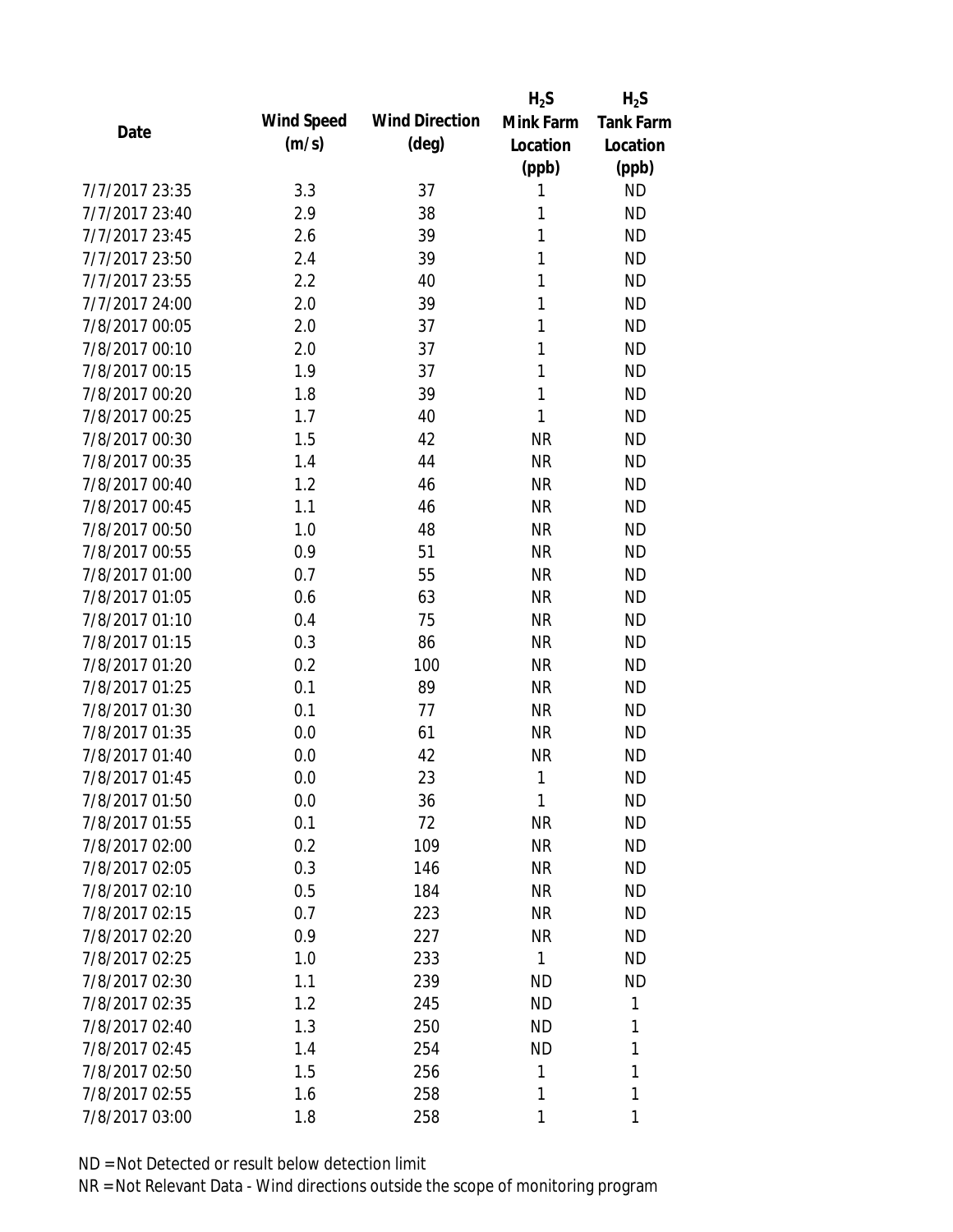|                |            |                       | $H_2S$         | $H_2S$           |
|----------------|------------|-----------------------|----------------|------------------|
| Date           | Wind Speed | <b>Wind Direction</b> | Mink Farm      | <b>Tank Farm</b> |
|                | (m/s)      | $(\text{deg})$        | Location       | Location         |
|                |            |                       | (ppb)          | (ppb)            |
| 7/8/2017 03:05 | 1.9        | 260                   | 1              | 1                |
| 7/8/2017 03:10 | 2.0        | 266                   | 1              | <b>ND</b>        |
| 7/8/2017 03:15 | 2.1        | 276                   | 1              | <b>ND</b>        |
| 7/8/2017 03:20 | 2.3        | 291                   | 1              | <b>ND</b>        |
| 7/8/2017 03:25 | 2.4        | 248                   | 1              | <b>ND</b>        |
| 7/8/2017 03:30 | 2.5        | 207                   | <b>NR</b>      | <b>ND</b>        |
| 7/8/2017 03:35 | 2.6        | 165                   | <b>NR</b>      | <b>ND</b>        |
| 7/8/2017 03:40 | 2.6        | 119                   | <b>NR</b>      | <b>ND</b>        |
| 7/8/2017 03:45 | 2.6        | 69                    | <b>NR</b>      | <b>ND</b>        |
| 7/8/2017 03:50 | 2.6        | 14                    | 1              | <b>ND</b>        |
| 7/8/2017 03:55 | 2.6        | 16                    | 1              | <b>ND</b>        |
| 7/8/2017 04:00 | 2.6        | 16                    | 1              | <b>ND</b>        |
| 7/8/2017 04:05 | 2.5        | 16                    | 1              | <b>ND</b>        |
| 7/8/2017 04:10 | 2.5        | 17                    | 1              | <b>ND</b>        |
| 7/8/2017 04:15 | 2.4        | 18                    | 1              | <b>ND</b>        |
| 7/8/2017 04:20 | 2.4        | 20                    | 1              | <b>ND</b>        |
| 7/8/2017 04:25 | 2.3        | 22                    | 1              | <b>ND</b>        |
| 7/8/2017 04:30 | 2.3        | 23                    | $\overline{c}$ | <b>ND</b>        |
| 7/8/2017 04:35 | 2.3        | 24                    | $\overline{2}$ | <b>ND</b>        |
| 7/8/2017 04:40 | 2.2        | 25                    | $\overline{2}$ | <b>ND</b>        |
| 7/8/2017 04:45 | 2.2        | 26                    | $\overline{2}$ | <b>ND</b>        |
| 7/8/2017 04:50 | 2.2        | 25                    | $\overline{2}$ | <b>ND</b>        |
| 7/8/2017 04:55 | 2.2        | 25                    | $\overline{c}$ | <b>ND</b>        |
| 7/8/2017 05:00 | 2.1        | 24                    | $\overline{2}$ | <b>ND</b>        |
| 7/8/2017 05:05 | 2.1        | 23                    | $\overline{2}$ | <b>ND</b>        |
| 7/8/2017 05:10 | 2.1        | 23                    | $\overline{2}$ | <b>ND</b>        |
| 7/8/2017 05:15 | 2.1        | 23                    | $\overline{2}$ | <b>ND</b>        |
| 7/8/2017 05:20 | 2.1        | 24                    | 1              | <b>ND</b>        |
| 7/8/2017 05:25 | 2.1        | 25                    | 1              | <b>ND</b>        |
| 7/8/2017 05:30 | 2.1        | 25                    | 1              | <b>ND</b>        |
| 7/8/2017 05:35 | 2.2        | 25                    | 1              | <b>ND</b>        |
| 7/8/2017 05:40 | 2.2        | 25                    | 1              | <b>ND</b>        |
| 7/8/2017 05:45 | 2.2        | 24                    | $\overline{2}$ | <b>ND</b>        |
| 7/8/2017 05:50 | 2.3        | 23                    | $\overline{2}$ | <b>ND</b>        |
| 7/8/2017 05:55 | 2.3        | 22                    | $\overline{c}$ | <b>ND</b>        |
| 7/8/2017 06:00 | 2.4        | 21                    | $\overline{2}$ | <b>ND</b>        |
| 7/8/2017 06:05 | 2.4        | 20                    | $\overline{2}$ | <b>ND</b>        |
| 7/8/2017 06:10 | 2.4        | 19                    | $\overline{2}$ | <b>ND</b>        |
| 7/8/2017 06:15 | 2.5        | 19                    | $\overline{2}$ | <b>ND</b>        |
| 7/8/2017 06:20 | 2.5        | 18                    | $\overline{2}$ | <b>ND</b>        |
| 7/8/2017 06:25 | 2.5        | 18                    | $\overline{c}$ | <b>ND</b>        |
| 7/8/2017 06:30 | 2.5        | 17                    | $\overline{2}$ | <b>ND</b>        |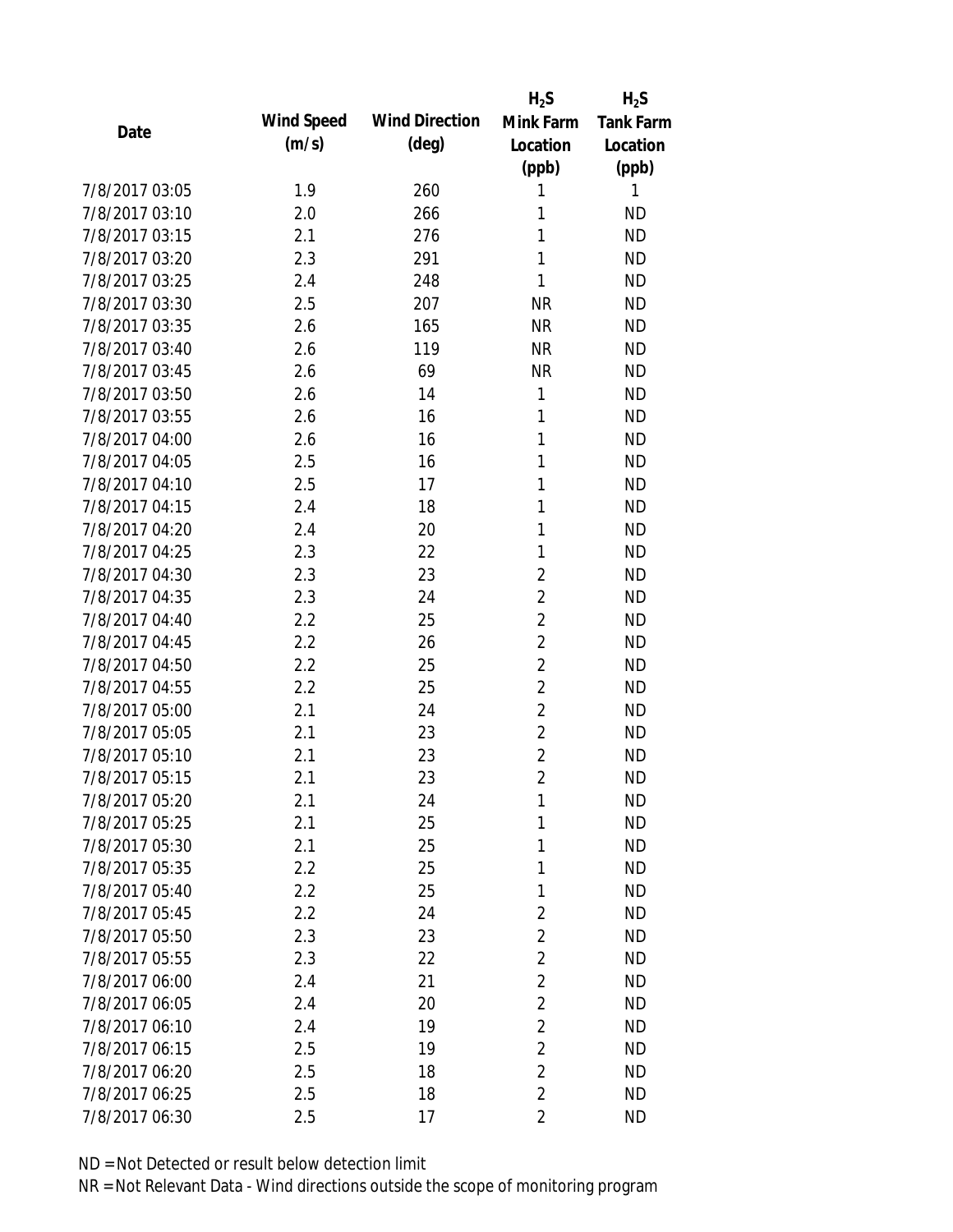|                |            |                       | $H_2S$    | $H_2S$           |
|----------------|------------|-----------------------|-----------|------------------|
| Date           | Wind Speed | <b>Wind Direction</b> | Mink Farm | <b>Tank Farm</b> |
|                | (m/s)      | $(\text{deg})$        | Location  | Location         |
|                |            |                       | (ppb)     | (ppb)            |
| 7/8/2017 06:35 | 2.5        | 17                    | 1         | <b>ND</b>        |
| 7/8/2017 06:40 | 2.4        | 17                    | 1         | <b>ND</b>        |
| 7/8/2017 06:45 | 2.4        | 17                    | 1         | <b>ND</b>        |
| 7/8/2017 06:50 | 2.4        | 18                    | 1         | <b>ND</b>        |
| 7/8/2017 06:55 | 2.4        | 18                    | 1         | <b>ND</b>        |
| 7/8/2017 07:00 | 2.5        | 19                    | 1         | <b>ND</b>        |
| 7/8/2017 07:05 | 2.5        | 19                    | 1         | <b>ND</b>        |
| 7/8/2017 07:10 | 2.6        | 20                    | 1         | <b>ND</b>        |
| 7/8/2017 07:15 | 2.7        | 21                    | 1         | <b>ND</b>        |
| 7/8/2017 07:20 | 2.8        | 22                    | 1         | <b>ND</b>        |
| 7/8/2017 07:25 | 2.8        | 23                    | 1         | <b>ND</b>        |
| 7/8/2017 07:30 | 2.8        | 24                    | 1         | <b>ND</b>        |
| 7/8/2017 07:35 | 2.8        | 25                    | 1         | <b>ND</b>        |
| 7/8/2017 07:40 | 2.8        | 26                    | 1         | <b>ND</b>        |
| 7/8/2017 07:45 | 2.9        | 27                    | 1         | <b>ND</b>        |
| 7/8/2017 07:50 | 2.9        | 28                    | 1         | <b>ND</b>        |
| 7/8/2017 07:55 | 2.9        | 29                    | 1         | <b>ND</b>        |
| 7/8/2017 08:00 | 3.0        | 30                    | 1         | <b>ND</b>        |
| 7/8/2017 08:05 | 3.1        | 31                    | 1         | <b>ND</b>        |
| 7/8/2017 08:10 | 3.1        | 31                    | <b>ND</b> | <b>ND</b>        |
| 7/8/2017 08:15 | 3.1        | 30                    | <b>ND</b> | <b>ND</b>        |
| 7/8/2017 08:20 | 3.1        | 29                    | <b>ND</b> | <b>ND</b>        |
| 7/8/2017 08:25 | 3.2        | 28                    | <b>ND</b> | <b>ND</b>        |
| 7/8/2017 08:30 | 3.2        | 27                    | <b>ND</b> | <b>ND</b>        |
| 7/8/2017 08:35 | 3.1        | 26                    | <b>ND</b> | <b>ND</b>        |
| 7/8/2017 08:40 | 3.1        | 26                    | 1         | <b>ND</b>        |
| 7/8/2017 08:45 | 3.1        | 26                    | 1         | <b>ND</b>        |
| 7/8/2017 08:50 | 3.0        | 27                    | 1         | <b>ND</b>        |
| 7/8/2017 08:55 | 2.9        | 28                    | 1         | <b>ND</b>        |
| 7/8/2017 09:00 | 2.8        | 29                    | 1         | <b>ND</b>        |
| 7/8/2017 09:05 | 2.8        | 28                    | 1         | <b>ND</b>        |
| 7/8/2017 09:10 | 2.7        | 28                    | 1         | <b>ND</b>        |
| 7/8/2017 09:15 | 2.6        | 27                    | 1         | <b>ND</b>        |
| 7/8/2017 09:20 | 2.6        | 26                    | 1         | <b>ND</b>        |
| 7/8/2017 09:25 | 2.6        | 24                    | 1         | <b>ND</b>        |
| 7/8/2017 09:30 | 2.6        | 23                    | 1         | <b>ND</b>        |
| 7/8/2017 09:35 | 2.6        | 21                    | 1         | <b>ND</b>        |
| 7/8/2017 09:40 | 2.6        | 19                    | 1         | <b>ND</b>        |
| 7/8/2017 09:45 | 2.6        | 16                    | 1         | <b>ND</b>        |
| 7/8/2017 09:50 | 2.6        | 71                    | <b>NR</b> | <b>ND</b>        |
| 7/8/2017 09:55 | 2.6        | 127                   | <b>NR</b> | <b>ND</b>        |
| 7/8/2017 10:00 | 2.6        | 125                   | <b>NR</b> | <b>ND</b>        |
|                |            |                       |           |                  |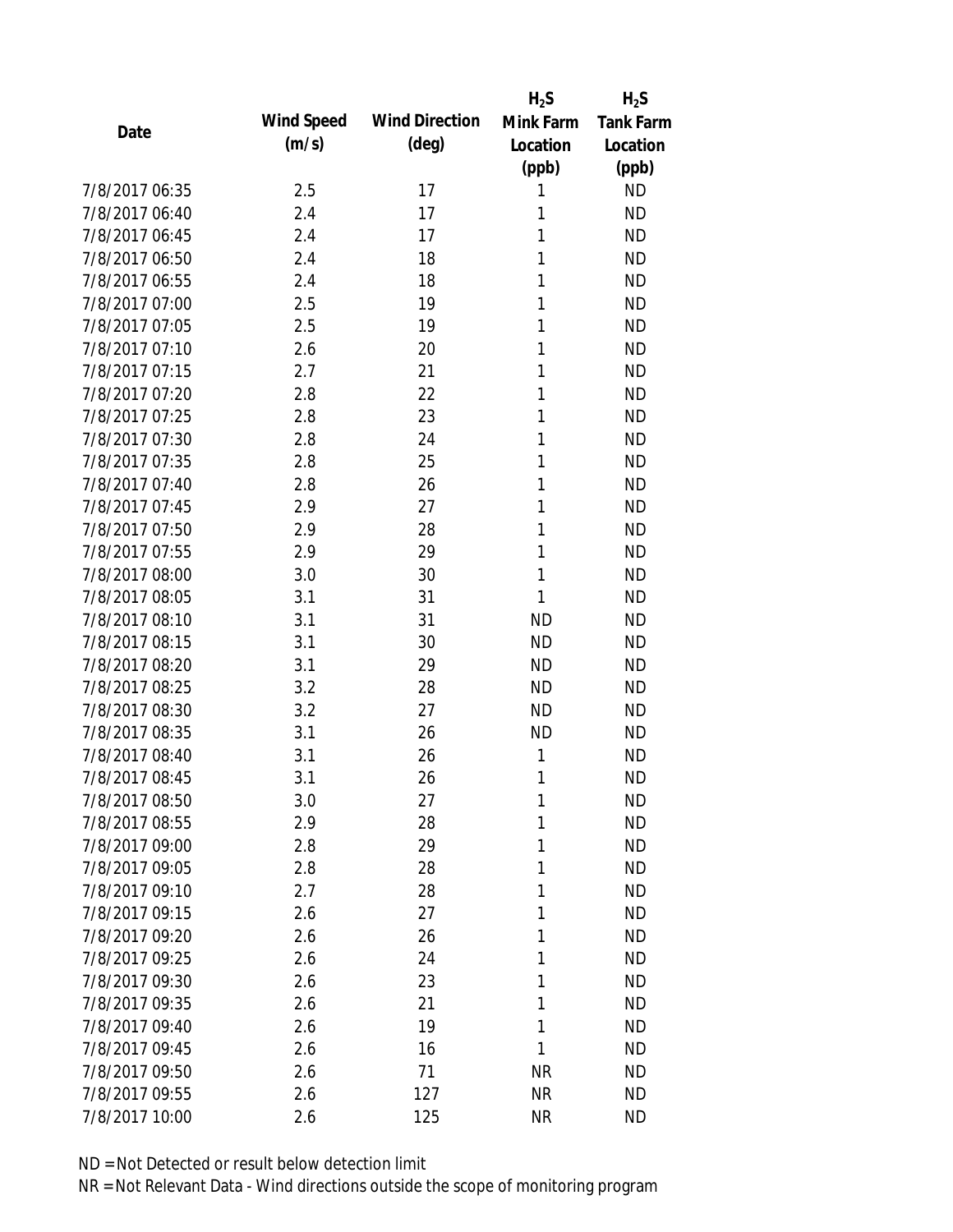|                |                   |                       | $H_2S$       | $H_2S$           |
|----------------|-------------------|-----------------------|--------------|------------------|
| Date           | <b>Wind Speed</b> | <b>Wind Direction</b> | Mink Farm    | <b>Tank Farm</b> |
|                | (m/s)             | $(\text{deg})$        | Location     | Location         |
|                |                   |                       | (ppb)        | (ppb)            |
| 7/8/2017 10:05 | 2.5               | 124                   | <b>NR</b>    | <b>ND</b>        |
| 7/8/2017 10:10 | 2.5               | 125                   | <b>NR</b>    | <b>ND</b>        |
| 7/8/2017 10:15 | 2.4               | 127                   | <b>NR</b>    | <b>ND</b>        |
| 7/8/2017 10:20 | 2.4               | 73                    | <b>NR</b>    | <b>ND</b>        |
| 7/8/2017 10:25 | 2.4               | 17                    | 1            | <b>ND</b>        |
| 7/8/2017 10:30 | 2.4               | 19                    | 1            | <b>ND</b>        |
| 7/8/2017 10:35 | 2.5               | 21                    | 1            | <b>ND</b>        |
| 7/8/2017 10:40 | 2.5               | 22                    | 1            | <b>ND</b>        |
| 7/8/2017 10:45 | 2.5               | 21                    | 1            | <b>ND</b>        |
| 7/8/2017 10:50 | 2.6               | 18                    | 1            | <b>ND</b>        |
| 7/8/2017 10:55 | 2.6               | 18                    | 1            | <b>ND</b>        |
| 7/8/2017 11:00 | 2.6               | 19                    | 1            | <b>ND</b>        |
| 7/8/2017 11:05 | 2.6               | 18                    | 1            | <b>ND</b>        |
| 7/8/2017 11:10 | 2.6               | 15                    | $\mathbf{1}$ | <b>ND</b>        |
| 7/8/2017 11:15 | 2.7               | 12                    | 1            | <b>ND</b>        |
| 7/8/2017 11:20 | 2.7               | 70                    | <b>NR</b>    | <b>ND</b>        |
| 7/8/2017 11:25 | 2.7               | 66                    | <b>NR</b>    | <b>ND</b>        |
| 7/8/2017 11:30 | 2.6               | 122                   | <b>NR</b>    | <b>ND</b>        |
| 7/8/2017 11:35 | 2.5               | 179                   | <b>NR</b>    | <b>ND</b>        |
| 7/8/2017 11:40 | 2.5               | 239                   | 1            | <b>ND</b>        |
| 7/8/2017 11:45 | 2.4               | 298                   | 1            | <b>ND</b>        |
| 7/8/2017 11:50 | 2.3               | 297                   | 1            | <b>ND</b>        |
| 7/8/2017 11:55 | 2.4               | 356                   | 1            | <b>ND</b>        |
| 7/8/2017 12:00 | 2.4               | 355                   | 1            | <b>ND</b>        |
| 7/8/2017 12:05 | 2.6               | 355                   | 1            | <b>ND</b>        |
| 7/8/2017 12:10 | 2.6               | 352                   | 1            | <b>ND</b>        |
| 7/8/2017 12:15 | 2.7               | 349                   | 1            | <b>ND</b>        |
| 7/8/2017 12:20 | 2.8               | 347                   | 1            | <b>ND</b>        |
| 7/8/2017 12:25 | 2.8               | 344                   | <b>ND</b>    | <b>ND</b>        |
| 7/8/2017 12:30 | 2.8               | 341                   | <b>ND</b>    | <b>ND</b>        |
| 7/8/2017 12:35 | 2.8               | 338                   | <b>ND</b>    | <b>ND</b>        |
| 7/8/2017 12:40 | 2.7               | 338                   | <b>ND</b>    | <b>ND</b>        |
| 7/8/2017 12:45 | 2.7               | 338                   | <b>ND</b>    | <b>ND</b>        |
| 7/8/2017 12:50 | 2.7               | 339                   | <b>ND</b>    | <b>ND</b>        |
| 7/8/2017 12:55 | 2.8               | 340                   | <b>ND</b>    | <b>ND</b>        |
| 7/8/2017 13:00 | 2.8               | 342                   | <b>ND</b>    | <b>ND</b>        |
| 7/8/2017 13:05 | 2.9               | 343                   | <b>ND</b>    | <b>ND</b>        |
| 7/8/2017 13:10 | 3.0               | 343                   | <b>ND</b>    | <b>ND</b>        |
| 7/8/2017 13:15 | 3.1               | 343                   | <b>ND</b>    | <b>ND</b>        |
| 7/8/2017 13:20 | 3.1               | 342                   | <b>ND</b>    | <b>ND</b>        |
| 7/8/2017 13:25 | 3.0               | 342                   | 1            | <b>ND</b>        |
| 7/8/2017 13:30 | 3.0               | 341                   | 1            | <b>ND</b>        |
|                |                   |                       |              |                  |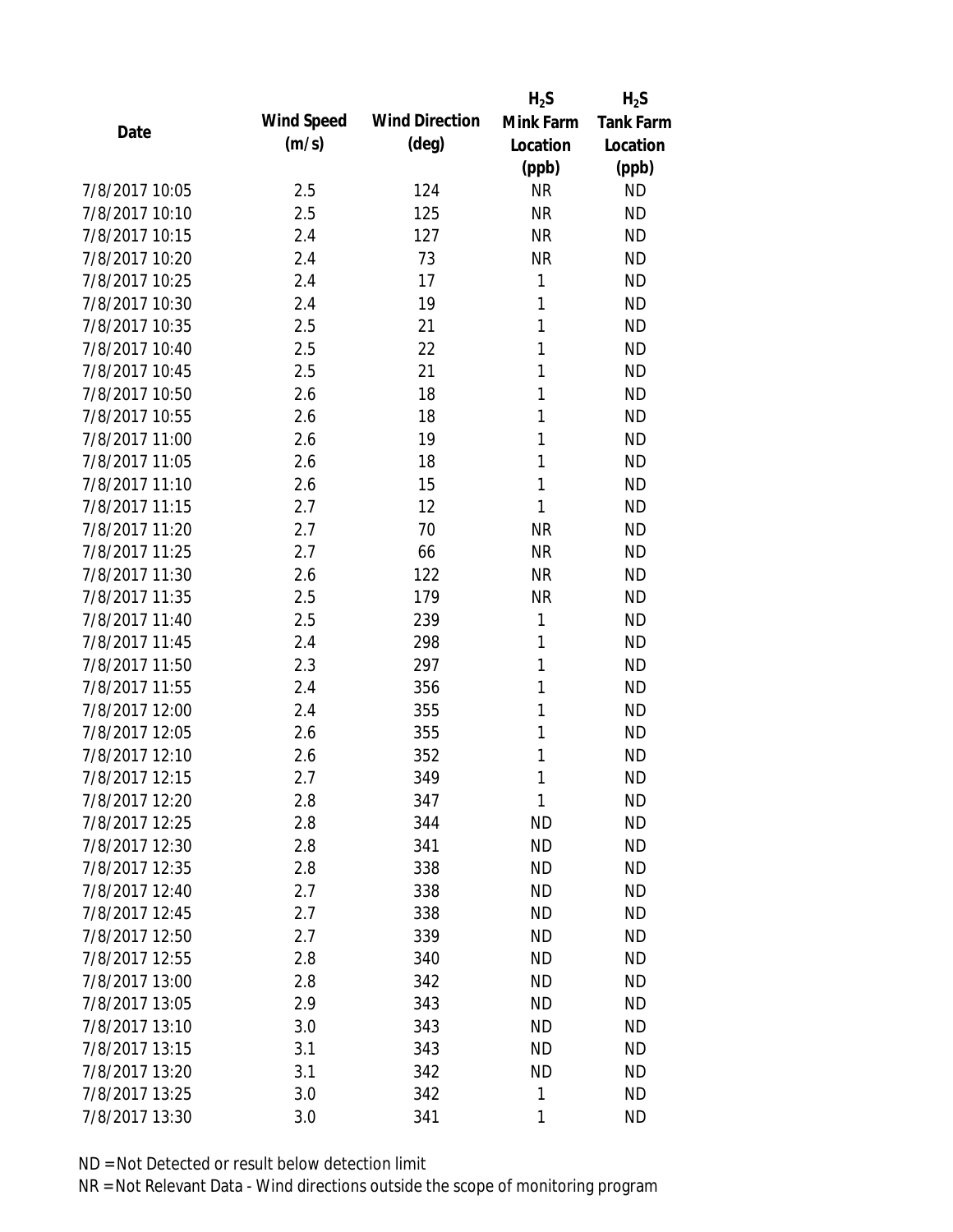|                |                   |                       | $H_2S$    | $H_2S$           |
|----------------|-------------------|-----------------------|-----------|------------------|
| Date           | <b>Wind Speed</b> | <b>Wind Direction</b> | Mink Farm | <b>Tank Farm</b> |
|                | (m/s)             | $(\text{deg})$        | Location  | Location         |
|                |                   |                       | (ppb)     | (ppb)            |
| 7/8/2017 13:35 | 2.9               | 340                   | 1         | <b>ND</b>        |
| 7/8/2017 13:40 | 2.8               | 338                   | 1         | <b>ND</b>        |
| 7/8/2017 13:45 | 2.7               | 337                   | 1         | <b>ND</b>        |
| 7/8/2017 13:50 | 2.7               | 335                   | 1         | <b>ND</b>        |
| 7/8/2017 13:55 | 2.7               | 334                   | 1         | <b>ND</b>        |
| 7/8/2017 14:00 | 2.7               | 334                   | 1         | <b>ND</b>        |
| 7/8/2017 14:05 | 2.7               | 334                   | 1         | <b>ND</b>        |
| 7/8/2017 14:10 | 2.8               | 333                   | 1         | <b>ND</b>        |
| 7/8/2017 14:15 | 2.8               | 332                   | 1         | <b>ND</b>        |
| 7/8/2017 14:20 | 2.9               | 332                   | 1         | <b>ND</b>        |
| 7/8/2017 14:25 | 3.1               | 329                   | 1         | <b>ND</b>        |
| 7/8/2017 14:30 | 3.2               | 324                   | 1         | <b>ND</b>        |
| 7/8/2017 14:35 | 3.3               | 319                   | <b>ND</b> | <b>ND</b>        |
| 7/8/2017 14:40 | 3.4               | 316                   | <b>ND</b> | <b>ND</b>        |
| 7/8/2017 14:45 | 3.5               | 315                   | <b>ND</b> | <b>ND</b>        |
| 7/8/2017 14:50 | 3.4               | 315                   | <b>ND</b> | <b>ND</b>        |
| 7/8/2017 14:55 | 3.3               | 316                   | 1         | <b>ND</b>        |
| 7/8/2017 15:00 | 3.2               | 320                   | 1         | <b>ND</b>        |
| 7/8/2017 15:05 | 3.1               | 324                   | 1         | <b>ND</b>        |
| 7/8/2017 15:10 | 3.0               | 325                   | 1         | <b>ND</b>        |
| 7/8/2017 15:15 | 2.8               | 325                   | 1         | <b>ND</b>        |
| 7/8/2017 15:20 | 2.8               | 325                   | 1         | <b>ND</b>        |
| 7/8/2017 15:25 | 2.8               | 326                   | <b>ND</b> | <b>ND</b>        |
| 7/8/2017 15:30 | 2.7               | 326                   | <b>ND</b> | <b>ND</b>        |
| 7/8/2017 15:35 | 2.6               | 328                   | <b>ND</b> | <b>ND</b>        |
| 7/8/2017 15:40 | 2.5               | 331                   | <b>ND</b> | <b>ND</b>        |
| 7/8/2017 15:45 | 2.4               | 334                   | <b>ND</b> | <b>ND</b>        |
| 7/8/2017 15:50 | 2.3               | 338                   | <b>ND</b> | <b>ND</b>        |
| 7/8/2017 15:55 | 2.2               | 340                   | <b>ND</b> | <b>ND</b>        |
| 7/8/2017 16:00 | 2.1               | 344                   | <b>ND</b> | <b>ND</b>        |
| 7/8/2017 16:05 | 2.1               | 346                   | 1         | <b>ND</b>        |
| 7/8/2017 16:10 | 2.1               | 348                   | 1         | <b>ND</b>        |
| 7/8/2017 16:15 | 2.1               | 350                   | 1         | <b>ND</b>        |
| 7/8/2017 16:20 | 2.2               | 352                   | 1         | <b>ND</b>        |
| 7/8/2017 16:25 | 2.3               | 295                   | 1         | <b>ND</b>        |
| 7/8/2017 16:30 | 2.2               | 296                   | 1         | <b>ND</b>        |
| 7/8/2017 16:35 | 2.2               | 238                   | 1         | <b>ND</b>        |
| 7/8/2017 16:40 | 2.2               | 180                   | <b>NR</b> | <b>ND</b>        |
| 7/8/2017 16:45 | 2.2               | 121                   | <b>NR</b> | <b>ND</b>        |
| 7/8/2017 16:50 | 2.2               | 120                   | <b>NR</b> | ND               |
| 7/8/2017 16:55 | 2.2               | 177                   | <b>NR</b> | <b>ND</b>        |
| 7/8/2017 17:00 | 2.3               | 175                   | <b>NR</b> | <b>ND</b>        |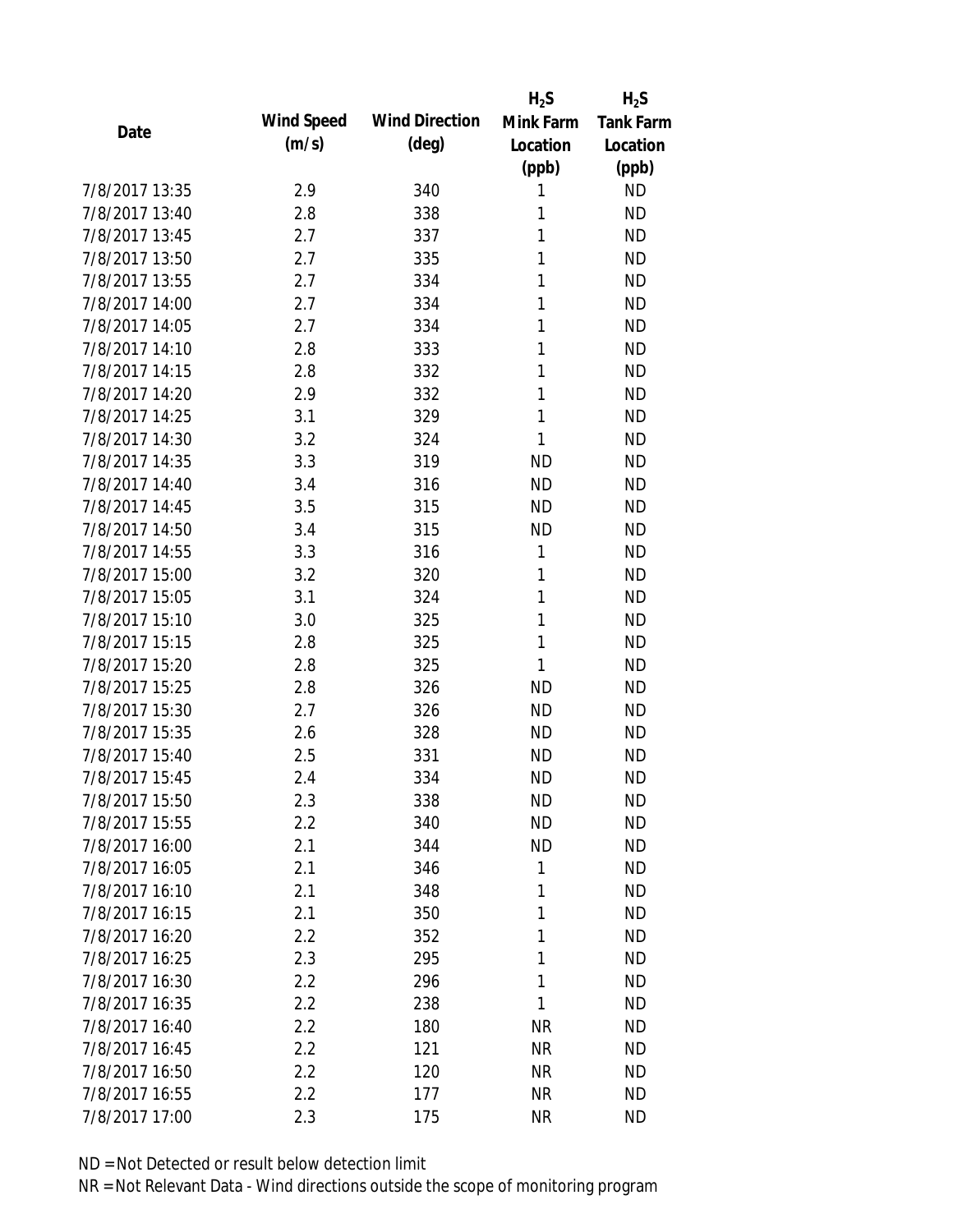|                |                   |                       | $H_2S$    | $H_2S$           |
|----------------|-------------------|-----------------------|-----------|------------------|
| Date           | <b>Wind Speed</b> | <b>Wind Direction</b> | Mink Farm | <b>Tank Farm</b> |
|                | (m/s)             | $(\text{deg})$        | Location  | Location         |
|                |                   |                       | (ppb)     | (ppb)            |
| 7/8/2017 17:05 | 2.4               | 230                   | <b>ND</b> | <b>ND</b>        |
| 7/8/2017 17:10 | 2.4               | 283                   | <b>ND</b> | <b>ND</b>        |
| 7/8/2017 17:15 | 2.5               | 339                   | <b>ND</b> | <b>ND</b>        |
| 7/8/2017 17:20 | 2.6               | 339                   | <b>ND</b> | <b>ND</b>        |
| 7/8/2017 17:25 | 2.7               | 284                   | <b>ND</b> | <b>ND</b>        |
| 7/8/2017 17:30 | 2.7               | 236                   | 1         | <b>ND</b>        |
| 7/8/2017 17:35 | 2.8               | 193                   | <b>NR</b> | <b>ND</b>        |
| 7/8/2017 17:40 | 2.9               | 154                   | <b>NR</b> | <b>ND</b>        |
| 7/8/2017 17:45 | 3.0               | 116                   | <b>NR</b> | <b>ND</b>        |
| 7/8/2017 17:50 | 3.1               | 76                    | <b>NR</b> | <b>ND</b>        |
| 7/8/2017 17:55 | 3.2               | 91                    | <b>NR</b> | <b>ND</b>        |
| 7/8/2017 18:00 | 3.2               | 102                   | <b>NR</b> | <b>ND</b>        |
| 7/8/2017 18:05 | 3.2               | 108                   | <b>NR</b> | <b>ND</b>        |
| 7/8/2017 18:10 | 3.2               | 110                   | <b>NR</b> | <b>ND</b>        |
| 7/8/2017 18:15 | 3.2               | 111                   | <b>NR</b> | <b>ND</b>        |
| 7/8/2017 18:20 | 3.1               | 110                   | <b>NR</b> | <b>ND</b>        |
| 7/8/2017 18:25 | 3.1               | 109                   | <b>NR</b> | <b>ND</b>        |
| 7/8/2017 18:30 | 3.0               | 108                   | <b>NR</b> | <b>ND</b>        |
| 7/8/2017 18:35 | 2.9               | 106                   | <b>NR</b> | <b>ND</b>        |
| 7/8/2017 18:40 | 2.8               | 104                   | <b>NR</b> | <b>ND</b>        |
| 7/8/2017 18:45 | 2.7               | 103                   | <b>NR</b> | <b>ND</b>        |
| 7/8/2017 18:50 | 2.5               | 101                   | <b>NR</b> | <b>ND</b>        |
| 7/8/2017 18:55 | 2.4               | 100                   | <b>NR</b> | <b>ND</b>        |
| 7/8/2017 19:00 | 2.4               | 100                   | <b>NR</b> | <b>ND</b>        |
| 7/8/2017 19:05 | 2.3               | 100                   | <b>NR</b> | <b>ND</b>        |
| 7/8/2017 19:10 | 2.2               | 100                   | <b>NR</b> | <b>ND</b>        |
| 7/8/2017 19:15 | 2.2               | 100                   | <b>NR</b> | <b>ND</b>        |
| 7/8/2017 19:20 | 2.2               | 100                   | <b>NR</b> | <b>ND</b>        |
| 7/8/2017 19:25 | 2.2               | 101                   | <b>NR</b> | <b>ND</b>        |
| 7/8/2017 19:30 | 2.1               | 100                   | <b>NR</b> | <b>ND</b>        |
| 7/8/2017 19:35 | 2.1               | 99                    | <b>NR</b> | <b>ND</b>        |
| 7/8/2017 19:40 | 2.1               | 99                    | <b>NR</b> | <b>ND</b>        |
| 7/8/2017 19:45 | 2.2               | 99                    | <b>NR</b> | <b>ND</b>        |
| 7/8/2017 19:50 | 2.2               | 101                   | <b>NR</b> | <b>ND</b>        |
| 7/8/2017 19:55 | 2.3               | 102                   | <b>NR</b> | <b>ND</b>        |
| 7/8/2017 20:00 | 2.4               | 104                   | <b>NR</b> | <b>ND</b>        |
| 7/8/2017 20:05 | 2.5               | 105                   | <b>NR</b> | <b>ND</b>        |
| 7/8/2017 20:10 | 2.5               | 107                   | <b>NR</b> | <b>ND</b>        |
| 7/8/2017 20:15 | 2.5               | 108                   | <b>NR</b> | <b>ND</b>        |
| 7/8/2017 20:20 | 2.5               | 108                   | ΝR        | <b>ND</b>        |
| 7/8/2017 20:25 | 2.4               | 107                   | <b>NR</b> | <b>ND</b>        |
| 7/8/2017 20:30 | 2.4               | 107                   | <b>NR</b> | <b>ND</b>        |
|                |                   |                       |           |                  |